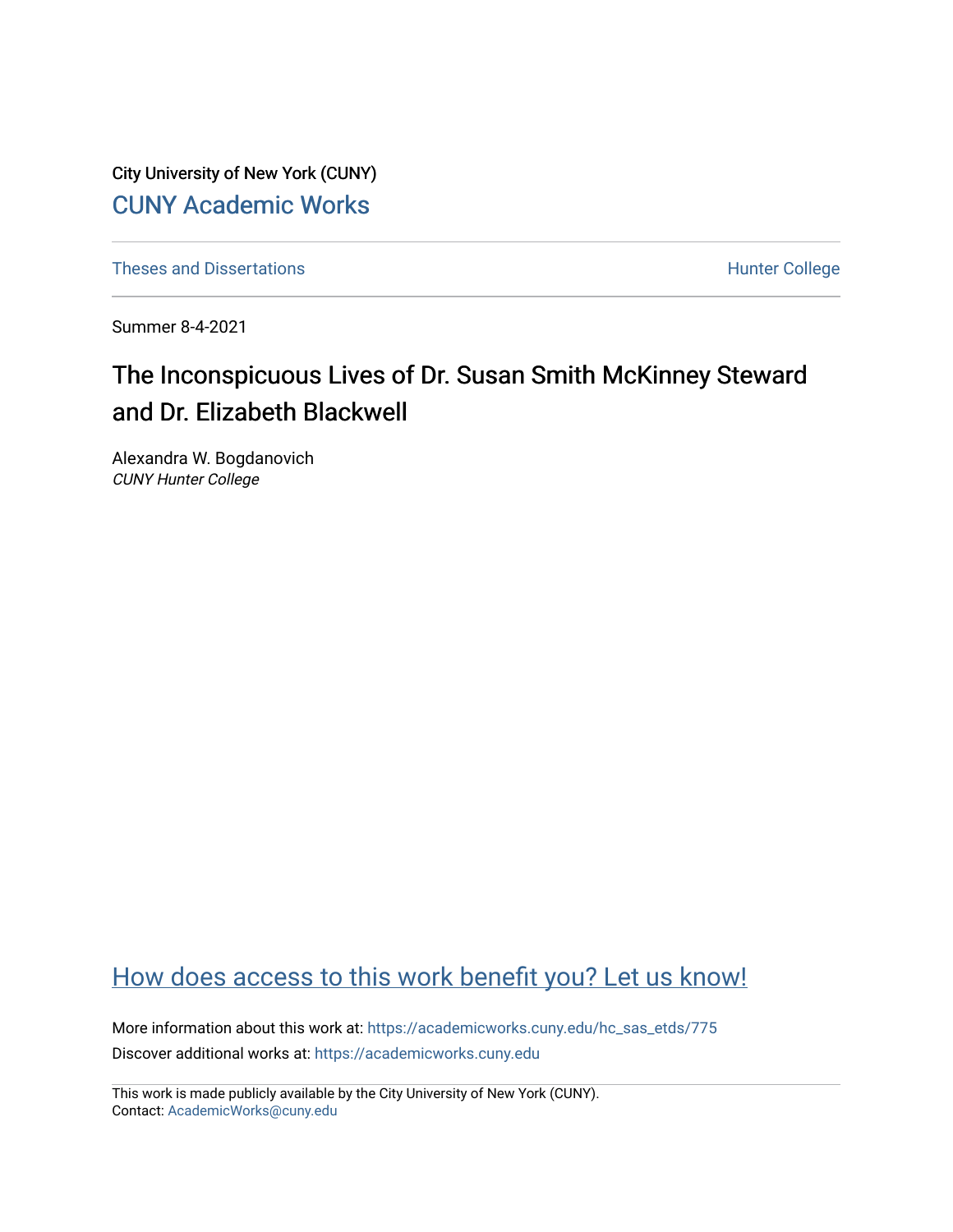## The Inconspicuous Lives of

## Dr. Susan Smith McKinney Steward and Dr. Elizabeth Blackwell

by

Alexandra Bogdanovich

Submitted in partial fulfillment of the requirements for the degree of Master of Arts History Hunter College The City University of New York

2021

07/30/2021 Professor Daniel Hurewitz Date Thesis Sponsor

07/30/2021 Professor Laura Schor Date Second Reader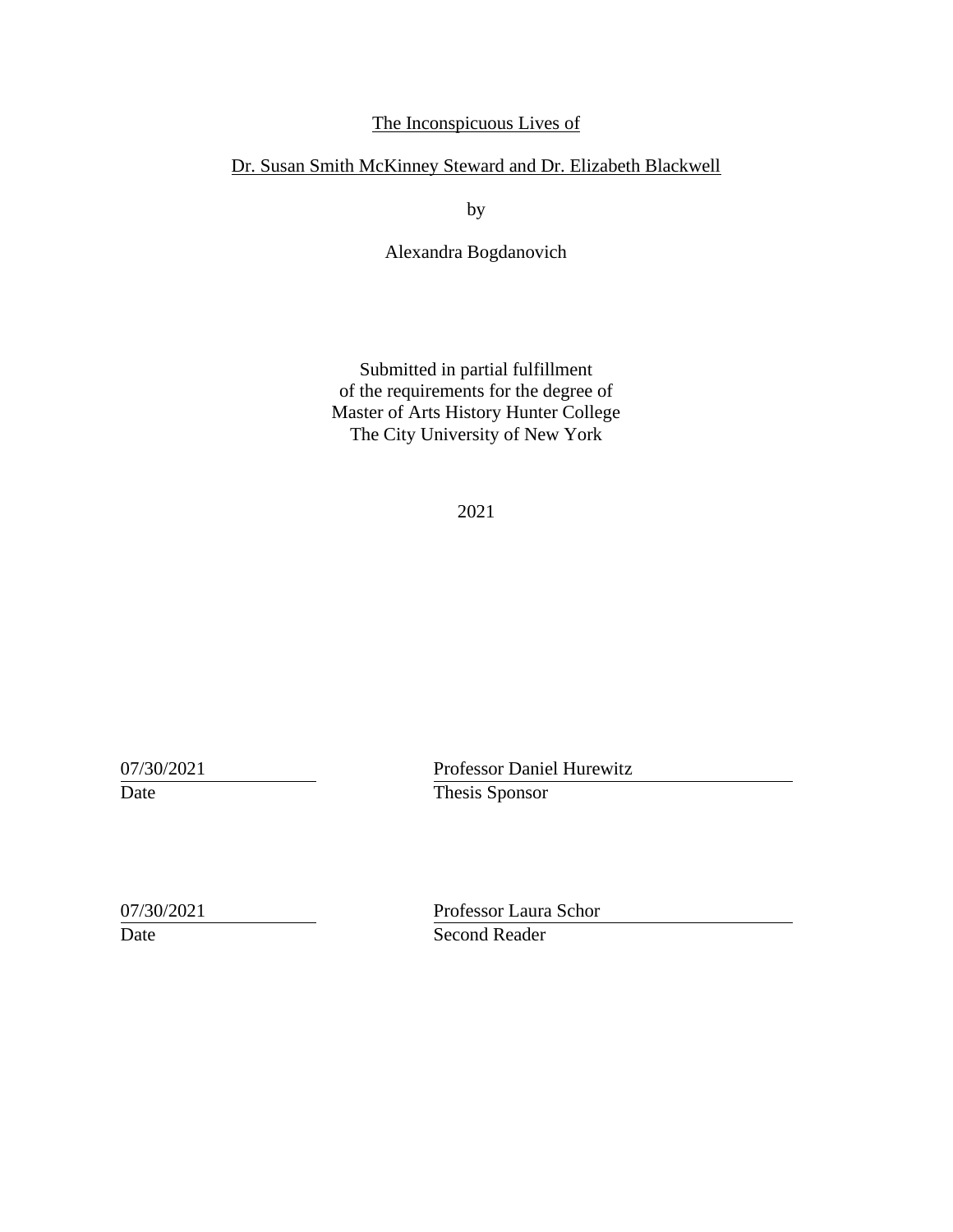"For what is done or learned by one class of women becomes, by virtue of their common womanhood, the property of all women." - Dr. Elizabeth Blackwell

#### **Introduction**

Historians interested in the broad American struggle for political voice must include women's lives and actions, as they were integral to the fight. Women who were in the trenches, longing for more out of life than marriage, pushing change, and expanding women's place in society, are mostly overlooked. New scholarship, literary and historical, have begun to acknowledge and argue that women played a critical role in the rise of capitalism in America and Europe. Scholars have emphasized eighteenth and nineteenth centuries women's activities as property owners, consumers, laborers, and entrepreneurs. Far less has been written about women in medicine in the nineteenth century when women doctors were making the most strides. American women of the nineteenth century had diverse motivations for wanting to work. Thoroughly understanding women's roles within the larger context of the nineteenth century American push to broaden the professional class, is crucial to comprehending the expansive financial success of America in the nineteenth and twentieth centuries. Although by the nineteenth century women were prohibited from politics, most professions, and any form of commerce, pioneering women doctors made surprisingly great strides in women's participation and success in medicine. The lives and careers of two such trailblazing women doctors stretched over the most dynamic one hundred years in the history of medicine. Dr. Elizabeth Blackwell, who was born in 1821, was the first white woman in America to become a doctor and Dr. Susan Smith McKinney Steward, born in 1847, was the first black woman to qualify as a doctor in New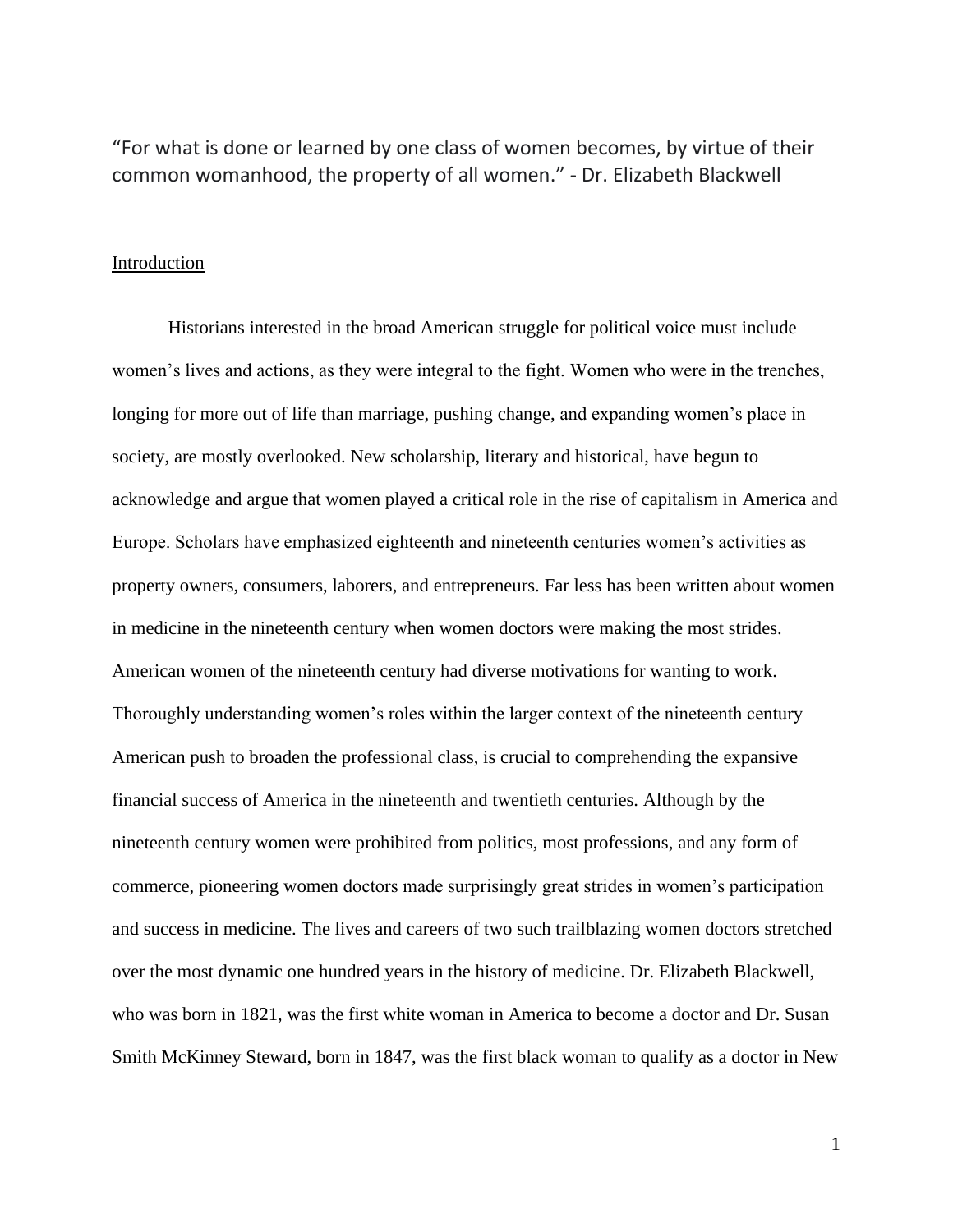York State and the third in the nation.<sup>1</sup> How did these two women from very different backgrounds achieve their career goals? What impediments did they overcome? How did women's professionalization affect their domestic lives? These ambitious, hard-working, smart women purposefully defined their own feminism, created more opportunities for women and broke down the barriers of the "women's sphere", and laid the groundwork for later generations to finally succeed with the nineteenth amendment and more rights for women. Examining the lives and careers of Dr. Blackwell and Dr. Smith will inform women's history, but especially the history of women in medicine. This study seeks to expand the appreciation of what women did in the nineteenth century to achieve their career goals. The story of these lady doctors' peeks into the history of women who dreamed of becoming doctors and succeeded in large part due to their own efforts. The nineteenth century focus on women's domestic life and myths about women's capability to work severely limited women's freedom to maneuver and gain careers outside of the home. Dr. Blackwell's and Dr. Smith's lives exemplify the many barriers aspiring women confronted and how these astute and innovative women were able to overcome those barriers and enter a male dominated professional field.

This inquiry is an attempt to understand not only the different experiences of American black and white women but also how their social and economic status influenced their career goals. Dr. Smith and Dr. Blackwell both began their careers as teachers and women's rights activists and both women felt a moral impetus to become physicians. Although they had much in common, their disparate racial status differentiated their paths to becoming physicians. Dr. Blackwell's strove to provide exacting medical training and to care for and uplift women and

<sup>&</sup>lt;sup>1</sup>After being married twice, once she became a doctor her full married name would become Dr. Susan Smith McKinney Steward. For clarity regardless of her marriage status, she will be referred to as Dr. Susan Smith.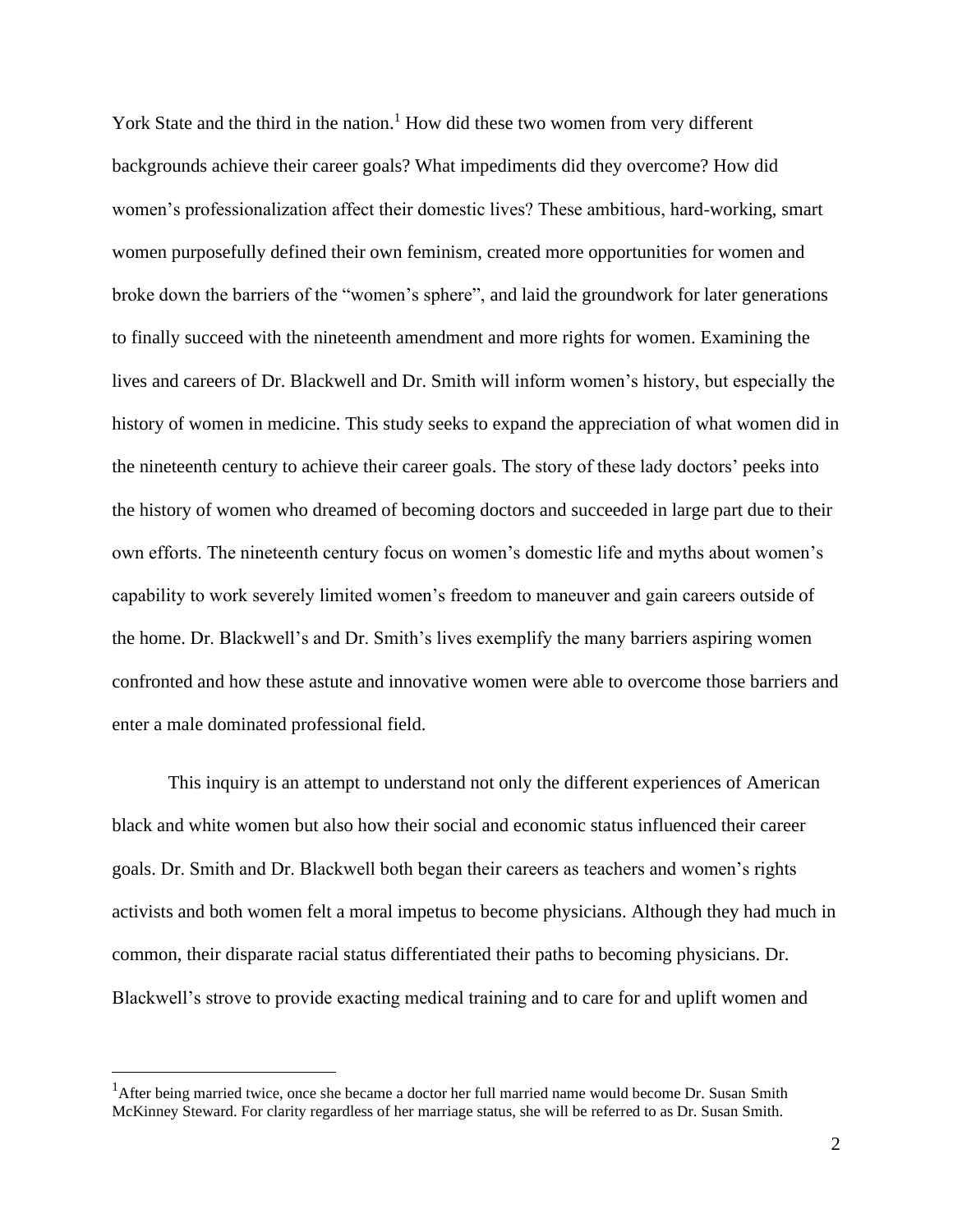create a path for women in medicine. Dr. Smith embraced the meritocratic ideal as a path for black women and men to enhance their lives, a popular sentiment among nineteenth century black people. Dr. Smith surmised that the strength of more women in the workplace, especially in medicine, would boost society from its industrial and societal inequities. Bringing women's stories to the forefront facilitates a greater comprehension of both the social and historical gender constructs which were impacted by race and class in the nineteenth century.

 Charting women's historical lives is challenged not only by a lack of documents or records for women but also by the muscular racial inadequacies of women's historical archives. The archives are kind to Dr. Blackwell, the very first white woman to get a medical degree, as her legacy is safely stored in the Columbia University archives and she has a published autobiography esoterically titled *Pioneer Work in Opening The Medical Profession To Women,* which is easily attainable. Dr. Susan Smith, who earned her medical license thirty years after Dr. Blackwell, is mostly invisible in the archives. Dr. Smith received only two paragraphs in a "who's who" reference book on notable African American women of New York.<sup>2</sup> Complicating the search is Dr. Smith's marital status. She was widowed and then re-married, which prompted her to change her last name twice. For example, when Dr. Smith gave a speech, *Women In Medicine,* to the National Association of Colored Women's Clubs at Wilberforce, Ohio in 1914, it was published at the time under S. Maria Steward (I surmise Maria is her middle name but there is no record of it) and is no longer in print. This speech is the only record of her voice that could be found in the archives. In it she attributes her success to trailblazing doctors like Dr. Blackwell. Thankfully Dr. Smith linked herself to Dr Blackwell in writing, inadvertently

<sup>2</sup> William Seraile, "Susan McKinney Steward: New York States First African-American woman Physician" *Afro-Americans in N.Y. Life & History* 16, (1985): 27-40.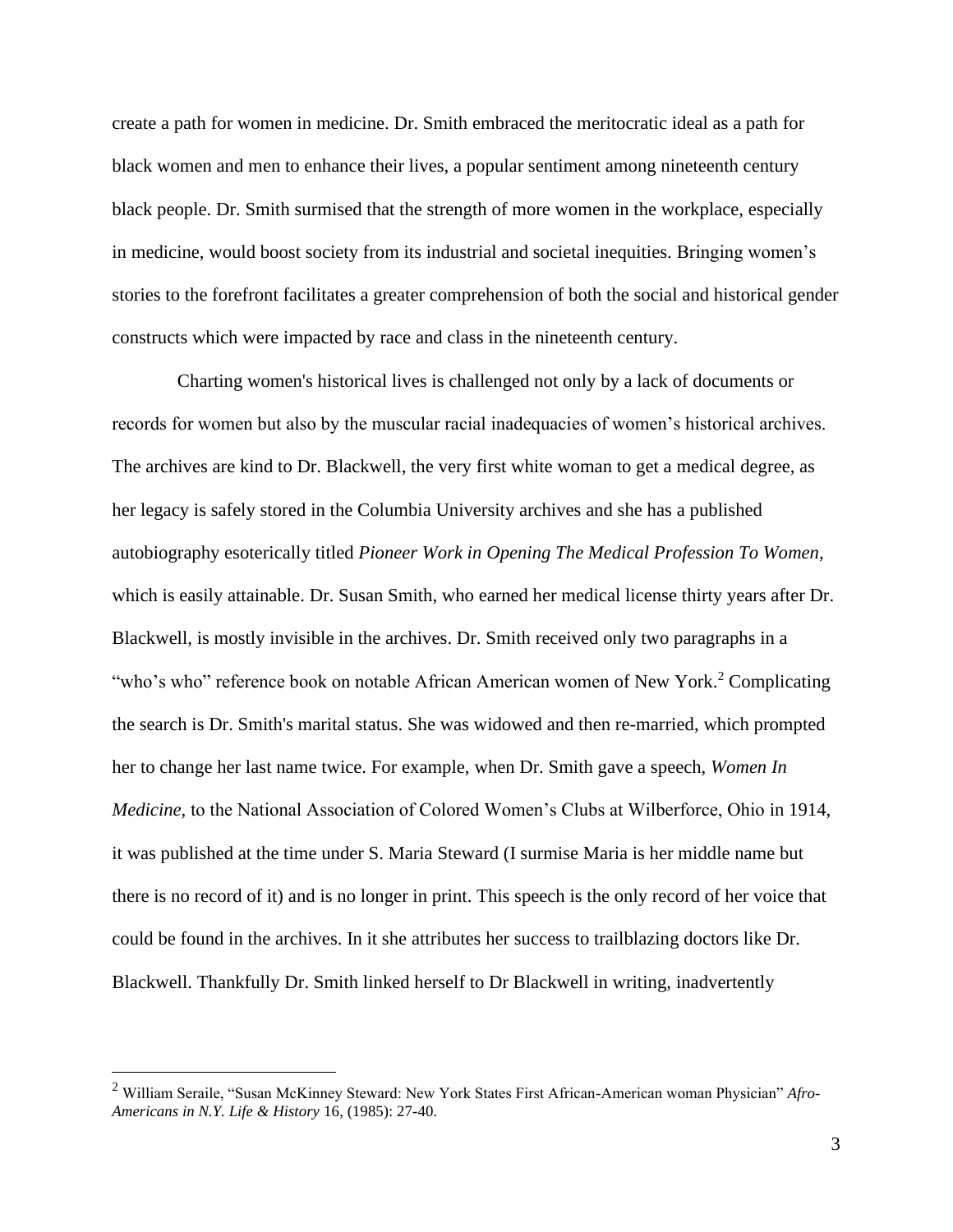instructing historians how to discover her hidden narrative through Blackwell's much documented one.

This study begins with a short history of women in medicine from Egyptian times through the nineteenth century. In order to chart the professional achievements of nineteenth century American women, we must begin at the beginning and, not unlike Dr. Smith's goal in *Women in Medicine,* "give" the history of women in medicine to other aspiring women from its ancient history to the early twentieth century. It is important to understand that the opportunities afforded women in nineteenth century medicine were not being offered for the first time in medicinal history and that establishing women's history in medicine is an important facet of women's empowerment.<sup>3</sup> By deconstructing the lives of some of the first pioneering black and white women doctors, this study attempts, like Dr. Smith, to foster the idea that more acceptance of women in professions will lift all of society up. The early history of women physicians reveals that treating the sick had been a uniquely feminine trait but as men became threatened by women's power, they began to purposefully shape the role of women according to their own vision and benefit, relegating women to what they saw as the proper women's sphere in the home. Following this discussion, the focus will be on changes in perceptions of women who work and women's exclusion from medicine perpetuated by the idea that women doctors would damage the American family. Then I turn to the broader push to allow women to enter the work force examining specifically how women fought to enter the male-dominated medical field. My examination will take a deep dive into the lives of the first pioneering women - both black and white - to become doctors and succeed in the medical field. Next, I will examine the racial differences between female doctors, and the surprising notion that racial disparities were based

<sup>3</sup> Maria S. Steward, *Women In Medicine: A Paper Read Before the National Association of Colored Women's Clubs at Wilberforce, Ohio, August 6, 1914* (Ohio[: www.ForgottenBooks.com,](http://www.forgottenbooks.com/) 1914), 4.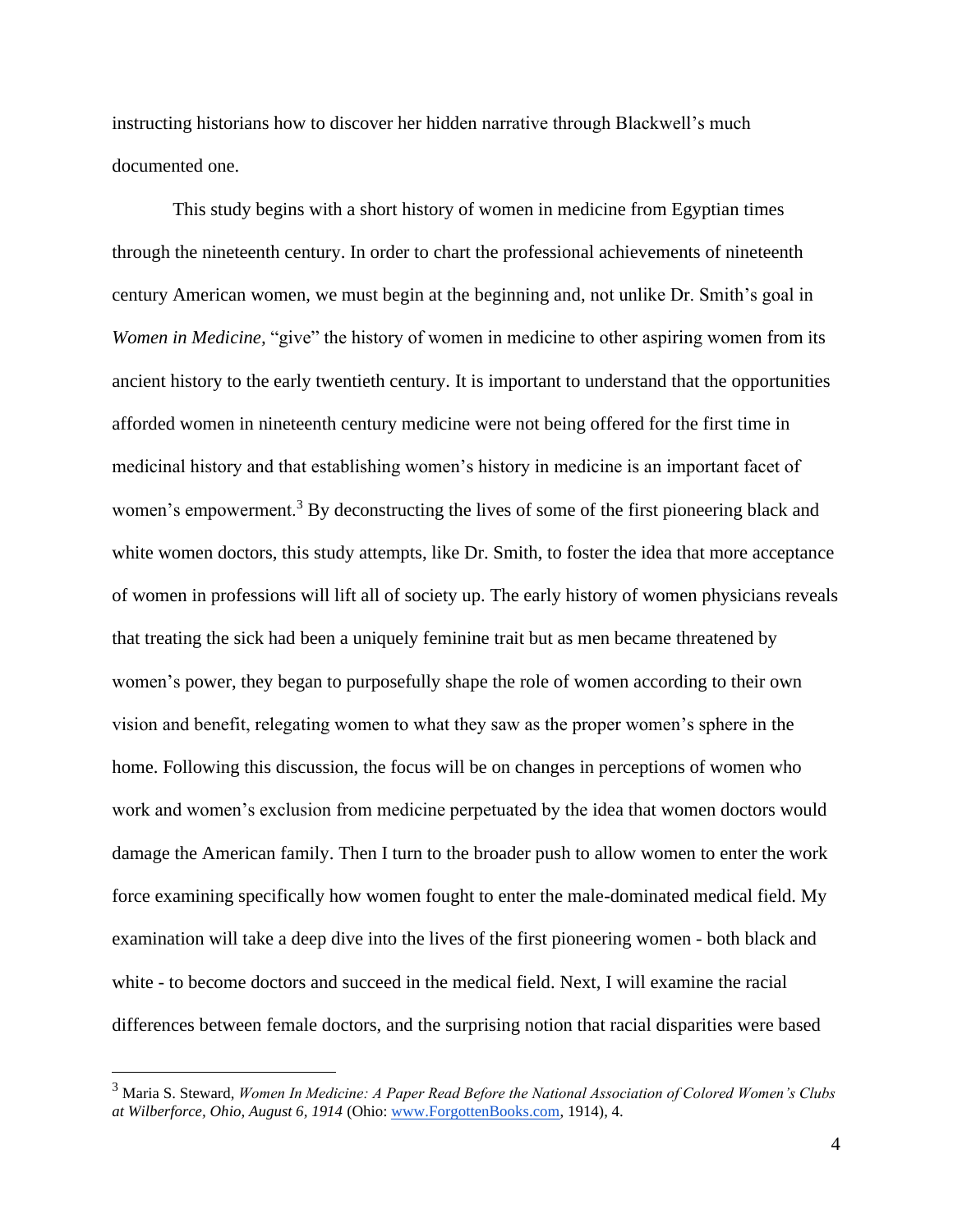on socioeconomic status. Finally, I will present an analysis of their success within the confines of women's prescriptive role in nineteenth-century American society. In conclusion, it is important to deconstruct the presumed disadvantages a woman doctor would bring to her marriage and family. I will examine the backlash women doctors faced, which led to dwindling numbers of women entering medicine in the first half of the twentieth century.

#### A Short History Of Medicine

In Dr. Smith's *Women In Medicine,* she utilizes the historical record to substantiate women's place in medicine beginning with "sacred history".<sup>4</sup> She begins at the beginning, quoting Exodus, the 1st Chapter in the Bible: "here we find that to women and to women alone, belonged that branch or department of medicine denominated 'Obstetrics'". In the Stone and Bronze Ages there were women surgeons in Samaria, Egypt, and Greece who used flint chisels and stick drills to relieve headaches.<sup>5</sup> The Ancient Aztecs, other Native Americans, the inhabitants of some of the Pacific islands, and Africa, often employed women healers. The Chinese and Central Thai people were using women in their hospitals as surgeons and midwives before 1000 B.C.<sup>6</sup> From 3,000 to 525 B.C. gynecology and obstetrics (or midwifery) were taught at the women's medical school at the Temple of Sais in Egypt. According to an inscription at Sais, women doctors were competent practitioners and teachers, "I have come from the school of medicine at Heliopolis and have studied at the woman's school at Sais where the divine mothers have taught me how to cure disease."7

 $<sup>4</sup>$  Ibid, 7.</sup>

<sup>5</sup> William K. Beatty and Geoffrey Marks, *Women In White* (New York: Charles Scribner's Sons, 1972), 5.

 $<sup>6</sup>$  Ibid, 41.</sup>

 $<sup>7</sup>$  Ibid, 43.</sup>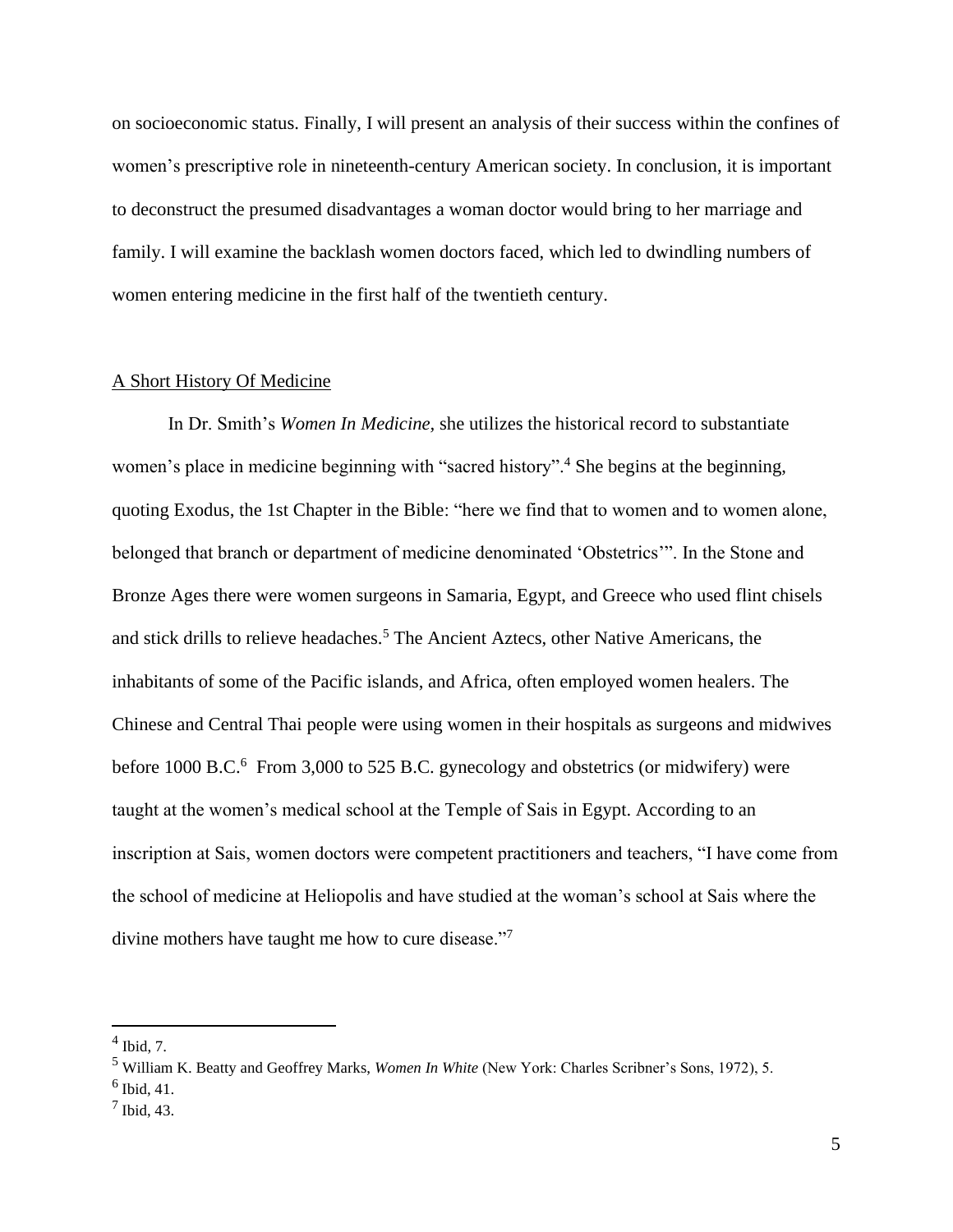Ancient philosophers valued women's education. Plato once asserted, "women should have the same opportunities for education as men."<sup>8</sup> In the later days of the Roman Empire women doctors were on equal footing with men. In the following centuries men wrote about gynecology and obstetrics while women did the work, which was not limited to childbirth and diseases of women.<sup>9</sup> As Christianity rose to power, the status of women declined given the early Christian church's promotion of female inferiority. By A.D. 581 the church fathers were declaring women to be "unreasonable animals, brutes without souls". The education of women came almost to a standstill; with a few exceptions, women practitioners would not re-appear in historical records until the after the year  $1000$ .<sup>10</sup> Despite oppression of scientific learning through the dark ages, some medical schools did flourish and educate women. The Salernitan School of Salerno, located in what was then the Lombard Kingdom and is now Italy, educated women and men equally in medicine from around the tenth century to the fifteenth century.<sup>11</sup> The Salernitan School's focus on strenuous training standards for doctors influenced medical schools in Europe in the nineteenth century. In the 1700s women again began to unofficially enter the medical field in small numbers predominantly informally instructed by male doctors in their family. In the 1720s women and men would travel to Europe to study midwifery, since there were no institutions for medical education in America. The first American medical school was established at the University of Pennsylvania in 1767 and began immediately to exclude women from a medical degree.<sup>12</sup> In Europe, Russia, and America women did not officially start

<sup>&</sup>lt;sup>8</sup> Steward, "Women In Medicine", 8.

<sup>9</sup> William K. Beatty and Geoffrey Marks, *Women In White,* 44.

 $10$  Ibid, 47.

<sup>&</sup>lt;sup>11</sup> Medievalists.net. "The School at Salerno: Origin of the European Medical University." Medievalists.net, January 5, 2012. https://www.medievalists.net/2012/01/the-school-at-salerno-origin-of-the-european-medical-university/.

<sup>12</sup> Carol Lopate, *Women in Medicine* (Baltimore, Maryland: John Hopkins Press, 1968), 3.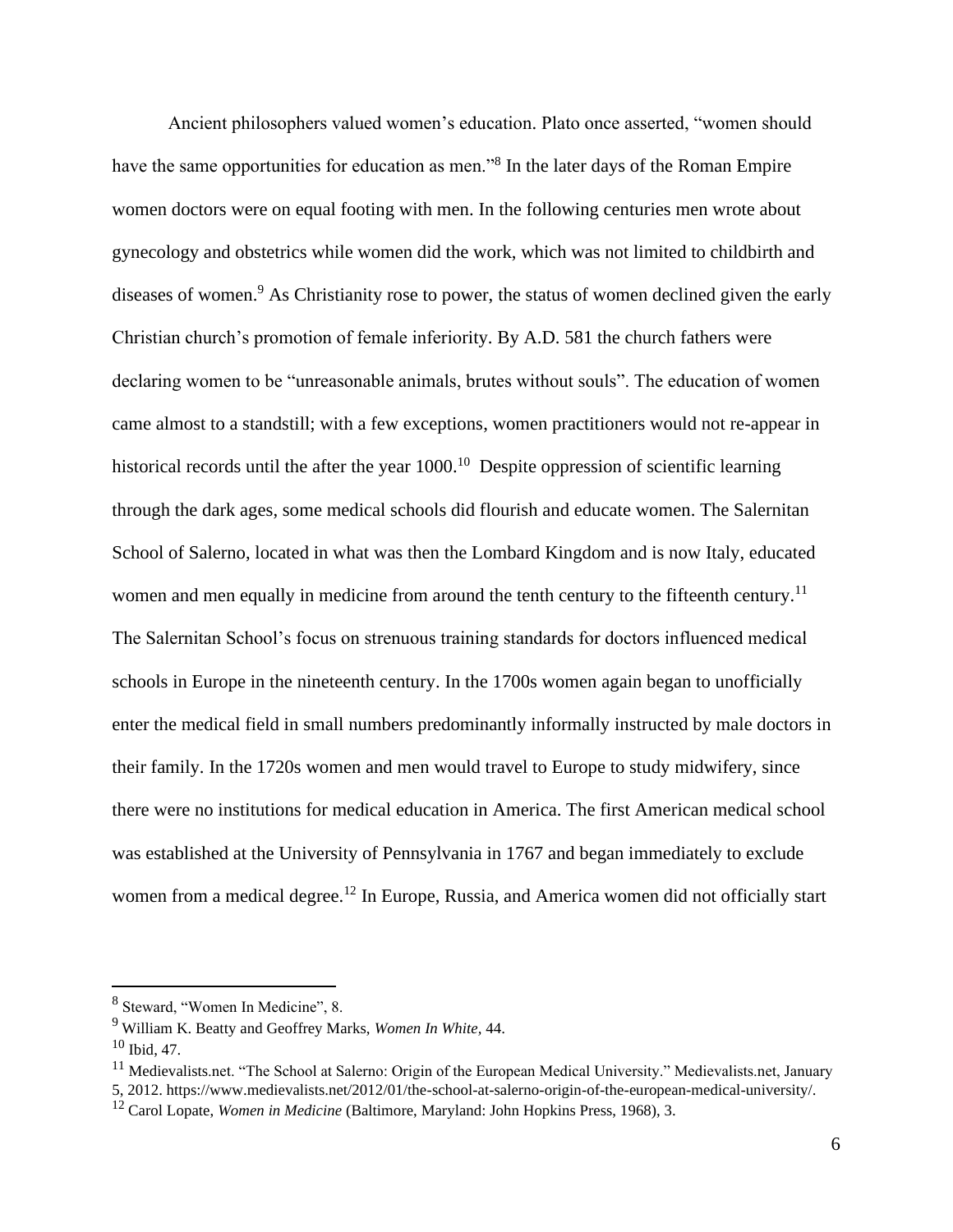entering medicine until the early nineteenth century when they began to overcome impediments to authorized certified medical training for women.

Although American women were banned from medical education in the eighteenth century, in actuality caring for the sick was historically the inconspicuous responsibility of the women or midwives who still managed to practice. A tombstone from the 1700s inscribed "this midwife delivered 2,000 babies with no mishap" celebrates a New England midwife.<sup>13</sup> By the early nineteenth century women mostly preferred a traditional female midwife, but medical schools that were controlled by men refused to license female midwives.<sup>14</sup> The majority of male doctors at this time had limited comprehension of a woman's complicated reproductive system and women, bogged down by Victorian morality, often avoided being treated by them for gynecological problems. The lack of proper medical care combined with popular Victorian beliefs that women were frail and unfit for any vocation, reinforced the separation of the sexes and established a shield of decency within the new order of industrialism.<sup>15</sup> However, unnecessary disease and death inside the home and family unit took a major toll on Victorian women. Infant mortality was high, and most families planned for multiple child deaths in the household. There were no medical services or prenatal care for mothers. Among the poor, many babies died due to damp housing, substandard food, and dirty water sources. Inasmuch as there were no books or magazines to study hygiene and related topics, and it was considered unfeminine to discuss, poor and affluent women alike were ignorant of proper hygiene care.<sup>16</sup> The first aspiring female doctors, keenly aware of the deficiency in women's health care and the

 $13$  Ibid, 4.

<sup>14</sup> William K. Beatty and Geoffrey Marks, *Women In White,* 41.

<sup>15</sup> Carol Lopate, *Women in Medicine,* 5.

<sup>16</sup> Gloria Moldow, *Women Doctors in Gilded-Age Washington: Race, Gender, and Professionalism* (Urbana and Chicago: University of Illinois Press, 1987), 25.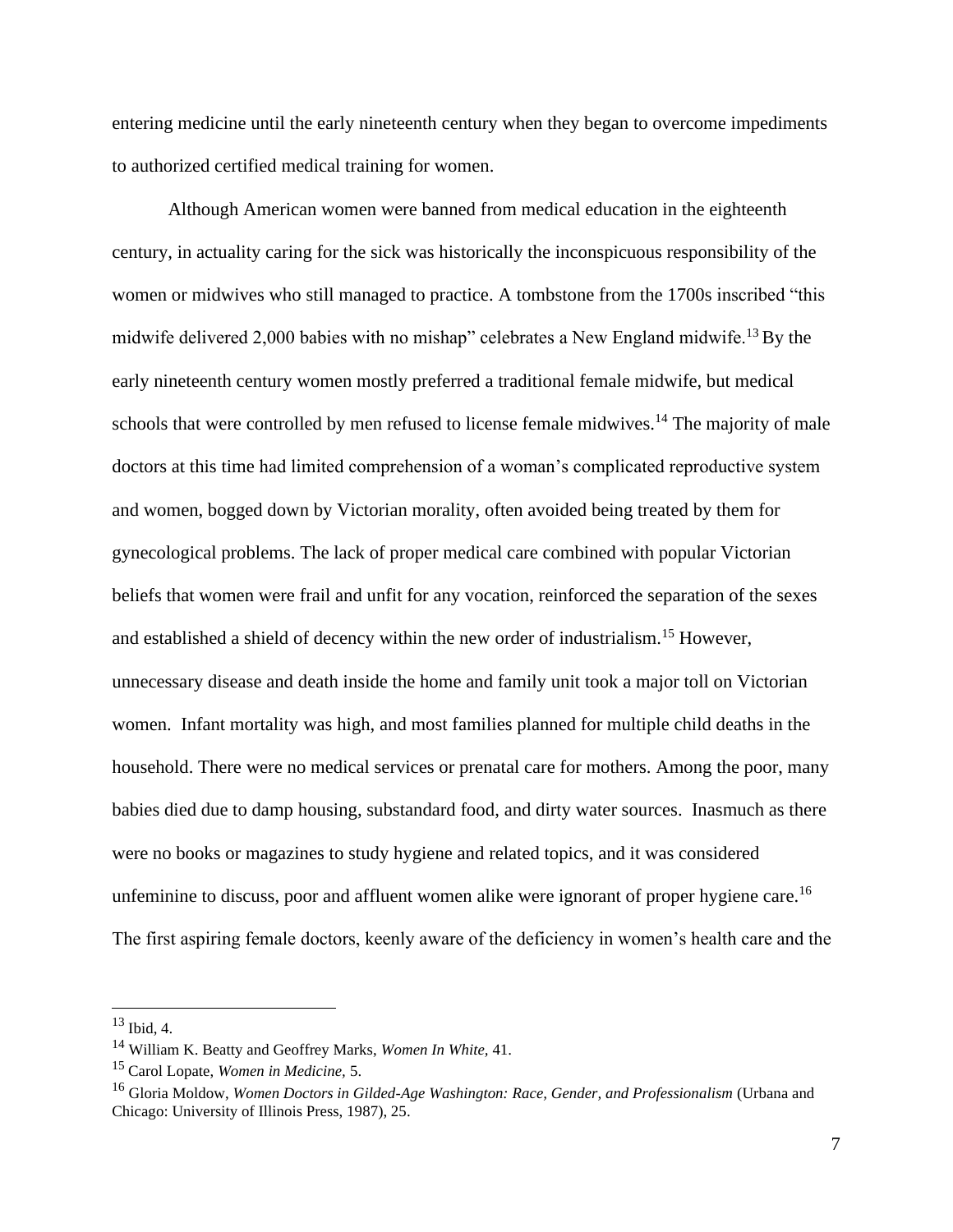need for women practitioners, applied this knowledge to their arguments for licensed female doctors.

#### Nineteenth-Century Women Contemplate Work And The Professionalization of Women

The professionalization of women began early in America. It was no novelty for women to practice medicine, as the above short history has shown. Unfortunately, without the popular awareness of women's history each new generation of women were compelled to start the fight from scratch. As the American Revolution percolated, colonial women were not exempted from being swept away by the rhetoric of Thomas Paine and the dream of a free nation. Community building and political action began for women during the American Revolution when women struggled to find a place in the new political system. Women and men alike contemplated their place as citizens in the new republic, but women's citizenship was not a priority for the body politic. The revolution redefined the political order for men and women, and women took notice by embracing republicanism and molding it to their own needs. Many women identified with republican ideals and "republican motherhood" which aimed to permit women to enter politics without denying their commitment to domesticity.<sup>17</sup> Republican mothers argued it was a woman's obligation to nurture male citizens and infuse virtue into the republic. Dr. Smith and Dr. Blackwell would later employ similar rhetoric to argue that women had a distinct feminine role in medicine.

By the early 1800s, republican motherhood was seemingly forgotten and industrialization concentrated life around urban centers initiating a division of gender spheres; the men worked outside the home in the male domain and the women took care of their families

<sup>17</sup> Linda Gerber, *Women of the Republic: Intellect and Ideology in Revolutionary America* (Chapel Hill: University of North Carolina Press, 1980), 12.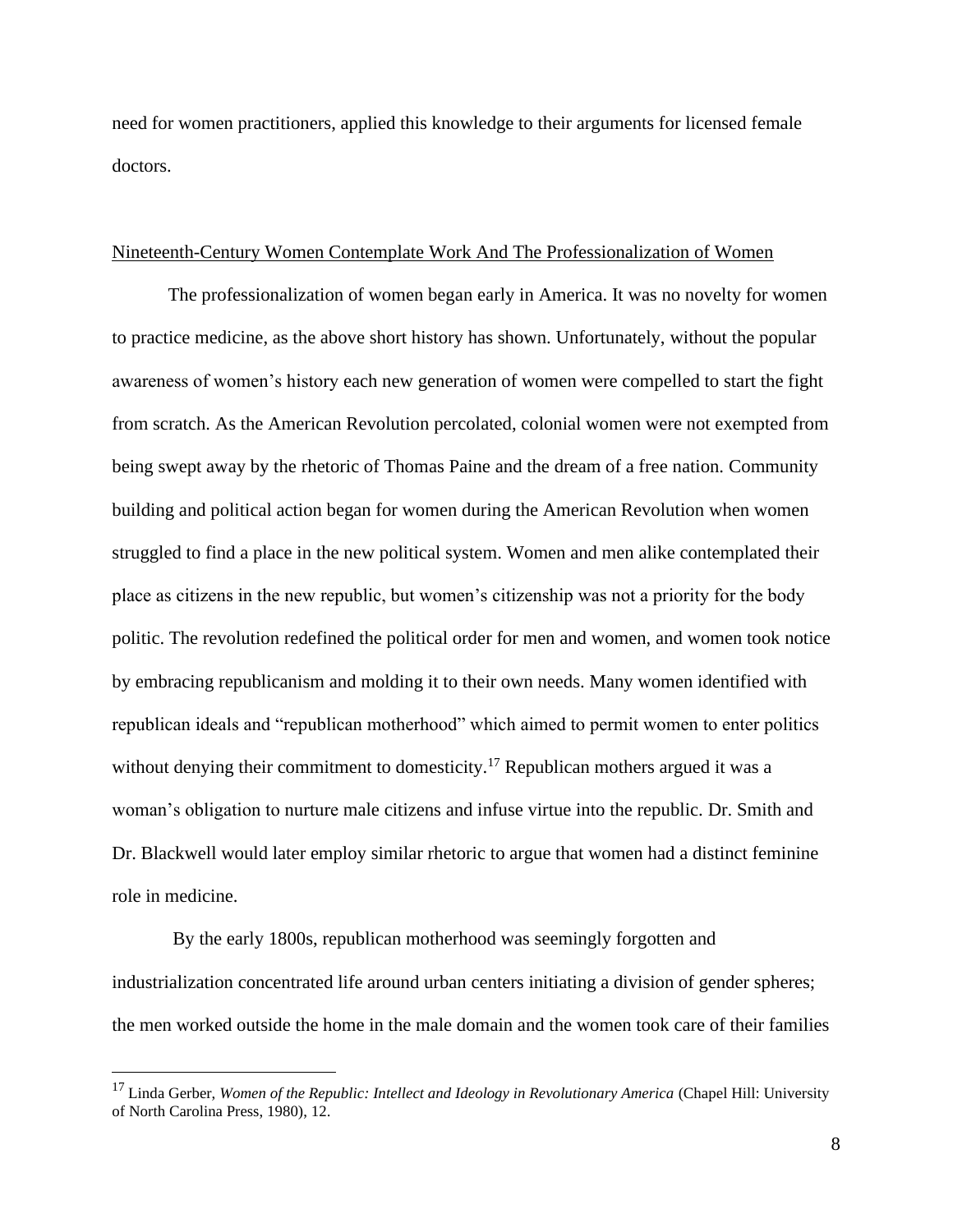in the home, in the women's sphere. Women's homemaking skills became irrelevant for many professions. Products which were traditionally made in the home were produced by giant machines, thereby compounding women's isolation. Additionally, conservative Victorian morality held sway over large parts of American society, especially among the upper classes. Young women were not expected to exercise at all, and their stiff Victorian dresses did not allow for freedom of movement. Women's underclothes were made up of long dresses with tight fitting bodices and heavy skirts that reached to the ground, often causing fainting fits, migraines, and anemia, among other ailments. Women's wardrobe issues added to the popular Victorian belief that women were too weak and frail to undertake any responsible job.<sup>18</sup> Victorian morality valued women as objects on a pedestal, as angelic and prized individuals who should practice only homemaking.

As the traditional world was being battered by technology and the industrial revolution, black and white women began to reshape domesticity and women's roles. In the early nineteenth century, equality for women was in the air and on women's minds. In the words of Josephine St. Pierre Ruffin, a female black community leader, more and more women were determined "to make more and be more," <sup>19</sup> Women spoke out by writing articles and giving speeches and, according to Dr. Smith, the climate for women was one of "the awakening of women to a sense of power and responsibility extending throughout the civilized world".<sup>20</sup> In a 1888 *Lippincott's*  article, Belva Lockwood, the first female attorney to argue in front of the Supreme Court, argued that since she "possessed all the ambition of a man," she saw no reason to "ignore the gulf

<sup>18</sup> Mary St. J. Fancourt, *They Dared to be Doctors: Elizabeth Blackwell & Elizabeth Garrett Anderson* (London: Longman's Green and Co LTD, 1965), 2.

<sup>19</sup> John B. Blake, "Women and medicine in ante-bellum America," *Bulletin of the History of Medicine* 39, no. 2 (1965): 99-123. Accessed March 22, 2021. [http://www.jstor.org/stable/44449845.](http://www.jstor.org/stable/44449845)

 $20$  Steward, "Women In Medicine", 16.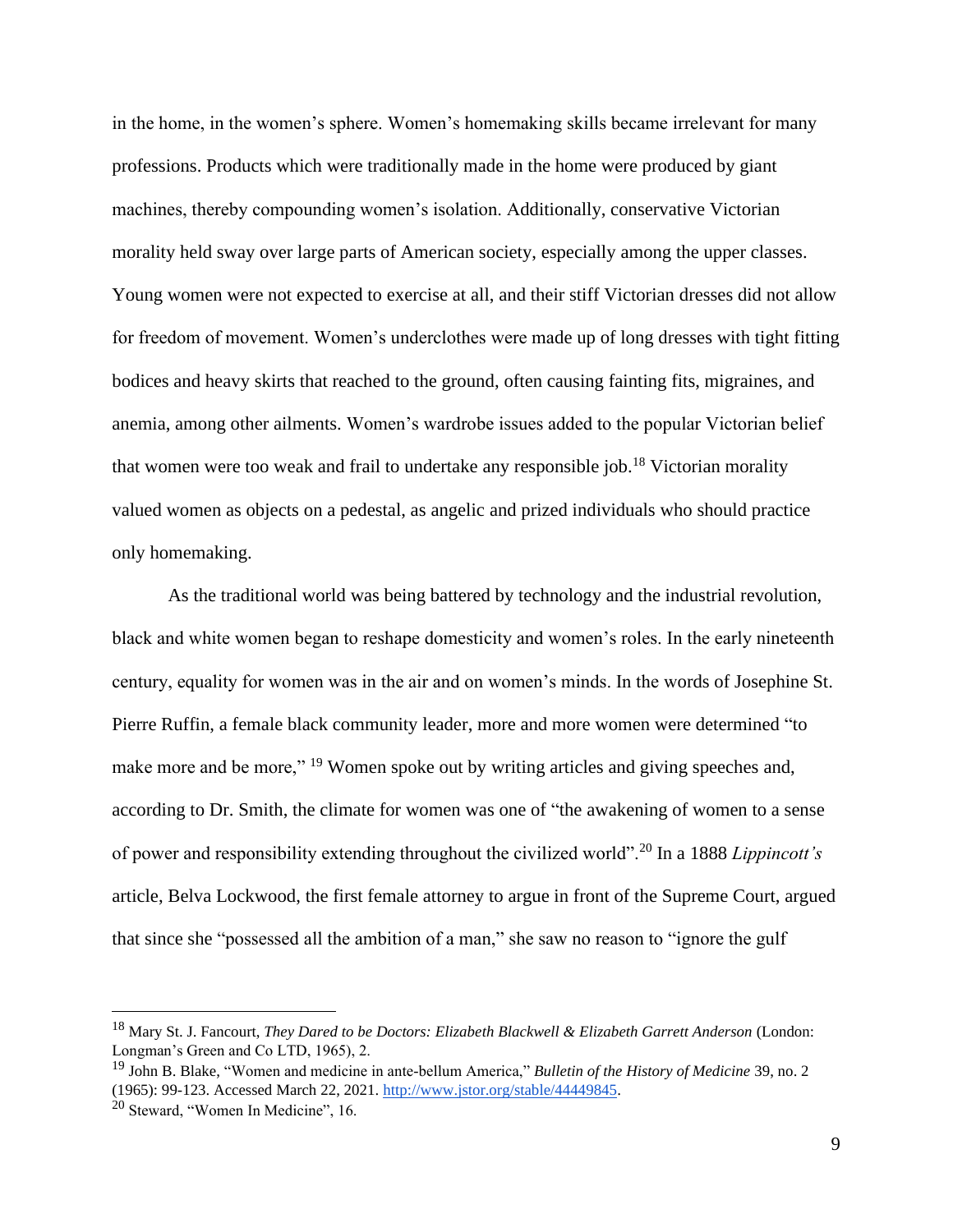between the rights and privileges of the sexes", vowing to use the law to achieve women's equality. One of the only careers available to an educated woman in the early nineteenth century was teaching. Although teaching occupations were historically male, once school boards realized they could hire women for one-half the pay of men they coalesced around the idea that women "after all are the natural teachers of the young." <sup>21</sup> The occupation "housewife" had been reserved for urban middle- and upper-middle class women but in the nineteenth century, for the first time, class divisions weakened and "housewife" began to include a large portion of the female population including poor women. In 1840, Florence Nightingale, a contemporary of Dr. Blackwell, described the challenges educated housewives faced in her diary: "the soul-crushing boredom of an intelligent woman forced to sit all day idle and be satisfied with needle work and small talk."<sup>22</sup> Dissatisfied, mostly upper-class women were compelled to demand more opportunities. Like Nightingale, Dr. Blackwell and Dr. Smith disputed false tropes about women, fighting to professionalize women, especially aspiring female doctors. At the same time, activist women were bringing new ideas to enfranchise women despite deeply entrenched sexism.

In speeches and lectures, black women of the nineteenth century also promoted women's rights and highlighted their possession of particularly useful female skills, although racial issues often took precedence. The Anti-Slavery Convention of American Women in 1837 focused on abolition and women's rights. The meetings were held in New York City and represented the first time that women from such broad geographic areas met with a common purpose of promoting anti-slavery. A large group - one hundred and seventy-five women from different states and representing twenty different anti-slavery groups - gathered to discuss their role in the

<sup>21</sup> John B. Blake, "Women and medicine in ante-bellum America," *Bulletin of the History of Medicine* 39, no. 2 (1965): 99-123. Accessed March 22, 2021. [http://www.jstor.org/stable/44449845.](http://www.jstor.org/stable/44449845)

<sup>&</sup>lt;sup>22</sup> Mary St. J. Fancourt, *They Dared to be Doctors: Elizabeth Blackwell & Elizabeth Garrett Anderson*, ix.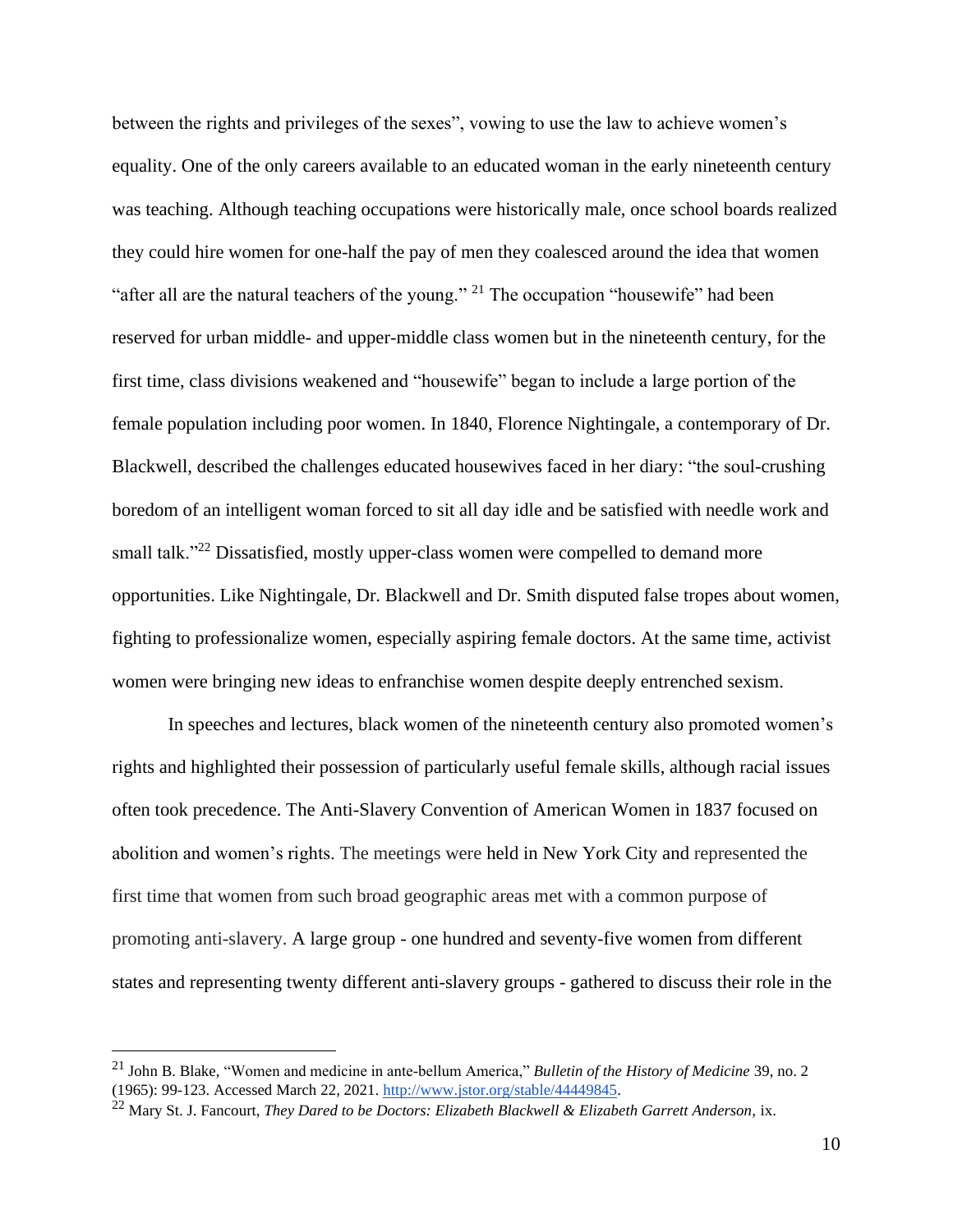American abolitionist movement and women's rights. Black women focused on slavery and argued for women's special relevance as, "moral and responsible beings…that is the duty of woman, and the province of woman, to please the cause of the oppressed in our land, and to do all she can by her voice, and her pen, and her purse, and the influence of her example, to overthrow the horrible system of American Slavery."<sup>23</sup> White women similarly argued for their participation as citizens, however they were not focused on slavery. They believed that since women were morally superior to men, their moral gifts obligated them to contribute to public policy through volunteer work, public advocacy, and honorable behavior. They contended that if the "mother-heart", intrinsic to all women, could expand outside the home everyone in society would benefit. $24$ 

Trailblazing women in the nineteenth century opposed their internment in the domestic sphere, wrestled with the tension between self-definition and the status imposed on them, and strove to join the professional class. Professional women were not attributed the drive toward upward mobility and material success that men demonstrated so openly. Instead, women were often pigeonholed into lesser paying jobs like schoolteachers, writers, librarians, or settlement house workers, disregarding their aspirational relationship with the emerging culture of professionalism. Women confronted professional barriers created by the male elite who structured professional institutions, like the American Medical Association and other affiliations, to exclude women and minorities. Professional men, anxious to keep their power and standing, used their positions to stall any innovative ideas and raised obstacles to the idea of professional

<sup>&</sup>lt;sup>23</sup> Bettve Collier-Thomas and John Bracey, "African American Women in the First Generation of Woman Suffragists: 1850-1869" in *African American Women and the Struggle for the Vote*, ed. Ann Gordon (Massachusetts: University of Massachusetts Press, 1997), 7.

<sup>24</sup> Lillian, Faderman, *To Believe in Women: What Lesbians Have Done For America - A History* (New York: Houghton Mifflin Co., 1999), 1.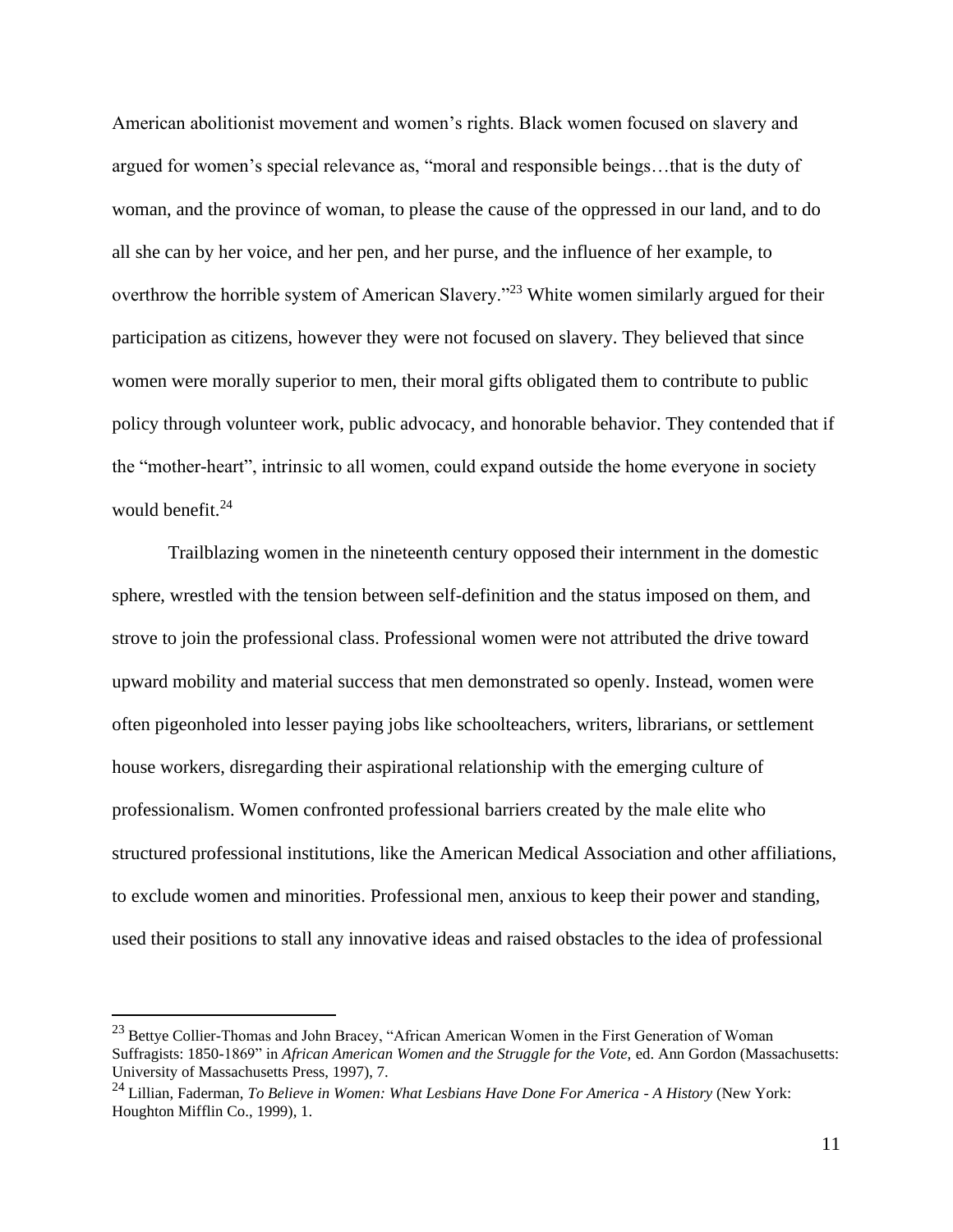women. Most professional jobs such as clerks, journalists, lawyers, librarians, civil servants, and students were almost entirely men.<sup>25</sup> However, Dr. Blackwell and Dr. Smith valued the wise open-minded male physicians who helped them along the way. They believed they could provide a positive example of a new kind of woman who could work outside the home without polluting any of her womanly attributes. Dr. Blackwell often argued that feminine skills were consequential for helping society's iniquities, especially within medicine, hygiene, and family care. This helped open doors for other skillful women who were often stifled by conservative conventions that were applied to women professionals.

#### The Path To Medicine

In the early nineteenth century, black and white American women who aspired to be doctors experienced formidable barriers to medical training, post-graduate education, and integration into male dominated medical associations. The white male elite controlled the emerging network of medical schools, clinics, hospitals, and societies thereby creating another barrier to women's career success.<sup>26</sup> Women who did succeed in acquiring training at a medical school often had difficulty securing the kind of supervised postgraduate experience that had been made compulsory by male institutions. White women were occasionally able to break into some of these institutions but, time and again, disappointment followed initial success. Excluded from most clinical internships and hospital appointments, women doctors were forced to establish their own training centers. Black women lacked opportunities and resources within their own community to establish black training facilities.<sup>27</sup> Few of the white male training clinics invited

 $25$  Ibid, ix.

<sup>26</sup> Gloria Moldow, *Women Doctors in Gilded-Age Washington: Race, Gender, and Professionalism*, 3.

 $^{27}$ Ibid, 4.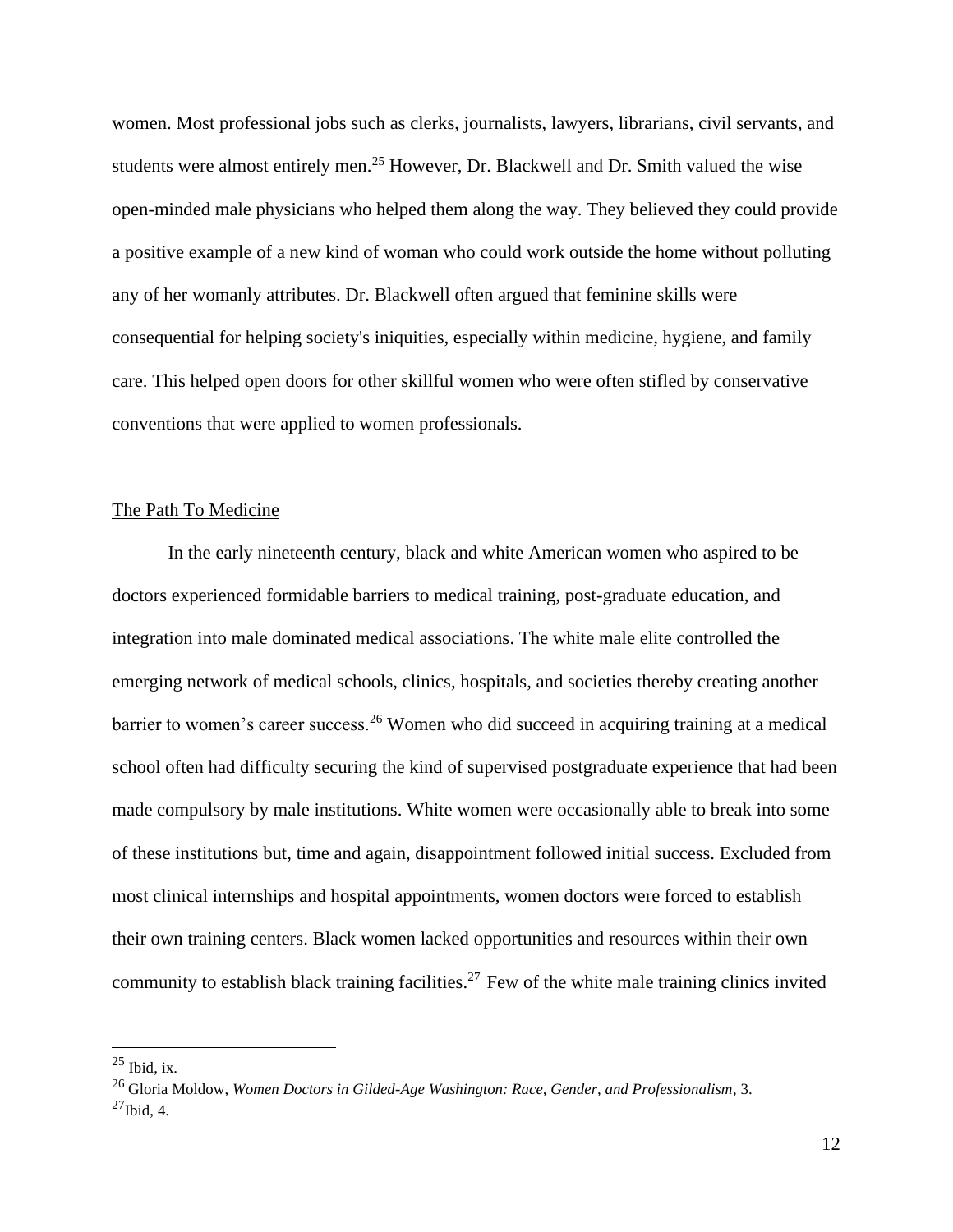black women to participate, and sometimes even then it was on an extremely limited basis. Even if a woman managed to attain a medical education, the rigid requirements from hospitals and specialty boards made it difficult or sometimes impossible to complete their training. One particularly difficult requirement was the multiple hours of in-person training by a licensed surgeon or specialist. Given that most male doctors believed women did not have the ability or the right to practice medicine, in-person training was unattainable to most women, especially black women, unless they had a male doctor in their family. Significantly, Dr. Blackwell's Women's Medical College, unlike most colleges, offered postgraduate training to black women doctors. Most male doctors overlooked women's intelligence and ambition. Instead, they devised ways to keep them out, denying that women had any special contribution to make to the practice of medicine.

Given all these obstacles that women faced, it is not surprising that in 1870 only 544 women in the entire US were trained and licensed physicians, about 10 percent of the male physician population.<sup>28</sup> Nonetheless, over the next 30 years that number would grow. Nationally, the number of trained women physicians rose more than twelvefold between 1870 and 1900, from 544 in 1870 to 7,382 at the turn of the century. By 1894, 72 of 145 men's medical colleges enrolled 848 women, and 7 women's medical colleges enrolled another  $541<sup>29</sup>$  By the end of the nineteenth century, doors to half the country's medical colleges would open to a small number of women. Several factors aided these remarkable advances in the medical profession. Women's progress in medicine was part of the nineteenth century fight for female self-determination.<sup>30</sup> Feminism, defined as an effort to expand opportunities for women, helped to facilitate women's

<sup>28</sup> Regina Markell Morantz, "Women In The Medical Profession: Why Were There So Few?" *Reviews in American History* 6, no. 2 (1978): 163-70. Accessed May 11, 2021. doi:10.2307/2701292.

<sup>29</sup> Gloria Moldow, *Women Doctors in Gilded-Age Washington,* 7.

<sup>&</sup>lt;sup>30</sup> Regina Markell Morantz, "Women In The Medical Profession: Why Were There So Few?", 163-70.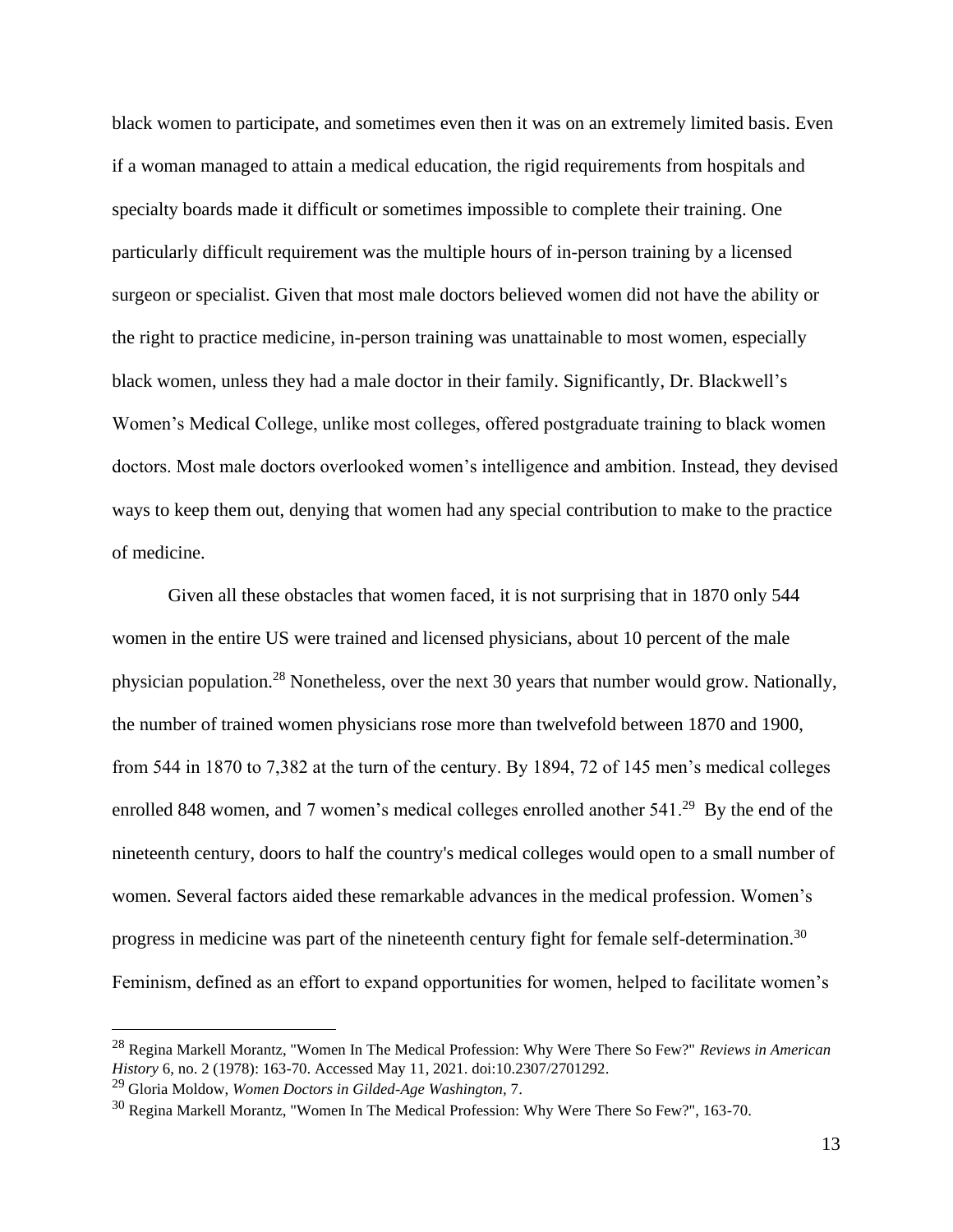entry into medicine. Women's rights activists were particularly helpful to women physicians and raised the issue in public for the first time. Elizabeth Cady Stanton, Lucretia Mott, and others protested in 1848 that, "men monopolized the medical profession and closed such avenues of wealth and distinction to women."<sup>31</sup> Although many women doctors were personally indifferent to the women's rights fight, nonetheless it furnished a terrain for women to achieve medical training.<sup>32</sup> In the 1850s and 1860s, even women who held traditional views of womanhood balked at the growing influence of male midwives or obstetricians. Activist women spread the popular belief that women were distinctly nurturing and natural midwives, never wilting in the face of disease. Influential shapers of opinion such as Sarah Josepha Hale, editor of *Godey's Lady's Book*, asserted that male obstetricians were an "outrage on female delicacy" and advocated for women doctors. Only a few women who possessed extraordinary talent, influence, and charisma transcended such obstacles and achieved career success. Dr. Smith and Dr. Blackwell were among this tiny handful.

Both Dr. Blackwell and Dr. Smith argued in medical essays that women had a particular ability to administer medicine. They spotlighted women's skills as absolutely necessary to take care of women and children's health and improve sanitary conditions. Interestingly, Dr. Blackwell and Dr. Smith were spurred to medicine in part due to their concern for public health and sanitation. Dr. Blackwell once said, ["health has its science, as well as disease."](https://www.inspiringquotes.us/quotes/WONS_ZEgLznic)<sup>33</sup> In her published memoir, Dr. Blackwell attributed her knowledge of proper sanitation to Florence Nightingale: "to her chiefly I owed the awakening to the fact that sanitation is the supreme goal

<sup>31</sup> Gloria Moldow, *Women Doctors in Gilded-Age Washington,* 8.

<sup>32</sup> Regina Markell Morantz, "Women In The Medical Profession: Why Were There So Few?", 163-70.

<sup>33</sup> Elizabeth Blackwell, *Pioneer Work in Opening the Medical Profession to Women.* (London and New York: J.M. Dent & Sons Ltd and E.P. Dutton & Co. 1914), 82.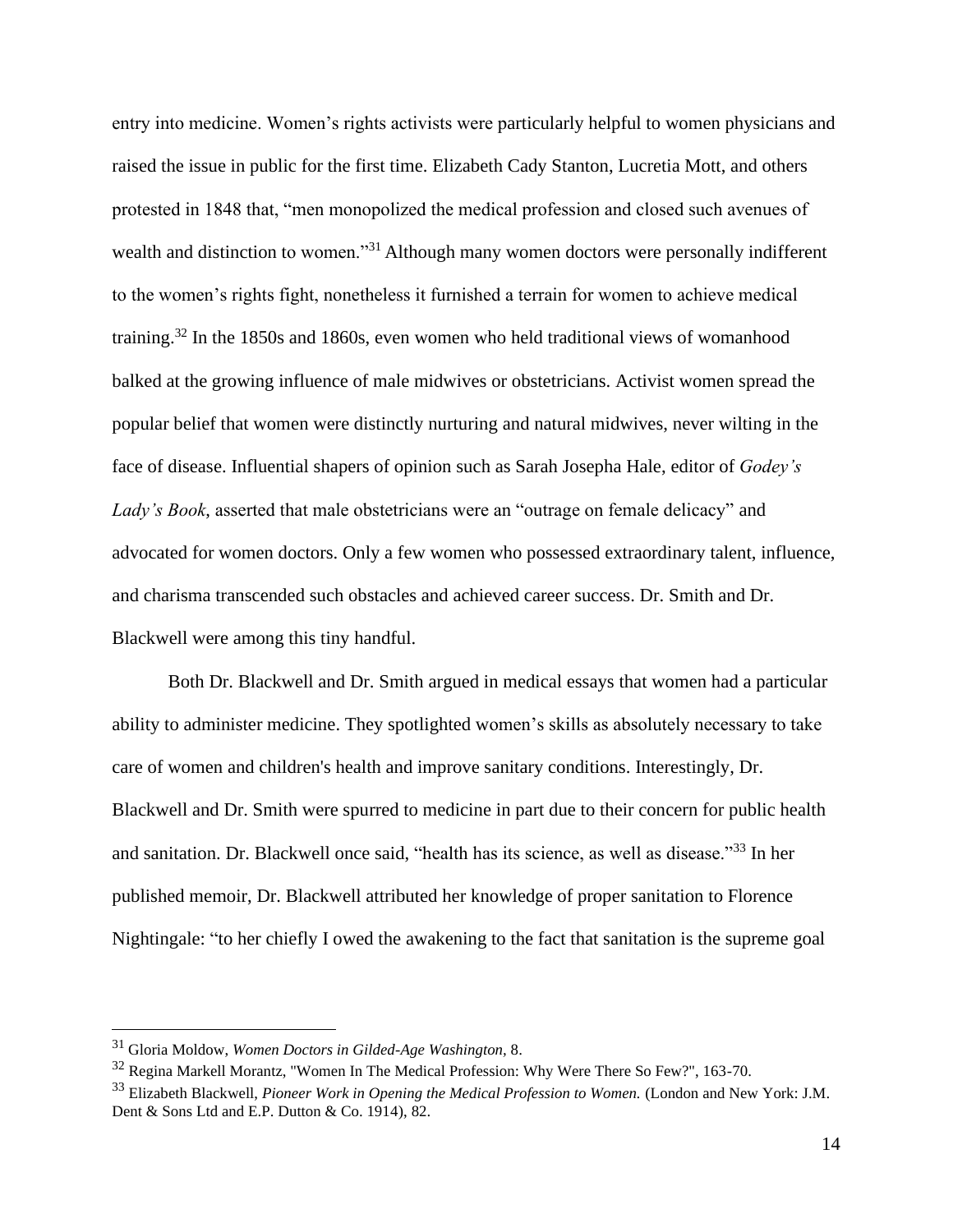of medicine, its foundation and its crown".<sup>34</sup> Nightingale's influence on women in medicine cannot be overlooked. Her work brought the field of public health to national attention. Nightingale's accomplishments with the British army during the disastrous war in Crimea were largely the result of her concern with sanitation and its relation to mortality. A crucial part of Nightingales success was the creation of the British government sanctioned Sanitary Commission, which flushed out the sewers and improved ventilation and people's health. During the Civil War, the Blackwell sisters worked with Nightingale to help train nurses for the Union hospitals. Dr. Blackwell and her sister, Dr. Emily Blackwell, would follow Nightingale's lead when in 1868 they established the first hygiene department in a hospital in the United States at their Women's Medical College of the New York Infirmary. This department emphasized preventative care and personal hygiene, a novelty in the world of medicine.<sup>35</sup>

 When Dr. Smith and Dr. Blackwell entered the field of medicine in the mid nineteenth century, transformations in medical training and practice were underway that helped facilitate some women's entry. In 1765 a physician named John Morgan founded the first university affiliated, "regular" American medical school within the University of Pennsylvania. Its orthodox, science-based curriculum veered away from the mostly apprenticeship training that existed in the colonies and in Europe at the time. The institution continued the tradition of barring women from formal medical training, instead pushing women to subscribe to "irregular" training.<sup>36</sup> In the 1850s a rupture between two kinds of medicine, the regulars and the irregulars, created an opportunity for the so called irregulars to include women for medical training for the

<sup>34</sup> Ibid, 18.

<sup>35</sup> Carol Lopate, *Women in Medicine*, 3.

<sup>36</sup> Encyclopedia of Bioethics.Encyclopedia.com. 16 Jun. 2021." Encyclopedia.com. Encyclopedia.com, July 10, 2021. https://www.encyclopedia.com/science/encyclopedias-almanacs-transcripts-and-maps/women-healthprofessionals-historical-

issues#:~:text=In%201855%20the%20National%20Eclectic,to%20be%20closed%20to%20women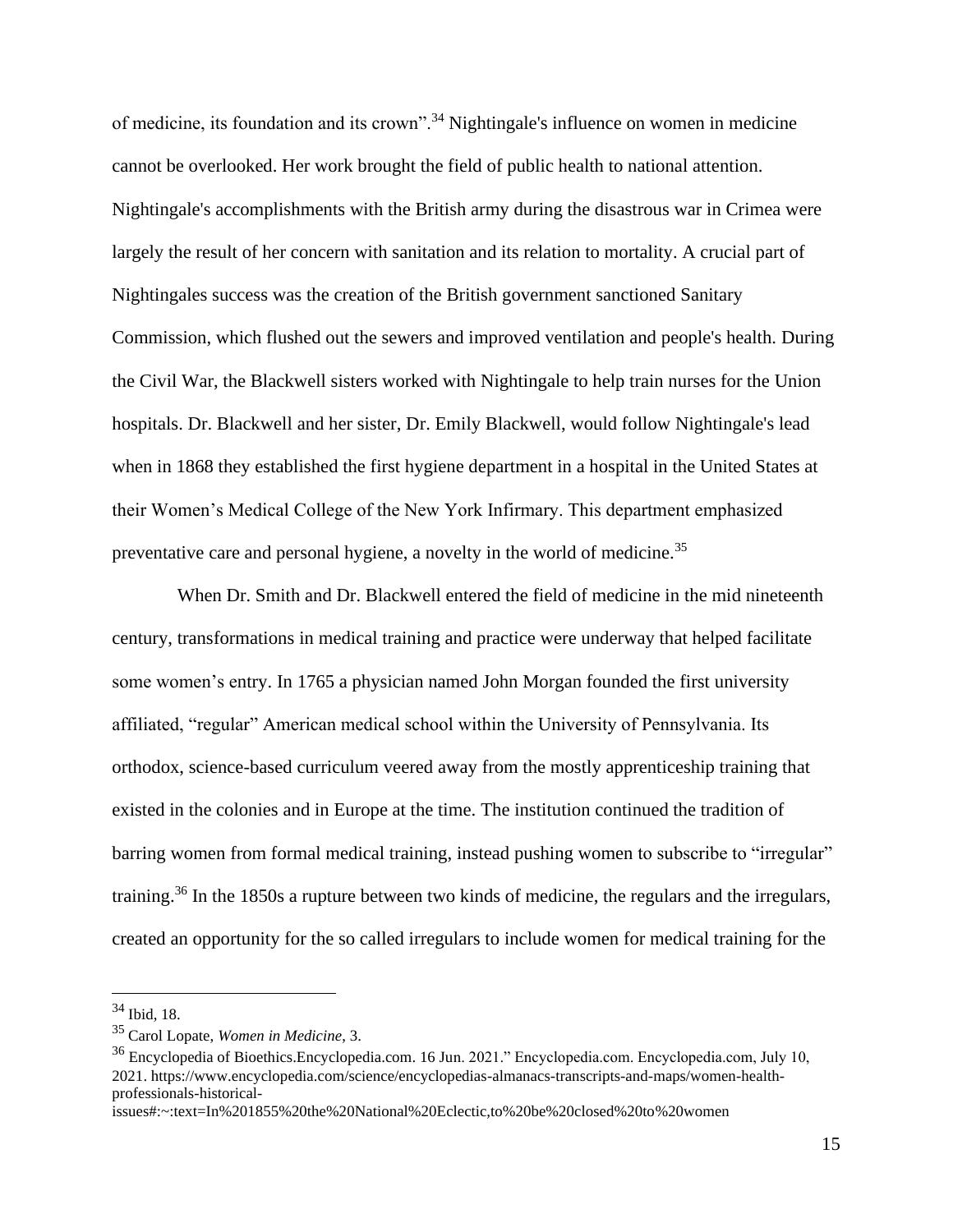first time.<sup>37</sup> The irregulars were composed of homeopaths who utilized botanicals, eclectics, and water-cure proponents that challenged the elite control of medical care for the middle classes. The regulars were composed of regular male doctors whose traditional forms of healing had been marginalized. The regular physicians had not adopted the doctrine of germ theory yet, but instead they focused on short term "heroic" therapies such as bloodletting, large doses of toxic drugs, blistering, and purging that were painful and often not effective. Both male and female irregulars felt confident in the use of benign herbal remedies, distinguishing their practices from the regulars severe measures.<sup>38</sup> Their mild treatments were as successful as the harsher ones and won the women irregulars a share of the elite clientele, thereby challenging the authority of the older generation of elite male doctors. The irregulars' anti-establishment standpoint broadened their support with temperance activists, abolitionists, and other reform-minded women. These "new" doctors' sensible advice also wooed urban, middle-class women in droves. Nevertheless, the regular doctors who operated profit-making independent medical schools or university-affiliated medical departments, opposed women's admission for training. However, some administrators of post-Civil War land-grant schools, especially in the Midwest and West, recognized the need for female medical training.<sup>39</sup> As post-war policies attempted to encourage economic stability, women began to have more access to public medical schools. As America's westward expansion gained momentum, it became pragmatic for women doctors, who could also be homesteaders, to serve the families that had come west. Dr. Smith, like many resourceful women doctors, set up successful practices that were trained in homeopathic medicine, or the irregular traditions.

<sup>37</sup> Carol Lopate, *Women in Medicine*, 12.

<sup>&</sup>lt;sup>38</sup> Samuel Thomson (1769-1843), a layman from a poor background, had caught the public mood with the introduction and clever marketing of his medical theories based on herbs and common sense.

<sup>39</sup> Gloria Moldow, *Women Doctors in Gilded-Age Washington,* 10.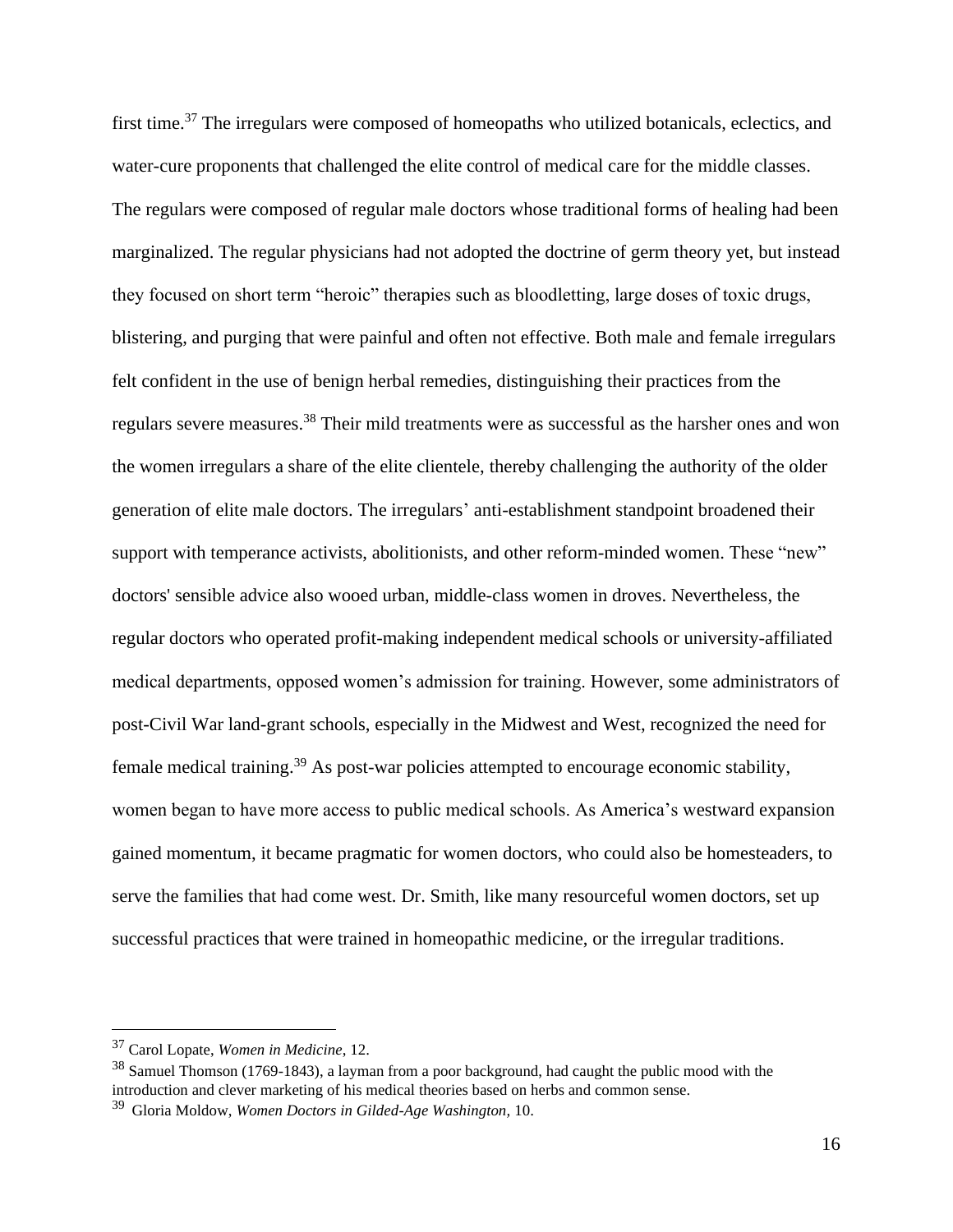All these converging societal trends enhanced women physicians' futures and popularity, which by the 1880s and 1890s seemed bright. Exalted in popular press, *The Women's Journal* and *The Women's Tribune* featured regular columns devoted to professional women's achievements, physicians among them, and urged women to visit doctors of their own sex. Women authors wrote for their fellow women who aspired towards careers. Annie Nathan Meyers's *Women's Work in America* (1891) described the success of women in diverse fields and included a discussion written by Dr. Mary Putnam Jacobi about the status of women physicians. M.L. Rayne's *What Can a Woman Do: Or Her Position in the Business and Literary World* (1893) also devoted a chapter to women doctors.<sup>40</sup> Biographical dictionaries such as Frances E. Willard and Mary Livermore's *American Women: A Complete Encyclopedia of the Lives and Achievements of American Women in the Nineteenth Century* (1897) and Mary Logan's *The Part Taken by Women in the Nineteenth Century* (1911) chronicled numerous women physicians. Even popular novels like Sarah Orne Jewett's *A Country Doctor* (1884) and Mark Twain's *The Gilded Age* (1873) included women physicians as protagonists. Blackwell's and Smith's complex personal journey to become doctors epitomizes the journey for many women physicians and illustrates the elaborate circumstances that were necessary for women to become successful physicians.

<sup>40</sup> Ibid, 10.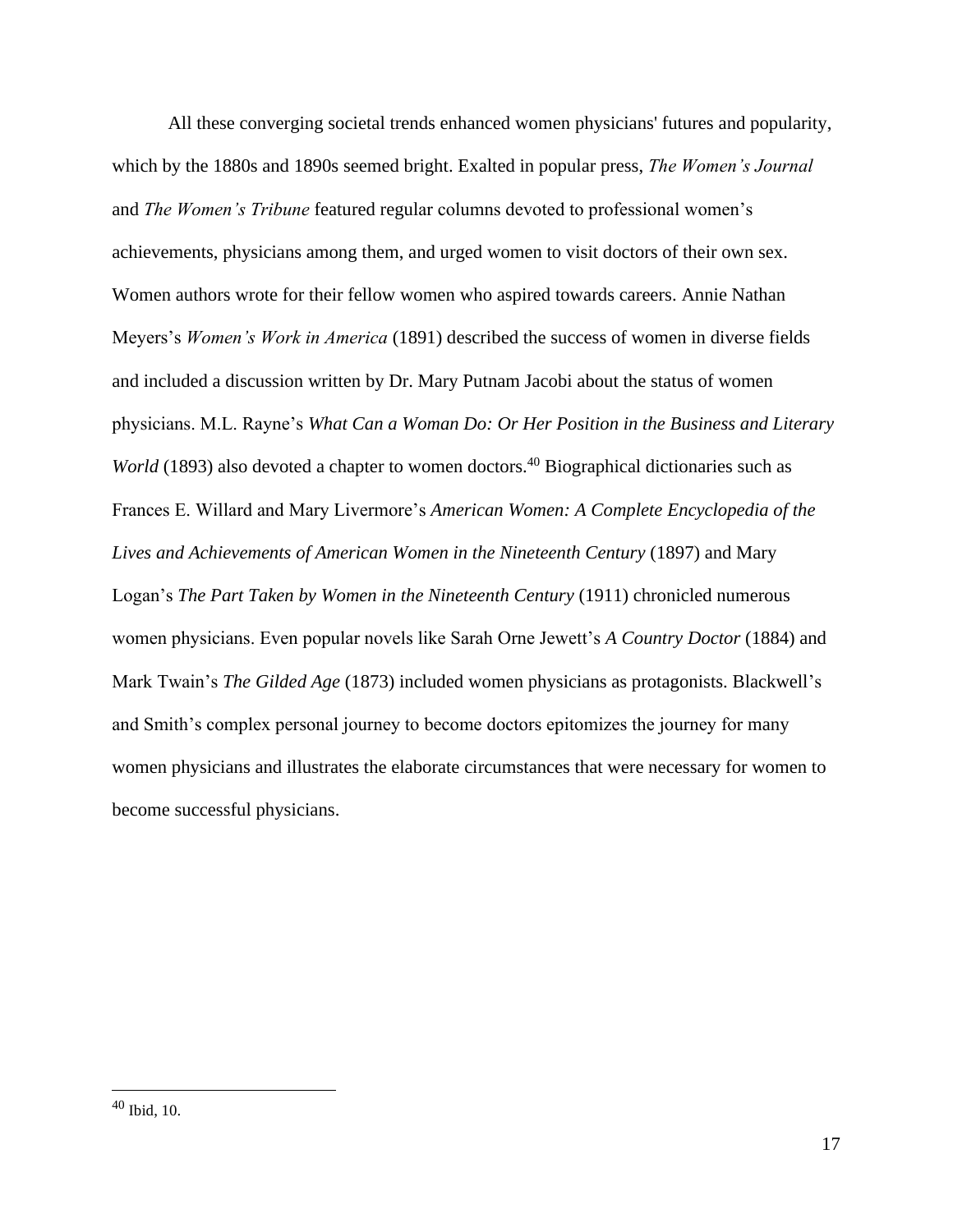#### Pioneering Women: Dr. Elizabeth Blackwell (1821-1910)

## *"It's not easy to be a pioneer. But oh, it is fascinating! I would not trade one moment for all the riches in the world." -* Dr. Elizabeth Blackwell

Dr. Elizabeth Blackwell, a discontented woman, became the first white woman doctor in the United States in 1845.<sup>41</sup> Blackwell was born in 1821 in England to ambitious, hard-working parents. The Blackwells had eleven children born between 1816 and 1832. Elizabeth and her siblings were nourished on literature, nature, and politics. The patriarch, Samuel Blackwell, was a successful sugar refiner, acquiring his raw material from slaves in the Caribbean plantations. Nonetheless he held strong antislavery views and taught them to his young children. The family wrestled with the contradiction between the source of their livelihood and their personal beliefs. In England the Blackwell refinery burned down in 1828. The loss of the refinery along with political unrest uprooted the family and they emigrated to New York in 1832. Samuel Blackwell had been an abolitionist and nonconformist, and his beliefs strongly influencing Elizabeth Blackwell, who took up the abolitionist cause in her adult life.<sup>42</sup> All the Blackwell sisters were ambitious. Elizabeth's little sister Anna was the first female minister and another sister Emily also became a doctor and founded a teaching hospital with Elizabeth in New York. Her brother Henry was a passionate abolitionist who supported suffrage for women and also married the famous suffragist Lucy Stone.

In 1832, when Elizabeth was eleven, the Blackwells arrived in a booming New York City with a population of around 220,000, 20 percent of them foreign born.<sup>43</sup> In the 1830s New

<sup>41</sup> Mary St. J. Fancourt, *They Dared to be Doctors: Elizabeth Blackwell & Elizabeth Garrett Anderson,* 32.

<sup>42</sup> Julia Boyd, *The Excellent Doctor Blackwell: The Life of The First Woman Physician* (London: Thistle Publishing, 2013), 1.

<sup>43</sup> Ibid, 17.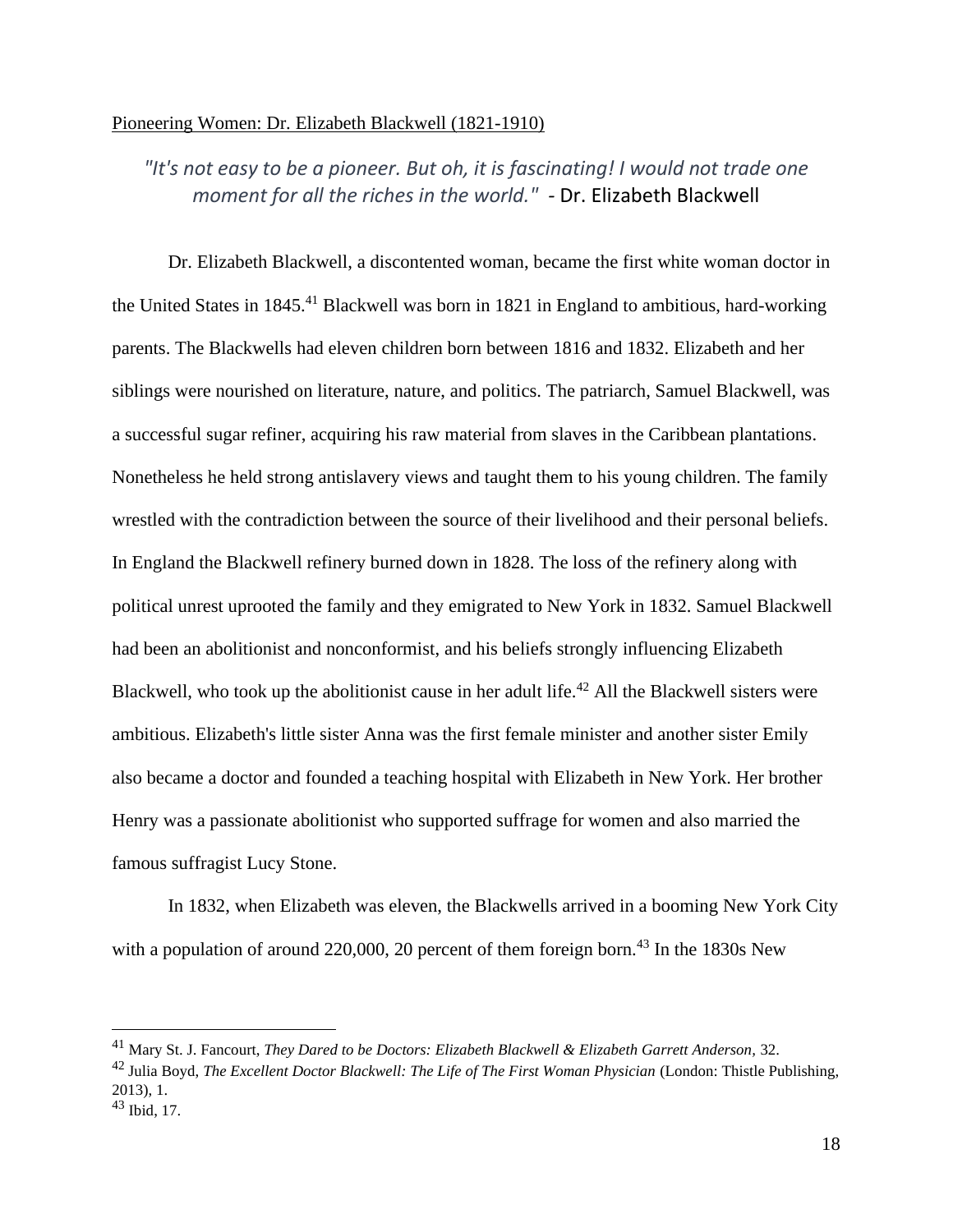York's harbor was booming and the new Erie Canal that linked the city to agricultural resources in the Great Lakes region, crammed the fast-moving city with professionals, traders, bankers, industrial workers, shipbuilders, craftsmen, and canal diggers among others. Increased immigration grew the city infusing it with diversity. In this decade New York City was also attracting large numbers of poor Europeans including a massive wave of Irish immigrants seeking relief from British colonial rule. By the 1830s nearly 250,000 people lived in New York City roiling it with significant class and ethnic divisions. The Blackwells, as affluent immigrants**,** saw the best of New York and thrived. The two older girls, Elizabeth and Emily, were in their teens when they began to establish themselves in New York. With their father's liberal outlook, the girls were allowed more than the usual freedom for women and they often went out alone in the evening to attend political and social meetings. They were especially drawn to the Congregationalist Community who were enormously accepting of women's ambitions. The Blackwells eventually moved to the popular Thompson Street neighborhood, today's SoHo, mingling with celebrity neighbors like John Jacob Astor, Walt Whitman, and William Lloyd Garrison. The family became involved in anti-slavery groups and worked closely with the Anti-Slavery Society of New York, which was founded in October 1833.<sup>44</sup> Elizabeth's teenage years were filled with stimulating anti-slavery events that encouraged her strong convictions. Although Elizabeth is sometimes described as shy, she gained confidence by becoming an avid reader while trying to alleviate the boredom that permeated her daily female life.*<sup>45</sup>*

Unfortunately, Samuel Blackwell failed to establish a successful business in New York, and the family was hit hard by a severe economic crisis. They decided to move west to try to

<sup>44</sup> Ibid, 20.

 $45$  Ibid, 5.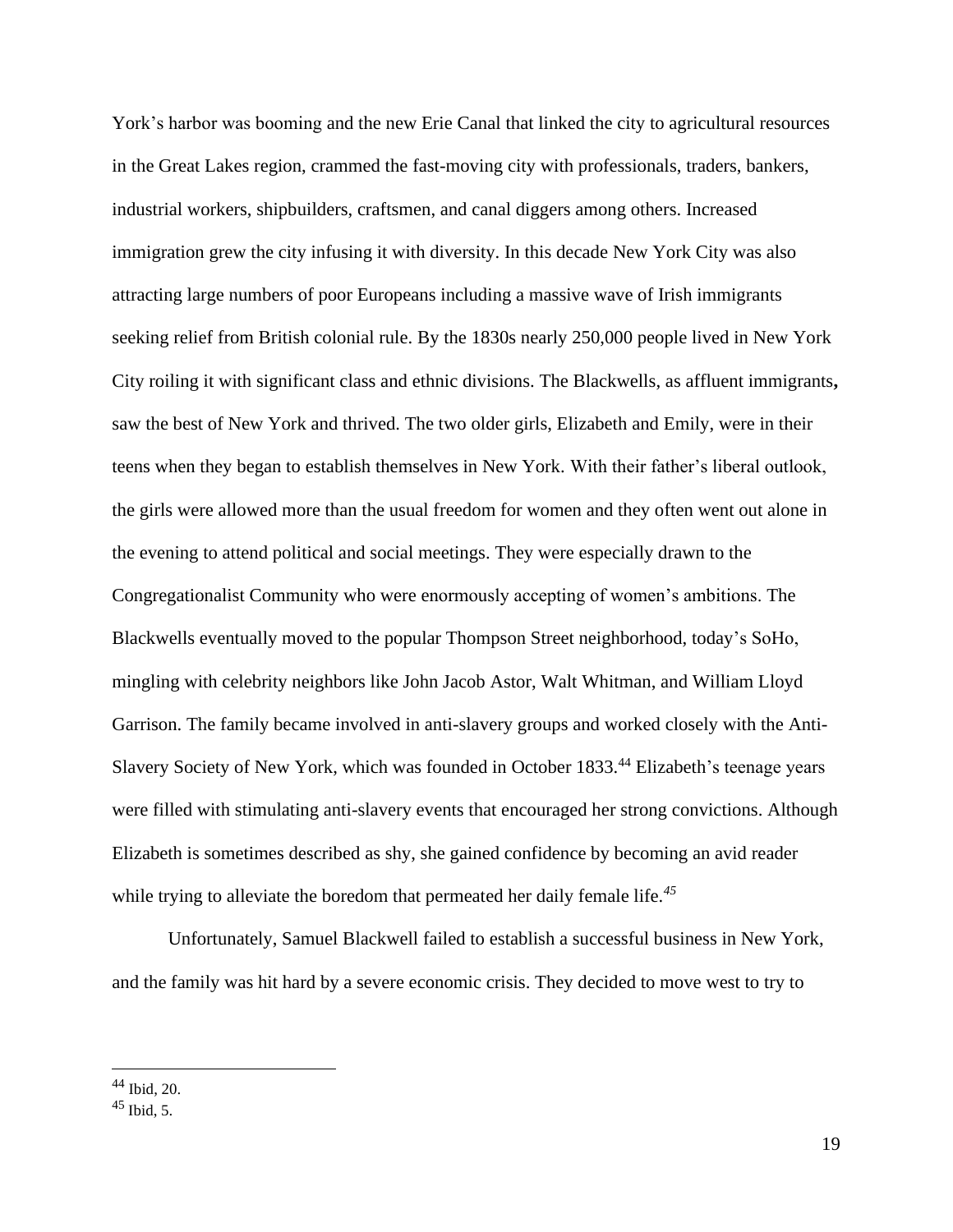develop beet sugar. They arrived in the bustling city of Cincinnati in 1838, a prominent destination for the Underground Railroad. Already steeped in abolitionist ideology, Cincinnati exposed them to one of the hearts of the abolitionist movement. In order to help Mr. Blackwell's struggling beet sugar business, Elizabeth took a job as a teacher, one of the only jobs available to a woman. In Cincinnati, the men of the family became involved in the Unitarian Church and the anti-slavery movement, and the girls became friends and followers of Harriet Beecher Stowe who, along with her father, was a central force in the abolitionist movement. <sup>46</sup> Samuel Blackwell died in 1838 leaving the family penniless and devastated. Not only was the family bereaved, his death left Elizabeth and her sisters with an indelible understanding that a husband does not guarantee a woman financial security. In addition to their only brother, Elizabeth and her sister Emily were the most educated and the most capable of supporting the family. They had two choices, teach or take in borders. They decided to open a school in their home, hoping to profit from the Cincinnati's elites' focus on prioritizing education.<sup>47</sup> According to her autobiography, Elizabeth did not care for teaching or her students: "such stories as the girls tell, such sulky looks and impertinent actions. How sick and impatient I am of my scholastic duties".<sup>48</sup> Elizabeth wanted to ["give \(women\) a first place, still less a second one-](https://www.inspiringquotes.us/quotes/F4Xn_BXGzk5YE) but the [complete freedom to take their true place, whatever it may be".](https://www.inspiringquotes.us/quotes/F4Xn_BXGzk5YE)<sup>49</sup> She turned her school over to her sister as she concluded that teaching would not be a suitable profession to achieve her female advancement goals.

<sup>46</sup> Mary St. J. Fancourt, *They Dared to be Doctors: Elizabeth Blackwell & Elizabeth Garrett Anderson,* 29-40. <sup>47</sup> Julia Boyd, *The Excellent Doctor Blackwell: The Life of The First Woman Physician*, 20.

 $48$  Ibid, 41.

<sup>49</sup> Inspiringquotes.us. "Quotes." Inspiring Quotes. Accessed July 10, 2021.

https://www.inspiringquotes.us/author/3368-elizabeth-blackwell.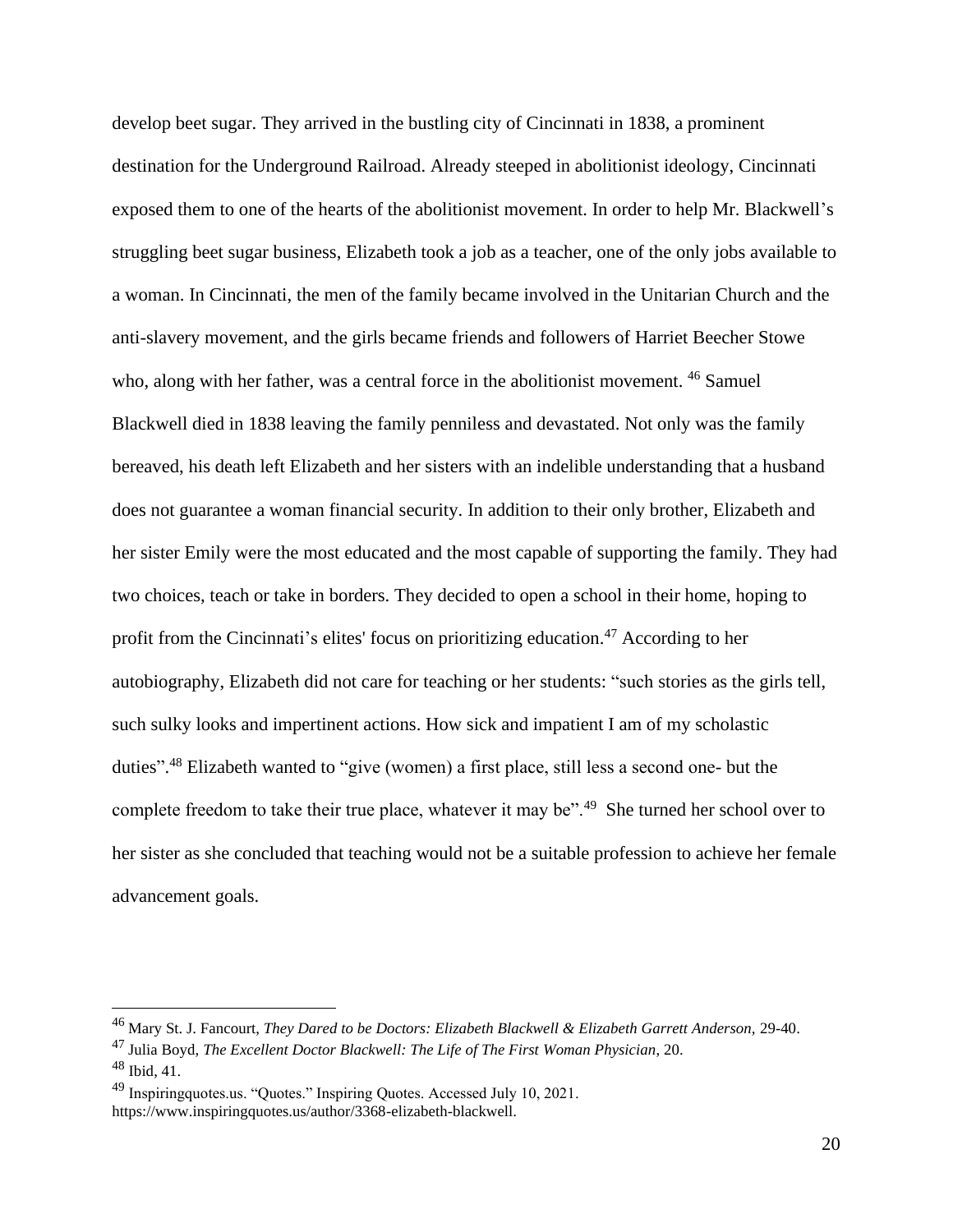Marriage and a family were the societal norm for most nineteenth century women. Nineteenth century marriage centered around the husband's family; typically, married women would lose their own familial identity or affluence and become a ward of her husband's immediate family. The Blackwells were a close family with a strong and secure emotional base that the sisters were loath to let go of for marriage. Elizabeth and her sisters also had a strong distaste for the idea of marital authority, and in their adult life concluded that most marriages were not worth the loss of personal freedom.<sup>50</sup> Elizabeth would not accept barriers to women's self-actualization, including marriage, "if the present arrangements of society will not admit of women's free development, then society must be remodeled, and adapted to the great wants of humanity".<sup>51</sup> Extraordinarily, none of the Blackwell sisters ever married, setting them apart from most other women until the turn of the century when more and more women chose to remain single.<sup>52</sup> The Blackwell sisters' disdain for marriage was rooted in their upbringing, having grown up with four of their father's sisters in the household who had been forbidden an education by Elizabeth's grandfather. One particularly cantankerous aunt, Barbara, was mentioned in the family archives.<sup>53</sup> One of Elizabeth's younger sisters, Anna, wrote letters sympathetic of her Aunt Barbara, lamenting her frustration that women who possessed a keen intellect had no path to an education. Thankfully, Samuel Blackwell believed in education and ensured every one of his daughters obtained one. On another occasion Elizabeth was outraged when a maternal uncle, separated from his wife, was able to legally take her personal family income, leaving her with next to nothing.<sup>54</sup> The senior Blackwell's death taught Elizabeth that

<sup>50</sup> Julia Boyd, *The Excellent Doctor Blackwell: The Life of The First Woman Physician*,10.

<sup>51</sup> Elizabeth Blackwell. *Pioneer Work In Opening The Medical Profession To Women*. 34.

<sup>52</sup> Lillian Faderman, *To Believe in Women: What Lesbians Have Done for America--a History*, 7.

 $53$  Ibid, 3.

<sup>54</sup> Ibid, 11.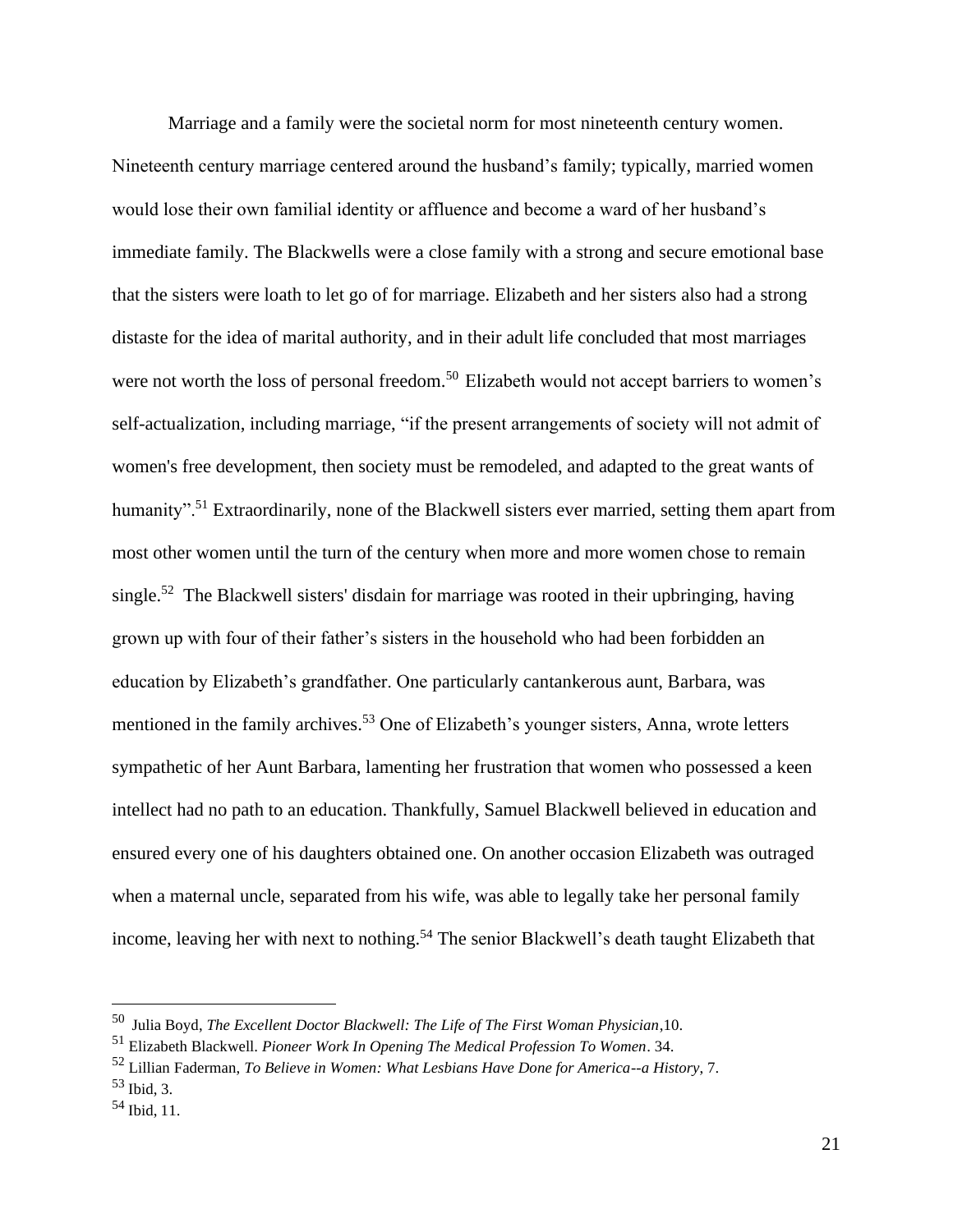marriage did not guarantee stability for a woman, but she understood that ambition in a woman could be a lonely choice, "I felt more determined than ever to become a physician, and thus place a strong barrier between me and all ordinary marriage. I must have something to engross my thoughts, some object in life which will fill this vacuum, and prevent this sad wearing away of the heart".<sup>55</sup>

Although Elizabeth believed marriage to be stifling for women, she was also shy and possibly "uncertain in her relations with the opposite sex, so she looked to a medical career to 'place a strong barrier' between herself and 'all ordinary marriage'".<sup>56</sup> However she was not immune to desire, ["the total deprivation of it \(sex\) produces irritability.](https://www.inspiringquotes.us/quotes/xBfv_N86gEIsK) [When life follows the](https://www.inspiringquotes.us/quotes/wvUA_iWS5IO6x)  [course of our desires, it is easy to be swept along without thought](https://www.inspiringquotes.us/quotes/wvUA_iWS5IO6x) but [love between the sexes is](https://www.inspiringquotes.us/quotes/IrXx_BOE796Tx)  [the highest and mightiest form of human sexual passion."](https://www.inspiringquotes.us/quotes/IrXx_BOE796Tx)<sup>57</sup> Dr. Blackwell understood passion but self-actualization was a stronger compulsion for her, "whenever I become sufficiently intimate with any individual to be able to realize what a life association might mean, I shrank from the prospect disappointed or repelled."<sup>58</sup> In May of 1839 while living in Cincinnati, Elizabeth met William Henry Channing and began with him the first of several platonic male relationships that she would have in her lifetime. She became fast friends with Channing who was a well-known Unitarian clergyman, writer, and philosopher. Elizabeth, finding little pleasure in social occasions, discovered solace in her companionship with Channing, and in religion and in public meetings. Her friendship with Channing and other men like him worked to alleviate some of her loneliness without the complications of an intimate relationship. Her curious and

<sup>55</sup> Elizabeth Blackwell, *Pioneer Work In Opening The Medical Profession To Women,* 64.

<sup>56</sup> Mary St. J. Fancourt, *They Dared to be Doctors: Elizabeth Blackwell & Elizabeth Garrett Anderson,* 7.

<sup>57</sup> Elizabeth Blackwell, *Pioneer Work In Opening The Medical Profession To Women,* 53.

 $58$  Ibid, 11.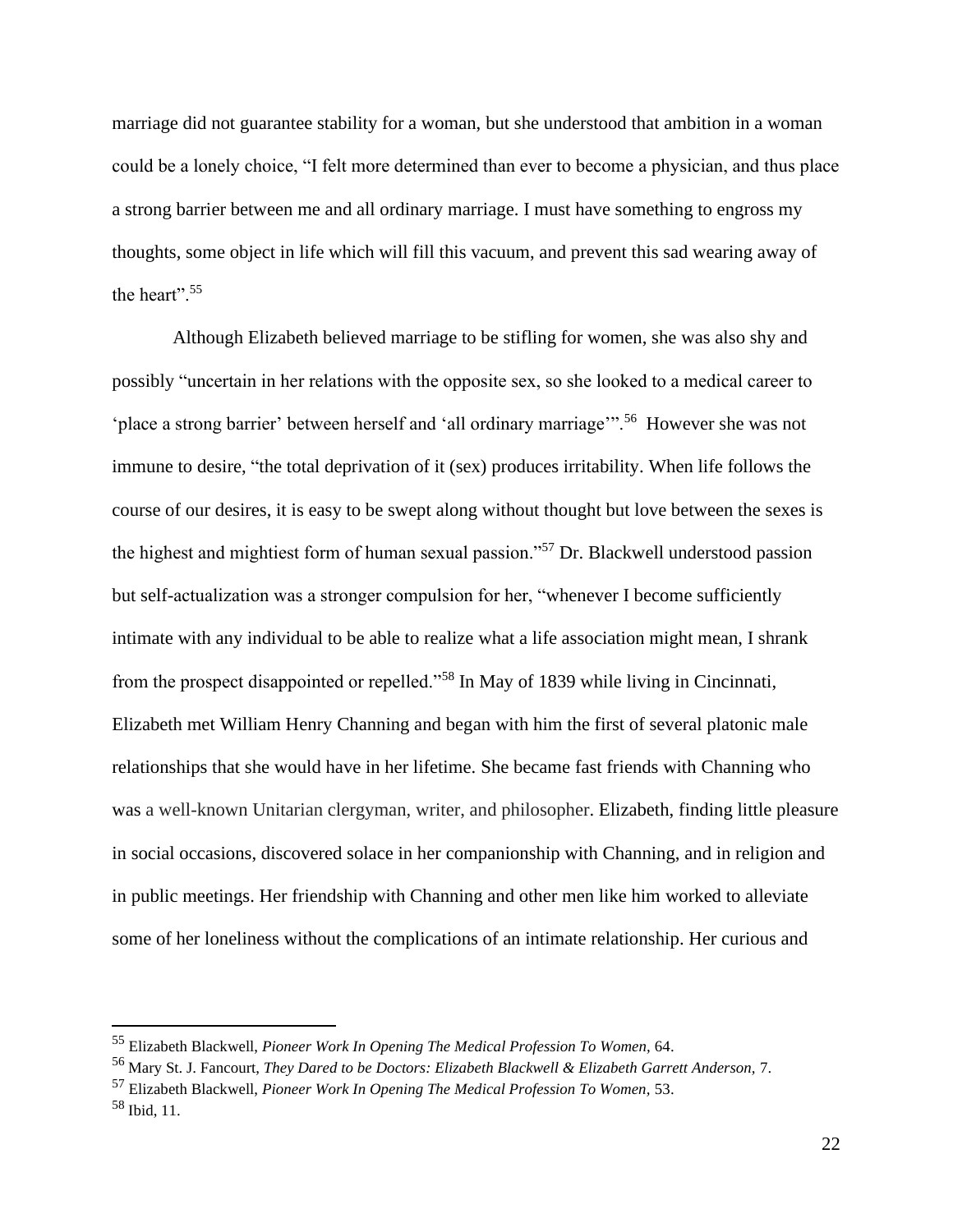determined mind propelled her forward. She attended diverse religious organizations and lectures about women's morality and about popular topics of the time like metaphysics and mnemonics. Channing regaled the Blackwell sisters with Unitarian philosophy and within a few weeks of meeting him they had all joined the Unitarian church. At the church the sisters were exposed to the prevailing galvanizing ideas, such as the inherent goodness of people and nature, that society may have corrupted the purity of the individual, and that people are at their best when selfreliant. The idea most enthralling to Elizabeth was the belief in women fulfilling their potential.<sup>59</sup>

By 1844 the Blackwell sisters' failing school finally closed its doors and Elizabeth was offered the post of schoolmistress in Henderson, Kentucky, a small town along the Ohio River. In Henderson, Elizabeth was more exposed to slavery than ever before in her life, further shaping her distaste for the institution and ultimately impelling her to leave her position in Kentucky. In her autobiography she describes the moment she was struck by the injustice and tragedy of human trade. One day she had been sitting on the veranda of her lodgings and a freshly bathed young white girl set out on her way to church, and at the same time a slave in dirty rags asked her mistress for a clean shirt to attend services. Elizabeth was struck by "the contrast of the two figures, the young lady and the slave, and the sharp reprimand with which her mistress drove the slave away, left a profound impression in my mind. Kind as the people were to me personally, the sense of justice was continually outraged; and at the end of the first term of engagement I resigned from the situation."<sup>60</sup>

In 1844 when Elizabeth was 25, her brother had temporarily found work to support the large family and she was able to return to Cincinnati and her old life of attending lectures and

<sup>59</sup> Elinor Rice Hays, *Those Extraordinary Blackwells: The Story of a Journey To A Better World* (New York: Harcourt, Brace, & World Inc., New York, 1967), 41.

<sup>60</sup> Elizabeth Blackwell, *Pioneer Work in Opening the Medical Profession to Women*, 20.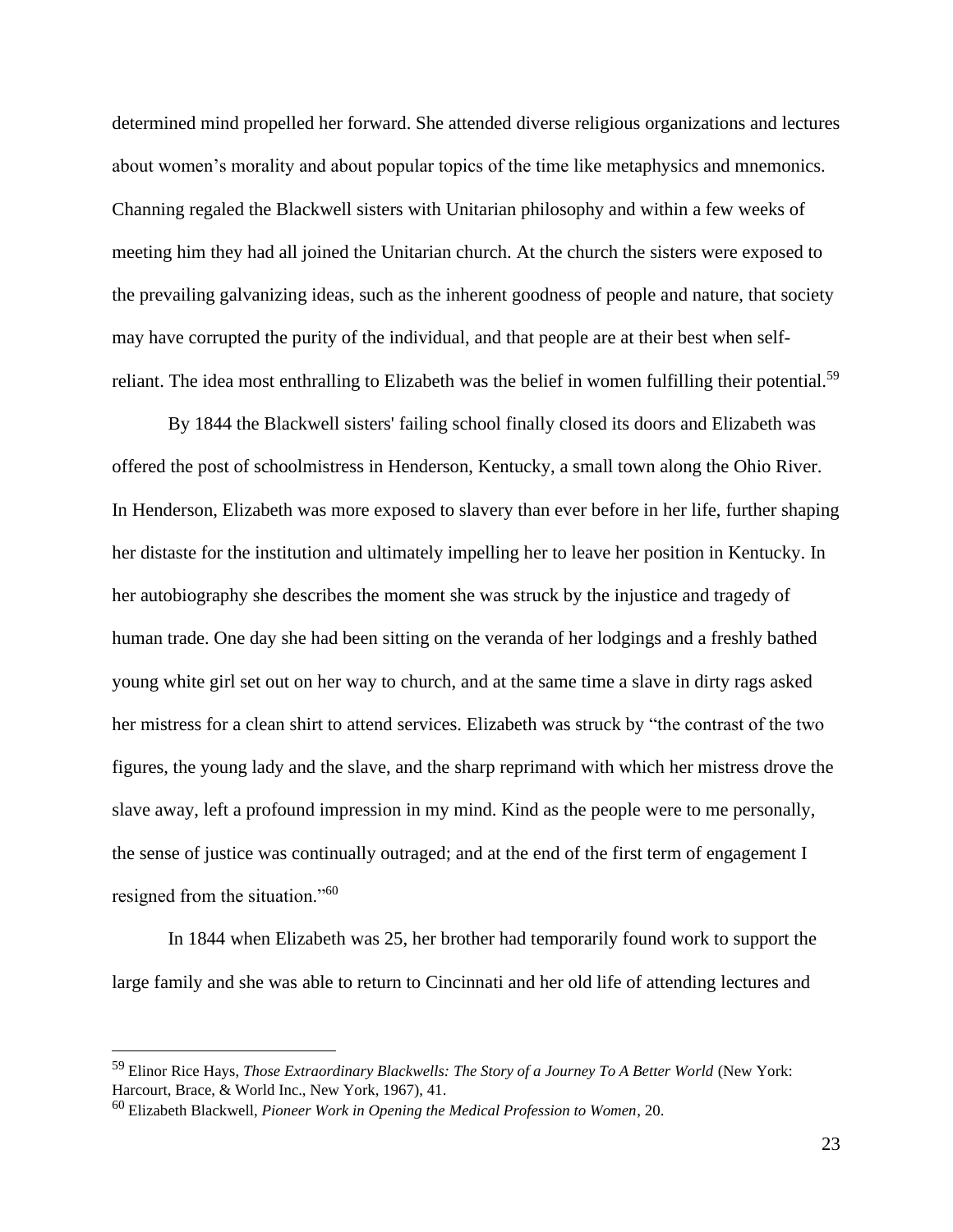socializing. She soon began to feel dissatisfied again and frustrated at the lack of opportunity for women. Elizabeth read Margaret Fuller's influential book in 1845, *Woman in the Nineteenth Century,* and she began to think about becoming a doctor. Margaret Fuller was a prominent member of the Transcendentalist group and Elizabeth subscribed to the magazine Fuller edited called *The Dial*. Elizabeth relished in Fuller's intention to convince women to leave their "sphere", but always behaving like proper women and mothers; they could fight for their rights as long as those rights did not harm men. Fuller wrote,

by Man I mean both man and woman...I lay no especial stress on the welfare of either. I believe that the development of the one cannot be affected without that of the other. My highest wish is that this truth should be distinctly and rationally apprehended, and the conditions of life and freedom recognized as the same for daughters and sons of time; twin exponents of a divine thought.<sup>61</sup>

Fuller's book confirmed Elizabeth's instincts about how to raise women's status. She believed women should have more opportunities and more social influence but not at the expense of men. Instead, they wanted to walk alongside men and enhance society for the better.

Around this time of Elizabeth's awakening, a neighbor friend who was terminally ill, possibly with uterine cancer, had complained to Elizabeth about the unpleasant experiences she had with inept male doctors. Her friend talked about her desire for a female doctor like Elizabeth and asked, "Why didn't (Elizabeth) become a doctor herself, if she wanted a purpose?"<sup>62</sup> The sheer audacity of a woman becoming a physician captivated Elizabeth and ["the idea of winning a](https://www.inspiringquotes.us/quotes/UKSR_iBaVyh78)  [doctor's degree gradually assumed the aspect of a great moral struggle, and the moral fight](https://www.inspiringquotes.us/quotes/UKSR_iBaVyh78)  [possessed immense attraction for me"](https://www.inspiringquotes.us/quotes/UKSR_iBaVyh78).<sup>63</sup> Elizabeth needed to support herself in some way and

<sup>61</sup> Margaret Fuller, *Woman in the Nineteenth Century* (New York: Greeley& McElrath, 1968), 183.

<sup>62</sup> Elizabeth Blackwell, *Pioneer Work in Opening the Medical Profession to Women*, 64.

<sup>63</sup> Margaret Fuller, *Woman in the Nineteenth Century,* 160.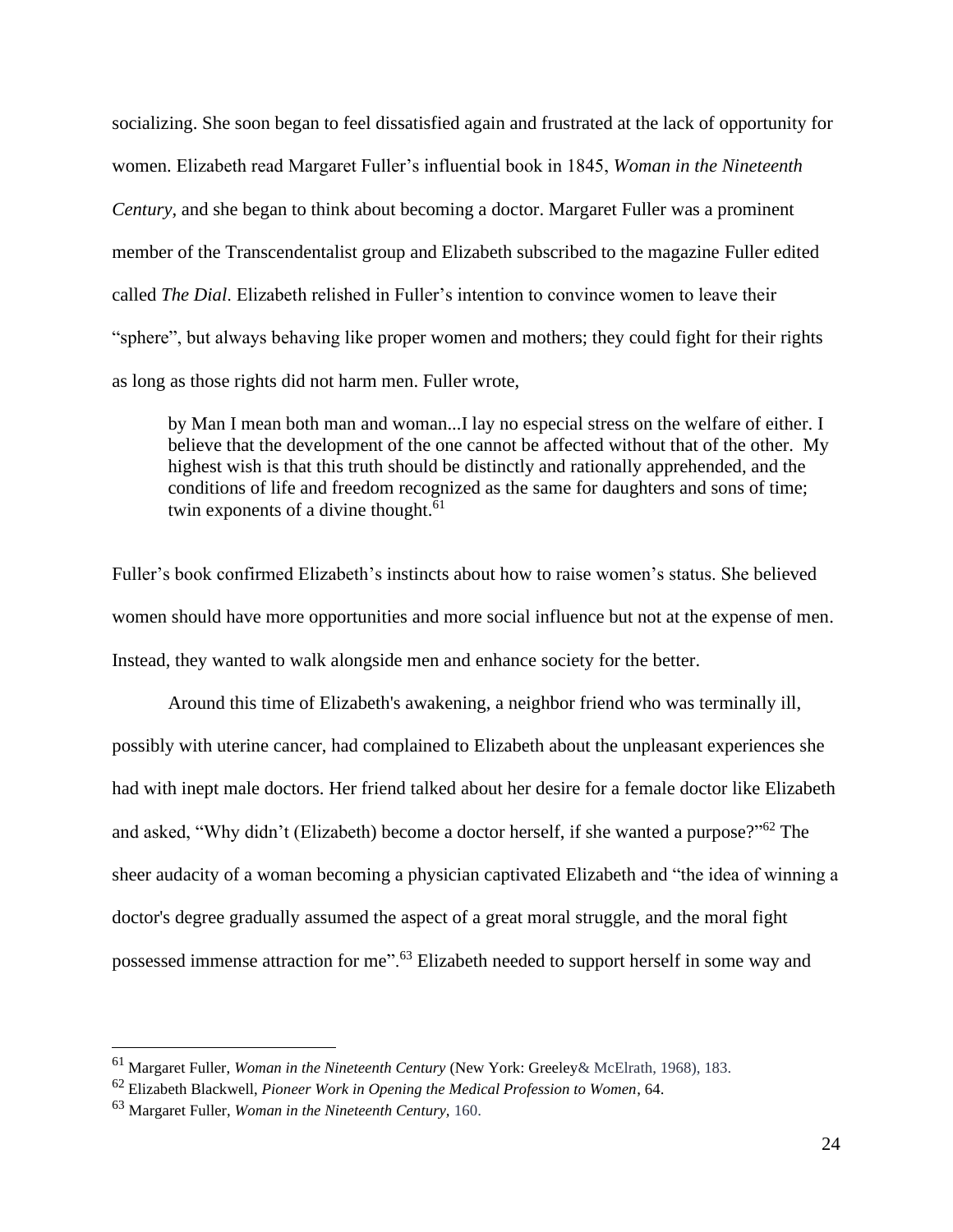she disliked teaching. She wished to achieve something worthwhile in her life and became increasingly confident that becoming a woman doctor was the path to independence. When a friend mentioned that until that time no women had been admitted into the medical profession, Elizabeth became even more motivated and decided to apply. In her correspondence with friends and her sisters, Elizabeth formulates her argument for women doctors. She accentuates women's unique role as nurturers and societal keepers. She understood the male medical society needed to be convinced that women doctors and their unique role as nurturers could fulfill an overwhelming medical need for women and children. It was critical that women break accepted myths around women's sensitivity which excluded them from entering male dominated professional fields, especially medicine. In a letter to her sister Emily, Elizabeth formulated her stand, "if society will not admit of women's free development, then society must be remodeled".<sup>64</sup> Elizabeth did not wish for women to replace men, but instead set out to carve a particular niche for women that could apply their unique skills to medicine. Elizabeth's mission was to prove to men that women had the intelligence and tenacity to practice medicine with as much dedication and competence as the most qualified men. She believed that women were up to the task and that ["none of us can know what we are capable of until](https://www.inspiringquotes.us/quotes/vo8L_NkYmWRZ4) we are tested".<sup>65</sup>

In the early nineteenth century medical education and training was still in its infancy and the qualifications to become a licensed physician were much less stringent than today. Elizabeth would need to overcome three stages of exclusively male medical training to become a doctor: a preparatory training internship with a licensed physician; attending an accredited medical college; and then surgical training in hospitals. In the 1840s, Blackwell's Quaker friends, who

<sup>64</sup> Elizabeth Blackwell, *Pioneer Work in Opening the Medical Profession to Women*, 20.

<sup>65</sup> Ibid, 64.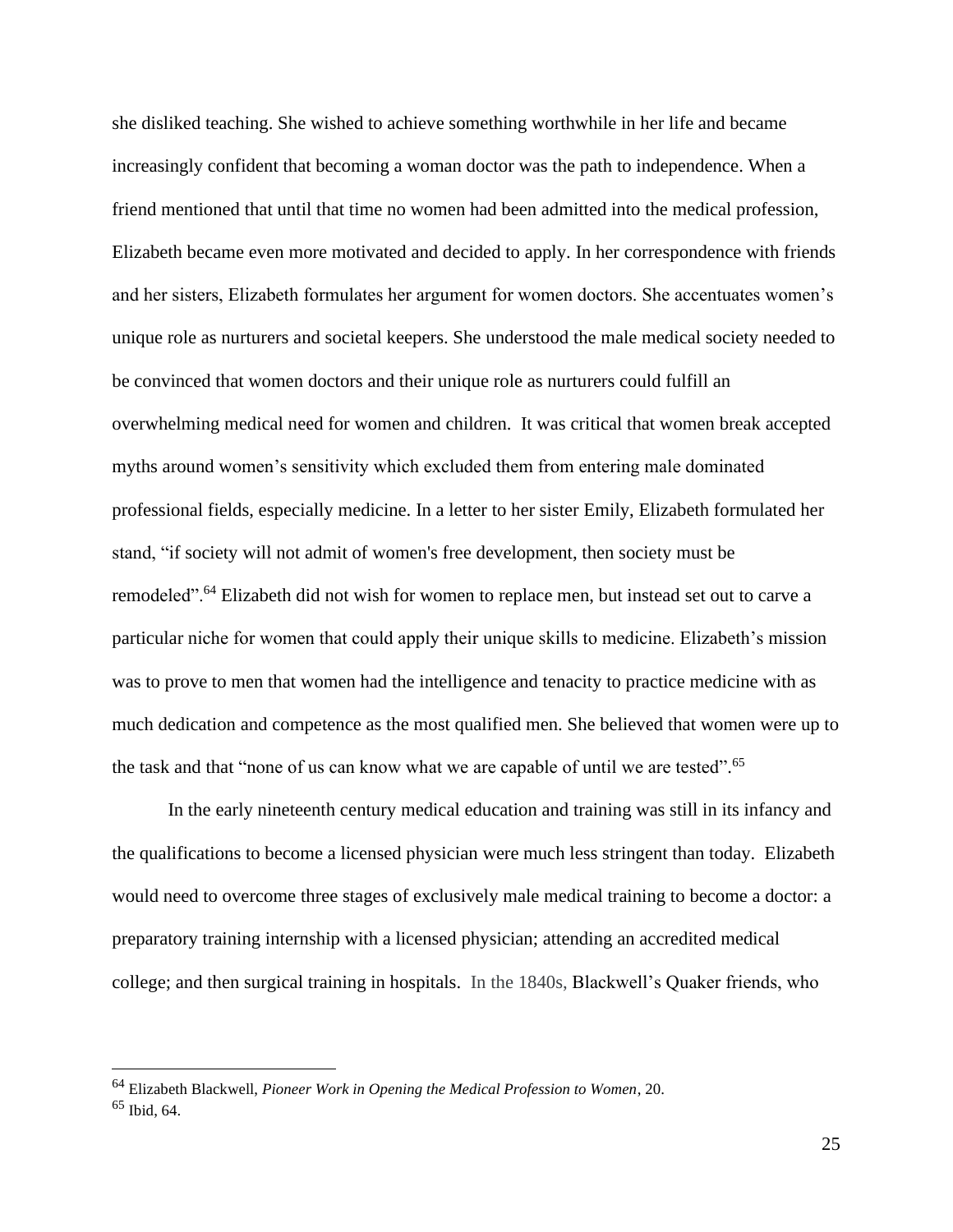were committed to female education, introduced Elizabeth to Dr. Joseph Warrington, a Quaker doctor in Philadelphia who was willing to train her.<sup>66</sup> Although Dr. Warrington believed that females should be nurses, he felt more strongly that nurses should also have thorough medical training.<sup>67</sup> Regardless of his reasoning, Elizabeth was heartened by the opportunity to train with a willing, qualified physician. In 1845 after Elizabeth completed pre-training with Dr. Warrington, few medical professors were willing to meet with her about applying to medical school and the ones that did rejected her outright. She then tried a number of smaller colleges in New York but met with more rejection. It became clear to Elizabeth that not only did most male doctors believe that women's intellect was too weak to study medicine, but male physicians felt more strongly that the medical field was already too crowded. They were concerned that if women were allowed to practice medicine, there would be a strong pull for female patients, increasingly anxious to safeguard their Victorian modesty, to turn to women doctors in droves. As one male doctor put it to Elizabeth, "You cannot expect us to furnish you with a stick to break our heads with."<sup>68</sup> To most male doctors, medicine was under threat by women and by alternative medical movements such as Thomsonianism medicine and homeopathy.

Although there were many codes in medical schools against allowing women to attend, at the same time there were public debates about whether it was morally correct to have male midwives. Nevertheless, as early as 1842 in Philadelphia, a group of physicians discussed establishing a medical school for women. But in 1846, when Elizabeth began applying to schools, no American medical colleges admitted women. Around the same time in various cities throughout the country, groups were working to open medical colleges exclusively for women.

<sup>66</sup> Ibid, 69.

<sup>67</sup> Elizabeth Blackwell, *Pioneer Work in Opening the Medical Profession to Women*, 40.

 $68$  Ibid, 49.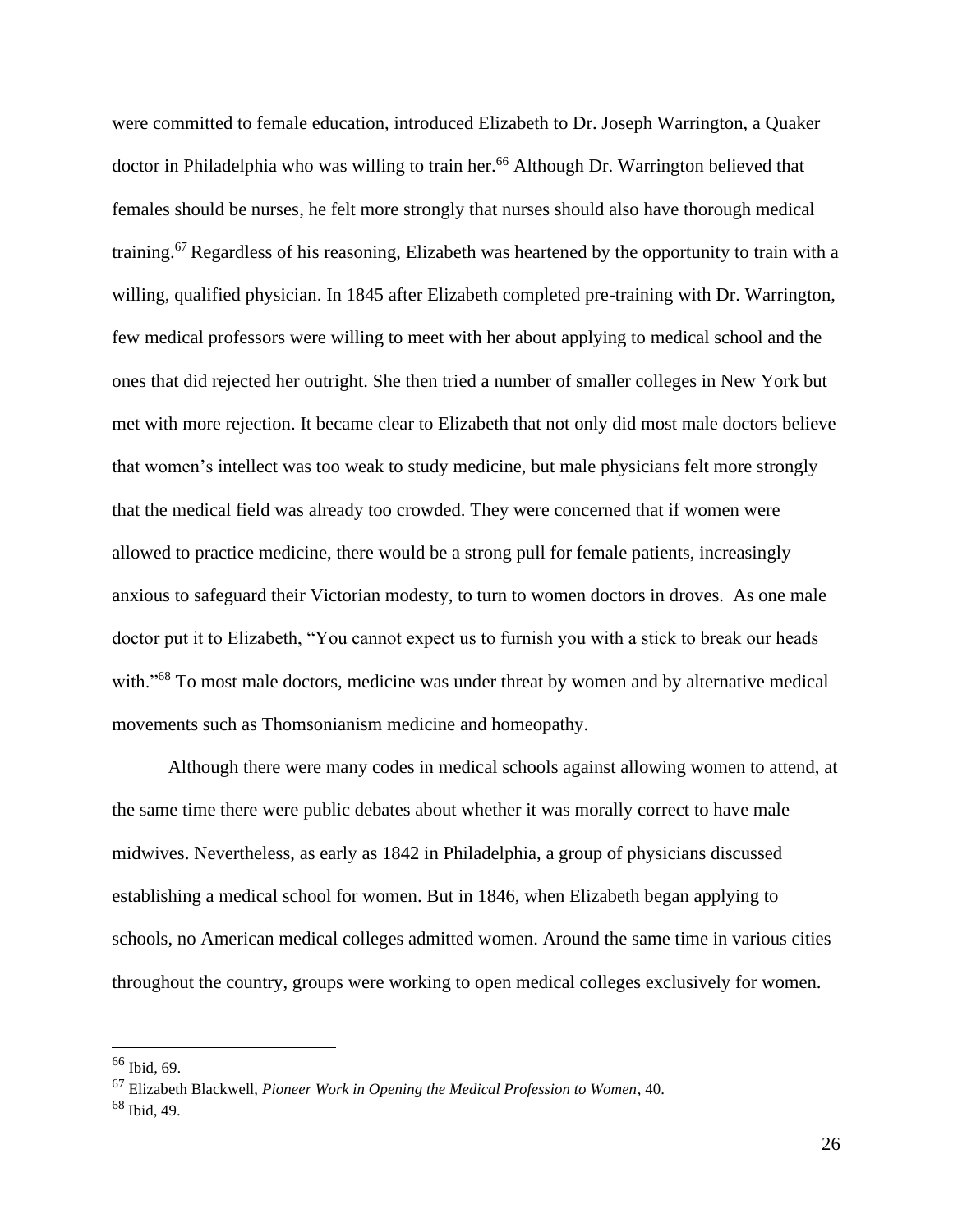By 1850 two all-female medical colleges were founded, one in Boston and one in Cincinnati. Both were irregular schools. Dr. Samuel Gregory founded The Boston Female Medical College principally to prevent male midwifery, which he felt infringed on female delicacy. Dr. Gregory, in the late 1840s, gave lectures on midwifery in Boston. He was strongly opposed to male doctors practicing obstetrics. He felt it was both immoral and dangerous to the health of the "embarrassed" mothers. "Male-midwifery" as he called it, "trespassed on female delicacy, and was a great temptation to immorality, leading women to prostitution and young men to go into medicine because of their curiosity towards women".<sup>69</sup> He proposed the need for an institution to instruct women in medical subjects, midwifery among them. Even though he was unable to raise funds for the project, he did enlist two practicing Boston physicians and in 1848 they began instruction to women at the Boston Female Medical College, the first institution to teach medicine to women.<sup>70</sup> The Boston Female Medical College never vigorously established itself and regulars attacked it for allowing women to enter medicine. Finally, Dr. Gregory disassociated himself from his faculty and supporters because of disagreements over his lax standards for formal education.<sup>71</sup> After he died in 1872 **t**he school directors were forced to look for outside help and eventually joined the then homeopathic medical department of Boston University, becoming a coeducational medical college. Dr. Blackwell and Dr. Smith embraced the push for more women midwives and doctors, believing strongly that women were better suited to treat feminine biology.

In order to save money for medical school Elizabeth worked as a governess in the homes of physicians where she was also able to utilize their medical libraries. By the beginning of 1847

<sup>69</sup> John B. Blake, "Women and medicine in ante-bellum America," *Bulletin of the History of Medicine* 39, no. 2 (1965): 118. Accessed March 22, 2021. [http://www.jstor.org/stable/44449845.](http://www.jstor.org/stable/44449845)  $70$  Ibid, 112.

<sup>71</sup> Mary St. J. Fancourt, *They Dared to be Doctors: Elizabeth Blackwell & Elizabeth Garrett Anderson, 72.*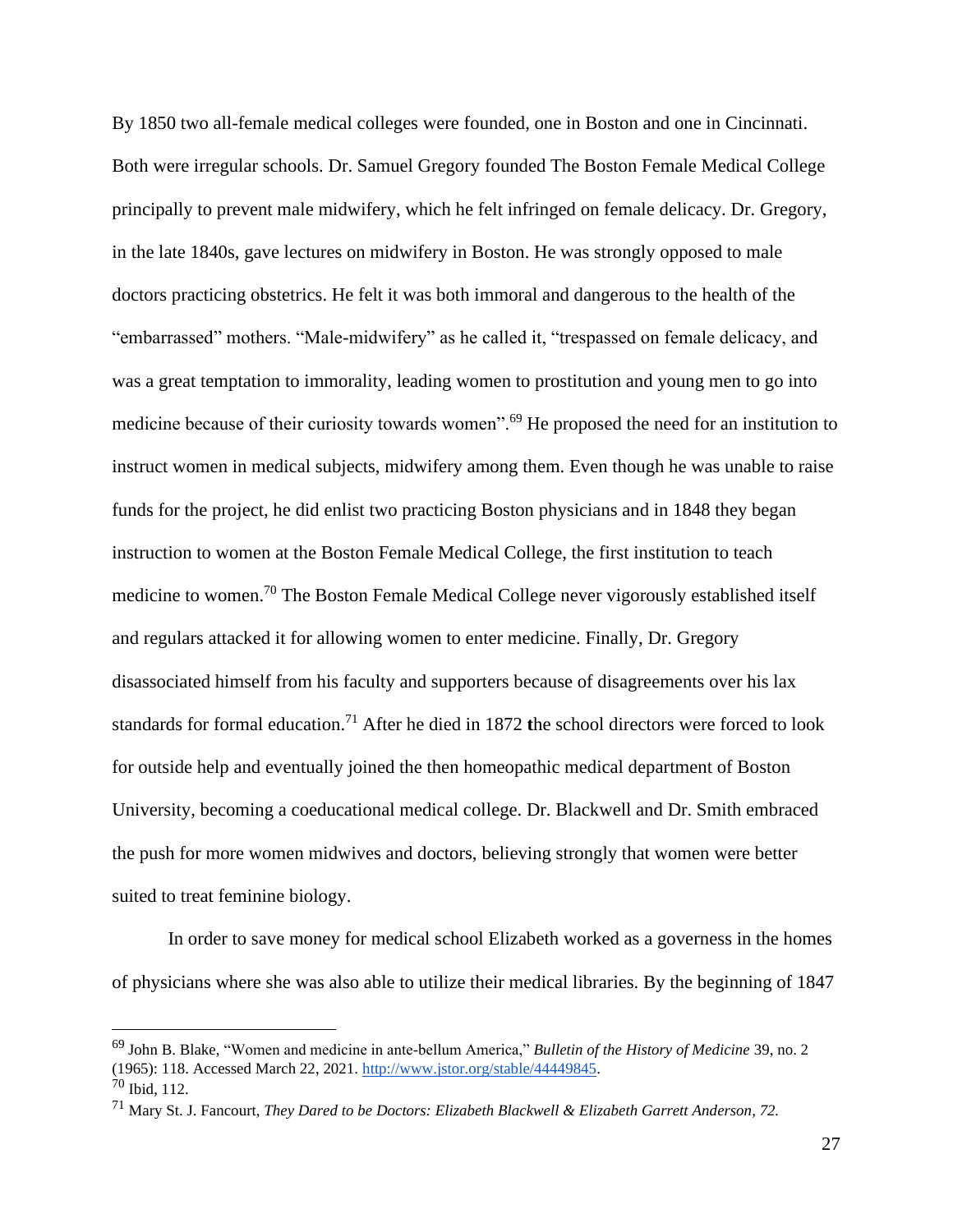she had saved enough money and began applying to medical schools in New York and Pennsylvania. Each and every one turned her down, one even suggesting she could get in if she disguised herself as a man. The first English woman doctor did just that. Dr. James (Miranda) Berry was discovered to be a woman only after her death in 1865. She had worked all her life disguised as a man and had risen to the position of Inspector General of Hospitals for the British Army.<sup>72</sup> Elizabeth rejected any proposition to disguise herself rationalizing, "this is a course of justice and common sense, and it must be pursued in the light of day".<sup>73</sup> She argued instead that women, as women, could make inroads into the labor market by demonstrating that they could be professional beings without diminishing their roles as women.

As Elizabeth was attempting to enter male medical schools during the 1840s and 1850s, the sexist male academic societies were busy adding obstacles to establishing women's medical colleges. In 1847 the male medical world established the men-only American Medical Association, evidently to counteract threats from women doctors.<sup>74</sup> However, some alternative male organizations were friendly to the women doctors' cause. The National Eclectic Medical Association made up of male irregulars, formally approved coeducation for women in medicine by resolution in 1855 and, finally, in 1870 it became the first medical society to accept women members.<sup>75</sup> Traditional medical societies, however, continued to be closed to women. The State Medical Society of Pennsylvania, as well as several county medical societies in the State, passed resolutions against the professors and graduates of women's medical colleges on the basis that women were unfit for medicine.<sup>76</sup> For instance, in his 1871 American Medical Association

<sup>72</sup> Esther Pohl Lovejoy, *Women Doctors of the World* (United Kingdom: Macmillan, 1957), 277.

<sup>73</sup> Mary St. J. Fancourt, *They Dared to be Doctors: Elizabeth Blackwell & Elizabeth Garrett Anderson*, 27.

<sup>74</sup> Carol Lopate, *Women in Medicine*, 12.

<sup>75</sup> Kate Campbell Hurd Mead, *Medical Women of America: a short history of the pioneer medical women of America and a few of their colleagues in England* (New York: Froben Press, 1933), 10.

<sup>76</sup> Carol Lopate, *Women in Medicine*, 64.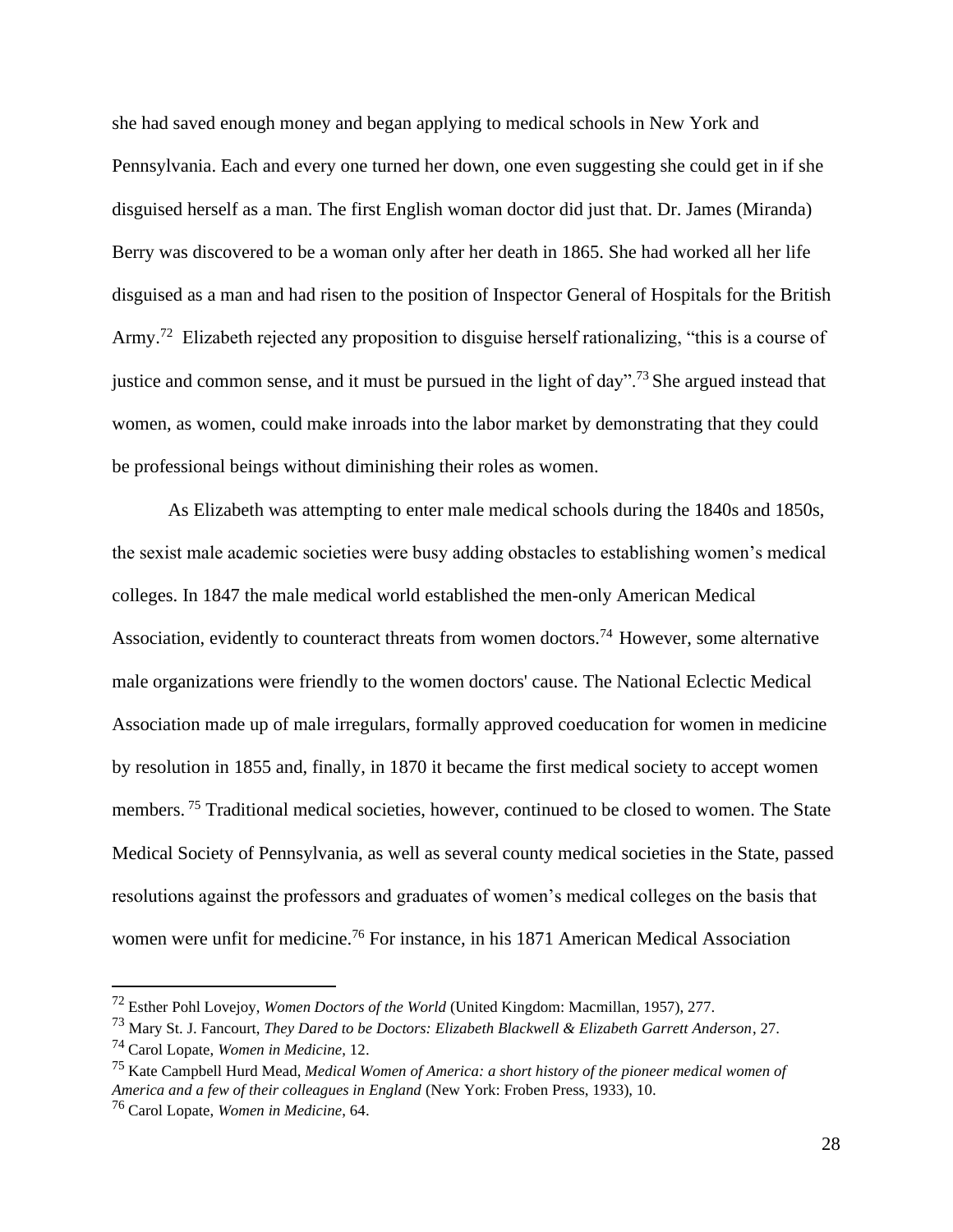presidential address Alfred Stille disparaged female physicians for being rivalrous with men who "aim toward a higher type than their own."<sup>77</sup> These negative conceptions of women in medicine were theoretically accelerated by "scientific evidence" that supported the inferiority of women on biological grounds, including the idea that women's brain capacity was less than a man's.<sup>78</sup> Male physicians, like the prominent Dr. Charles Meig, fueled detrimental stereotypes about women, concluding that "she (woman) had a head almost too small for the intellect but just big enough for love."<sup>79</sup> Parroting this same rhetoric, Dr. Edward Hammond Clarke concluded in his 1873 book on women's biology that "higher education for women produces monstrous brains and puny bodies."<sup>80</sup> Women like Ann Preston, who was a member of the first female class to attended the Medical College of Pennsylvania (later renamed Woman's Medical College), pushed back on these negative female tropes that fueled the banning of women from medical colleges and organizations. After graduating in 1851, Dr. Preston did her post graduate study there and was eventually appointed professor of physiology and hygiene in 1853. As a leader in the college, she battled women's exclusion from medical institutions and national conventions until the college, along with many others, were forced to close at the beginning of the Civil War. After the Civil War ended, the college reopened with Ann Preston as its dean and with a new name, the Woman's Medical College of Pennsylvania. Now as dean Dr. Preston again took up the fight to allow women into medical institutions like the AMA. After her death in 1874, the old

<sup>77</sup> Ibid, 69.

<sup>78</sup> Ibid, 78.

<sup>79</sup> Kate Campbell Hurd Mead, *Medical Women of America: a short history of the pioneer medical women of America and a few of their colleagues in England,* 55. Dr. Meig was an American [obstetrician](https://en.wikipedia.org/wiki/Obstetrician) of the nineteenth century who is remembered for his opposition to obstetrical anesthesia and for advocating the idea that [physicians'](https://en.wikipedia.org/wiki/Physician)  hands could not transmit disease to their patients.

<sup>80</sup> Edward Hammond Clarke, *Sex in Education: or, A Fair Chance for the Girls,* v 4 (1873), 41.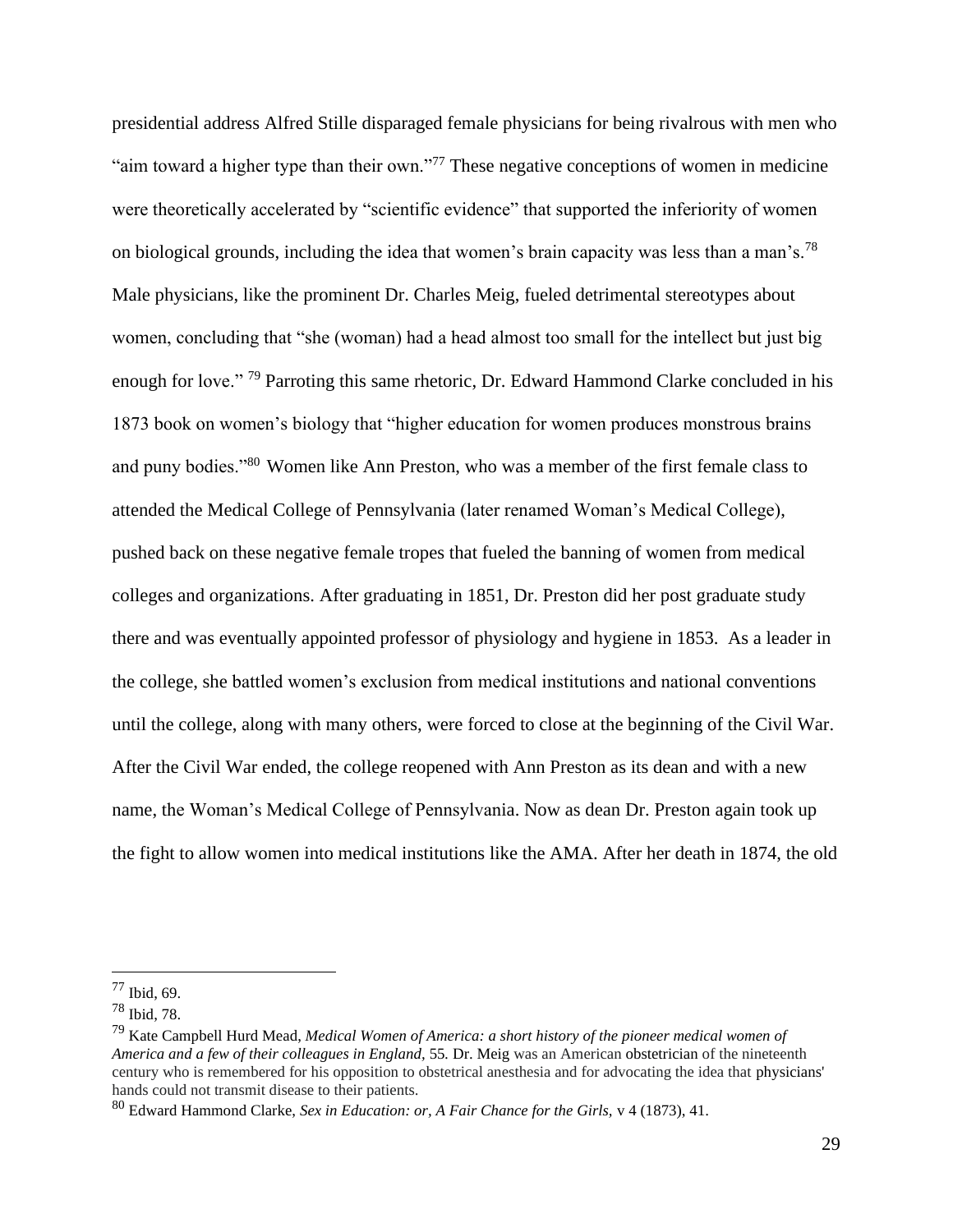rules were finally rescinded and women were allowed to attend national conventions for medicine and enter some institutional organizations.<sup>81</sup>

In 1847 Elizabeth finally received an acceptance from Geneva Medical College, a small public medical school in Upstate New York (now Hobart and William Smith College). The situation surrounding her admission was bizarre: they accepted their first female medical student as an ill-conceived practical joke. The skittish male faculty, not wanting to take responsibility for her admission, consulted her male classmates on whether she should be admitted. Since the prospect of a lady doctor seemed too silly to them and they viewed the situation as potentially very amusing, her classmates agreed in a raucous general assembly to allow her entrance.<sup>82</sup> During the short academic medical course that lasted a little over a year, Blackwell faced discrimination and many hurdles and still had a long way to go with the required postgraduate medical training at a surgical hospital. Professors often forced her to sit separately during lectures and excluded her from labs.<sup>83</sup> The local residents labeled her a "bad woman" for defying gender roles. However, when faced with her colleagues attempting to bar her from certain critically important anatomy and physiology lectures, Dr. Blackwell successfully convinced her superiors with her "keen" intellect and the importance of women attending every class the men did.<sup>84</sup> Between semesters Blackwell gained important experience working for the Almshouse Hospital in Philadelphia where staff shortages made the hospital accept anyone, even a woman physician in training. Blackwell graduated first in her class in 1849.<sup>85</sup> Unfortunately, Elizabeth

<sup>81</sup> Kate Campbell Hurd Mead, *Medical Women of America: a short history of the pioneer medical women of America and a few of their colleagues in England,* 66.

<sup>82</sup> Elizabeth Blackwell. *Pioneer Work In Opening The Medical Profession To Women,* 52-58.

 $83$  Ibid, 55.

<sup>84</sup> Ibid, 70.

<sup>85</sup> Ibid, 88.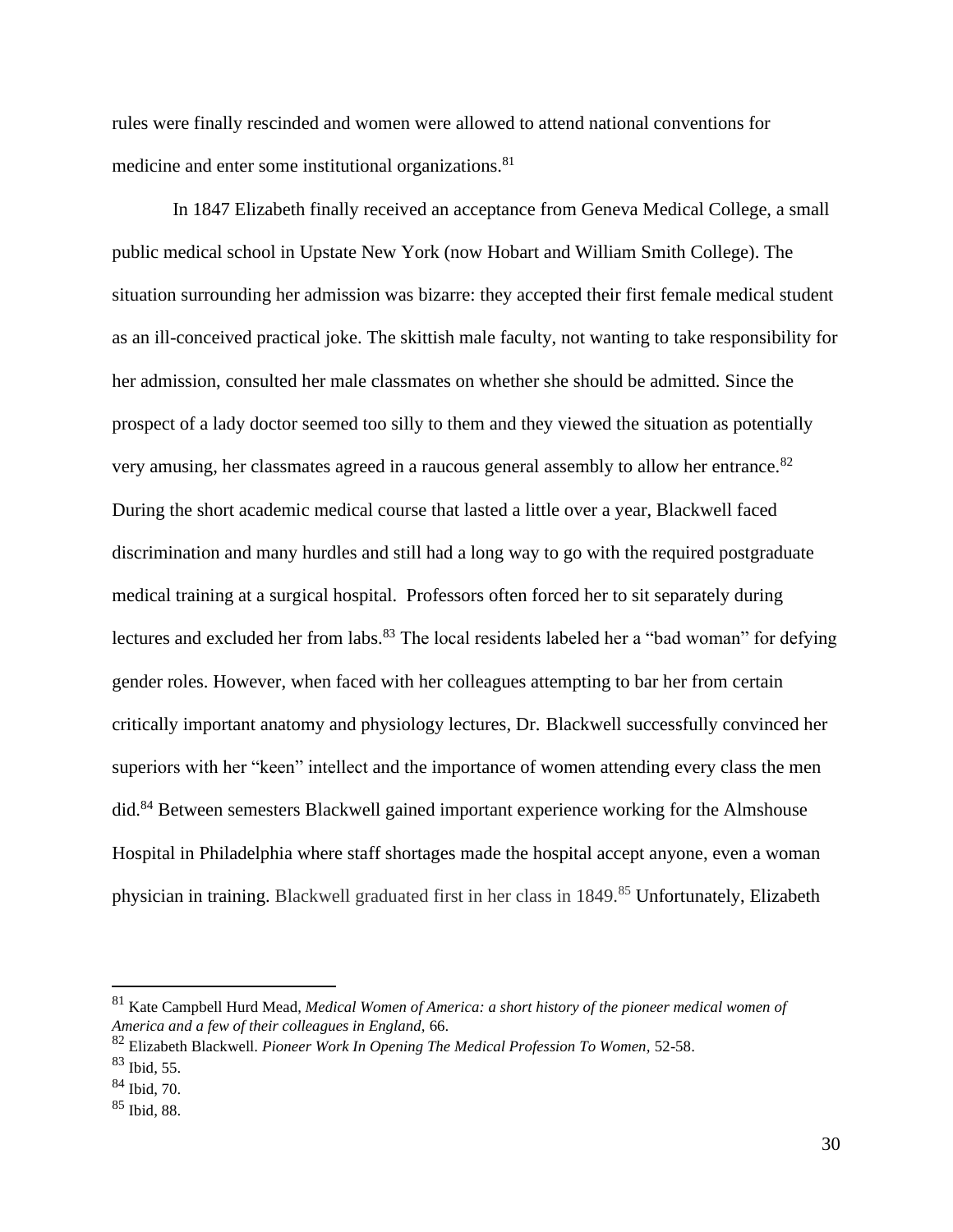failed to set any precedent at Geneva College; many years passed before they accepted another woman.<sup>86</sup>

Once graduated Elizabeth, having not found a teaching hospital that would accept a woman physician, supposed she would have better luck in supplementing her Geneva education with study at the esteemed teaching hospitals of Europe where, she deduced, they would welcome a female physician. In 1850 she moved to Paris, which was an important training ground for clinical medicine. In Paris she was disappointed to find only one opportunity offered to her from the maternity hospital called *La maternité,* where she was relegated to midwifery and nursing.<sup>87</sup> Although Blackwell was disappointed that her advanced medical training did not furnish respect from the uneducated French women who were midwives in training, she concluded that the outstanding education she received in the one-year program of women and children's diseases and midwifery made it all worthwhile.<sup>88</sup> In 1851, after *La maternité*, Elizabeth moved to London where she was welcomed by St. Bartholomew's Hospital for further training, filling in gaps in other fields of medicine beyond midwifery and children's diseases. During her training in England and France, she witnessed male doctors neglecting to wash their hands between patients which often caused epidemics, and she began to develop a focus on preventative care and personal hygiene that she would hold for the rest of her life.<sup>89</sup> As Blackwell's experience and training grew in a medical profession dominated by men, she

<sup>86</sup> Carol Lopate, *Women in Medicine*, 5.

<sup>87</sup> Ibid, 7.

<sup>88</sup> "That Girl There Is A Doctor In Medicine," U.S. National Library of Medicine, accessed February 23, 2021, [https://www.nlm.nih.gov/exhibition/blackwell/career.html.](https://www.nlm.nih.gov/exhibition/blackwell/career.html)

<sup>&</sup>lt;sup>89</sup> Michals, Edited by Debra. Biography: Elizabeth Blackwell. Accessed July 10, 2021. http://www.womenshistory.org/education-resources/biographies/elizabeth-blackwell.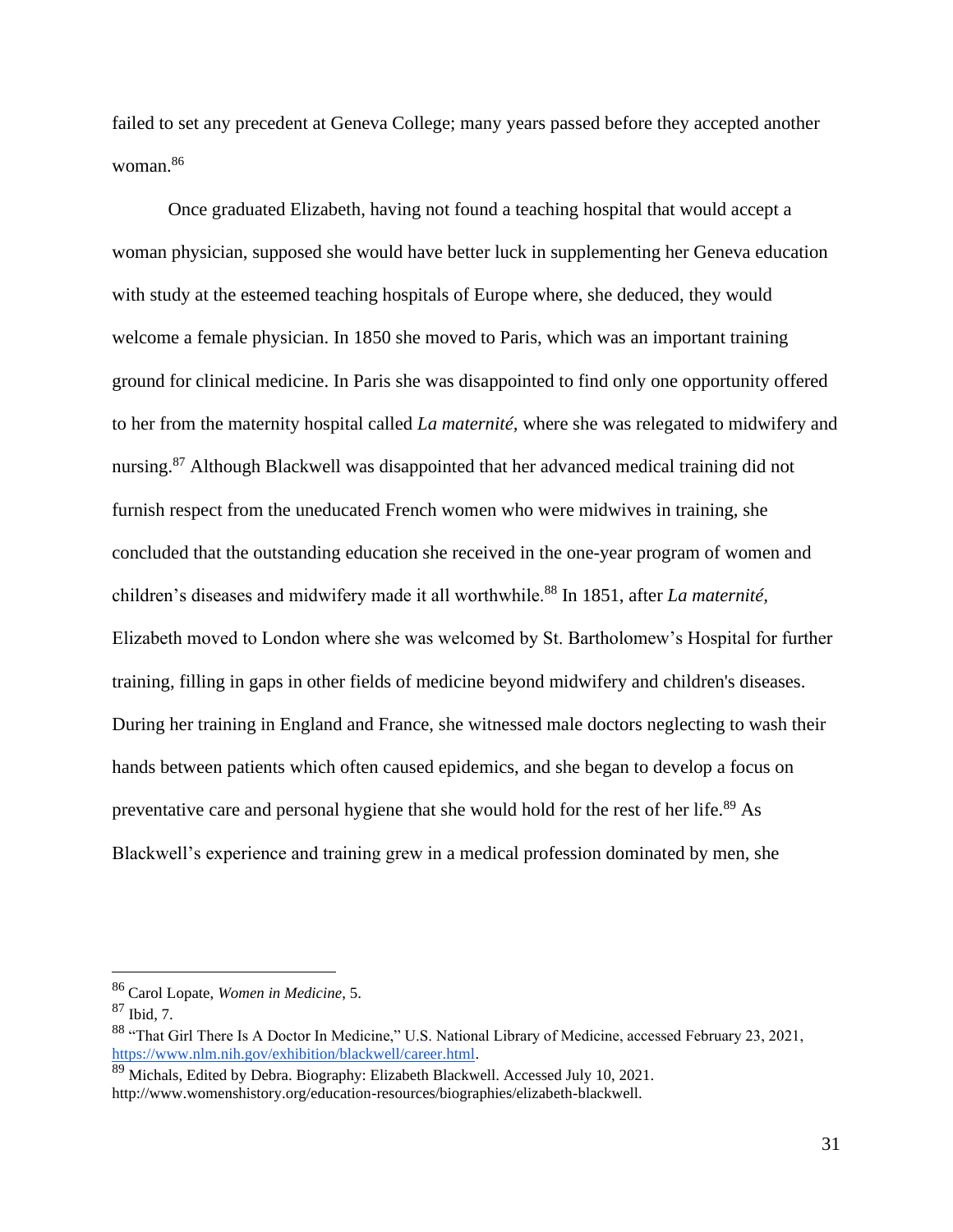recognized the importance of self-control and women's need to establish, first and foremost, a brawny work ethic if they were to move forward with any progress.

During the next few years Dr. Blackwell commuted between Europe and the United States, focusing not only on medicine but, also, on substantiating women's aptitude for work and utilizing the emerging women's rights movements to open medicine to women. Dr. Blackwell returned to the United States full-time in 1852 and settled in New York City, determined to establish her own practice. Discrimination against female physicians meant reluctant patients and difficulty in finding a hospital or clinic that would allow women physicians to practice medicine in their facilities. In her autobiography she describes the first few years in New York as "a blank wall of social and professional antagonism."<sup>90</sup> During what appears to be a bleak moment in her career, Dr. Blackwell presented lectures on the advancement of medical education for women and the promotion of preventative care through personal hygiene to the medical community and the public at large; a topic she would return to for the rest of her life. In 1852 Dr. Blackwell presented her first series of lectures in New York titled *Lectures on the Laws of Life.* The lectures centered on the need for "physical education and exercise" and for the proper physical and moral development in children."<sup>91</sup> She subsequently continued to lecture until around 1854 when, with the help of Quaker friends, Dr. Blackwell opened a free dispensary for out-patient treatment of poor women and children. The dispensary was forced to close in less than a year mainly due to a lack of hours and services. In 1857, Dr. Blackwell, along with two proteges - her sister Dr. Emily Blackwell who had received her degree from Cleveland Medical College (now Western Reserve), and a German physician, Dr. Maria Kakrewska - established the New York Infirmary

<sup>&</sup>lt;sup>90</sup> "That Girl There Is A Doctor In Medicine," U.S. National Library of Medicine, Accessed February 23, 2021, [https://www.nlm.nih.gov/exhibition/blackwell/career.html.](https://www.nlm.nih.gov/exhibition/blackwell/career.html)

<sup>91</sup> Elizabeth Blackwell, *Lectures on the Laws of Life, with Special Reference to the Physical Education of Girls*  (London: Sampson Low, Son & Marston, 1871), National Library of Medicine.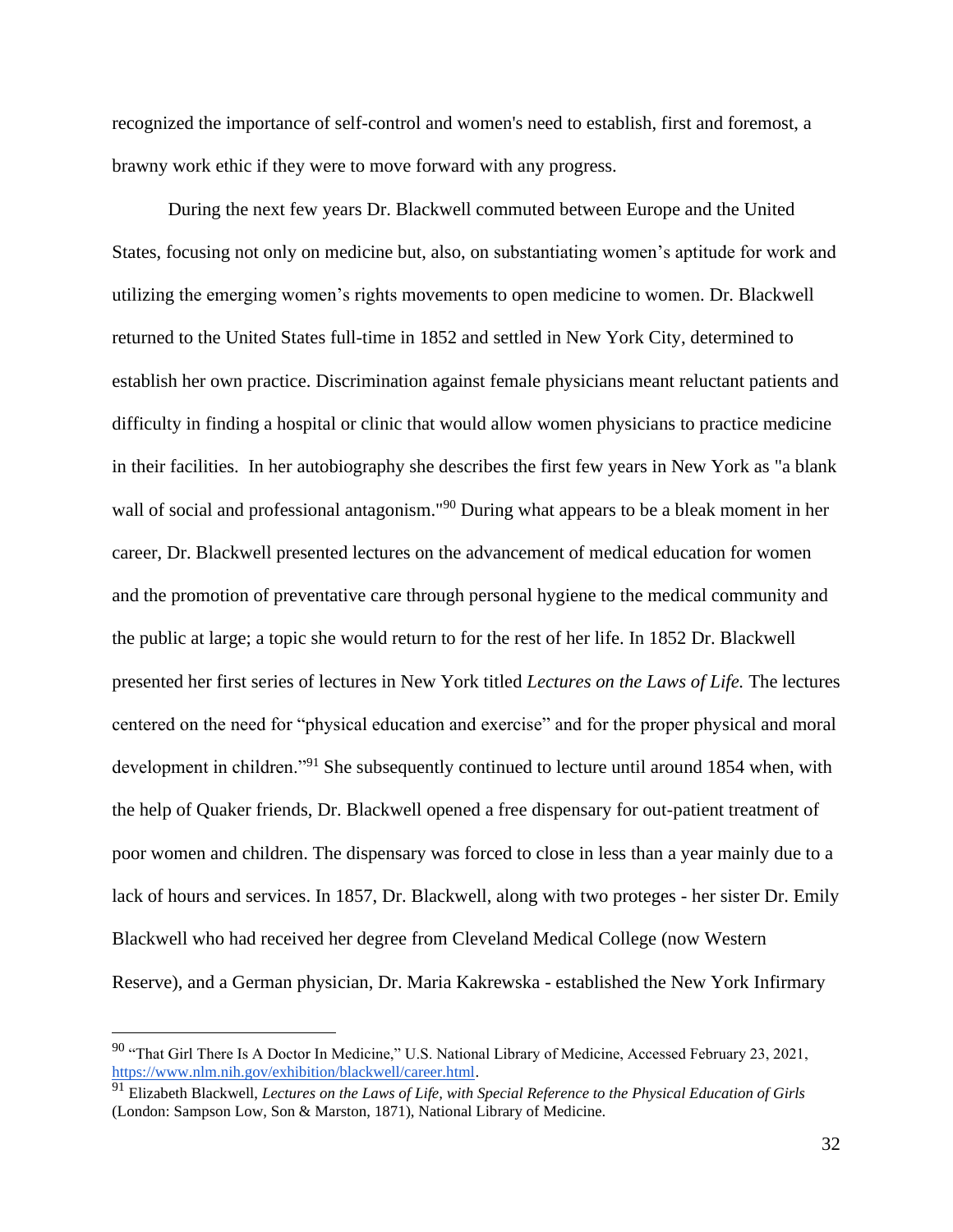for Women and Children, a full-scale hospital with beds for medical and surgical patients. The infirmary's mission was not only to administer medical services to the poor, but also to provide training for female medical and nursing students and jobs for women physicians. The infirmary was housed in the blighted neighborhood of the Lower East Side. Regardless, the Infirmary navigated the dangers of the neighborhood successfully and managed to treat over 3,000 people in the first year and increased their service, thereafter. Dr. Blackwell was dedicated to medicine, but she also viewed medicine as a means for women to achieve advancement and selfdetermination. In 1858, she wrote to a friend prioritizing women's advancement over the practice of medicine:

My whole life is devoted unreservedly to the service of my sex. The study and practice of medicine is in my thought, but one means to a great end…the true ennoblement of woman...You know I am not a natural doctor, so I do not confine myself to practice. I am never without some patients, but my thoughts and active interests are chiefly given to some of those moral ends for which I took up the study of medicine.  $92$ 

Dr. Blackwell had considered the most suitable way for women to triumph over male perceptions of female fragility was to be educated alongside men, as she had done. Not surprisingly she was indifferent to women's only medical colleges that had opened in New York, Boston, and Philadelphia during the 1850s. Eventually, however, she was forced to reevaluate the need for women's only medical colleges because the women trained in her Infirmary were not admitted to male medical facilities. She and her sister resolved to petition the state legislature so the New York Infirmary could gain credentials to become a teaching hospital. They were successful and in 1864 the New York legislature passed a bill "enabling the New York Infirmary for Women to confer the title of M.D. with a view of extending the facilities for the medical

<sup>92</sup> Mary St. J. Fancourt, *They Dared to be Doctors: Elizabeth Blackwell & Elizabeth Garrett Anderson*, 126.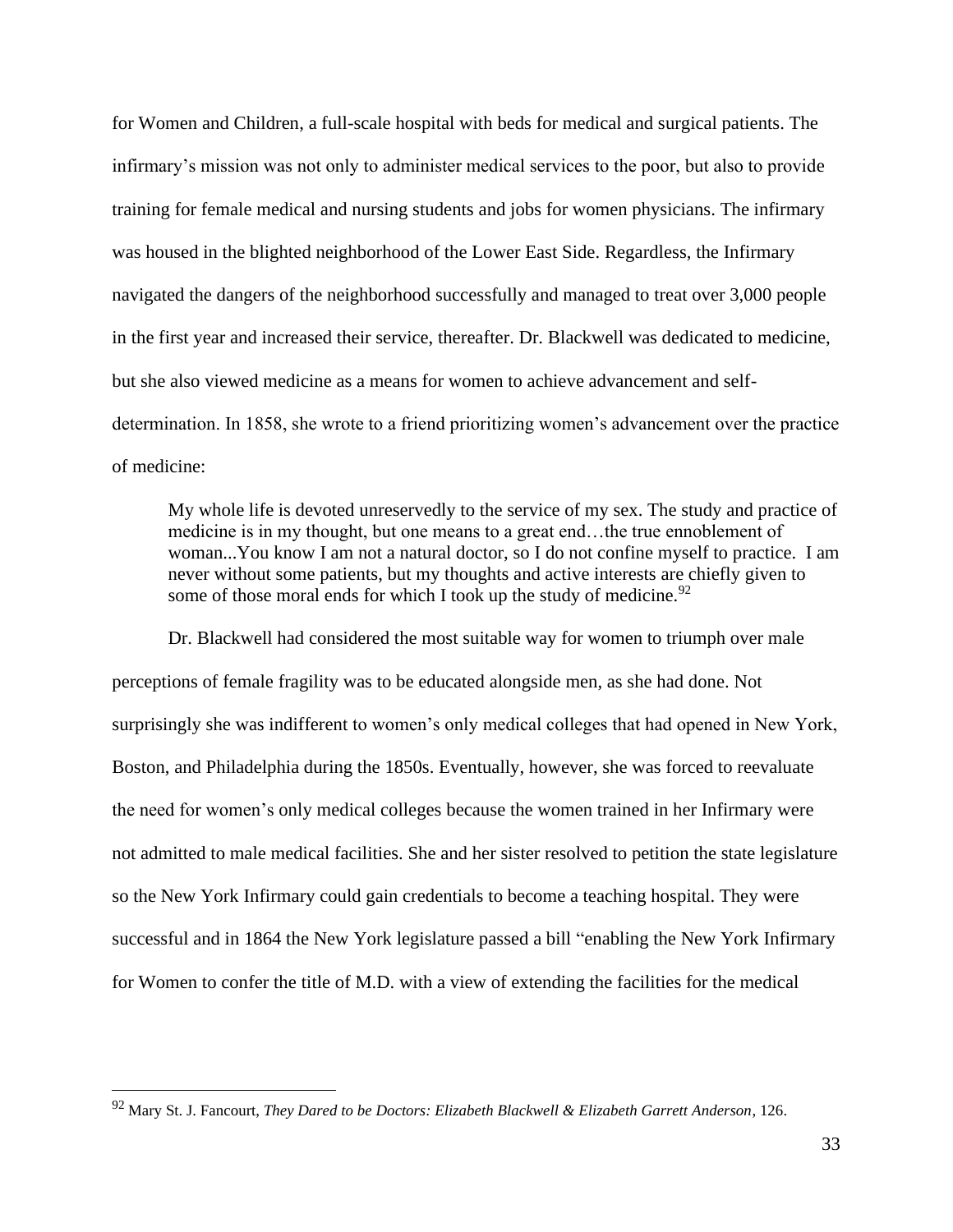education of women." <sup>93</sup> One newspaper expressed satisfaction with the legislature, "this is as it should be. No thinking man will fail to see the propriety of ladies becoming physicians."<sup>94</sup> The women doctors then worked to raise money from influential friends for a new teaching facility. In 1868 Dr. Blackwell, her sister Emily, and Dr. Kakrewska officially founded the Women's Medical College of the New York Infirmary, a subsidiary of the infirmary with fifteen students and a faculty of nine women. Dr. Emily Blackwell served as the Professor of Obstetrics and Diseases of Women at the college and together they successfully offered American women highquality medical education.<sup>95</sup> At the Women's Medical College Dr. Elizabeth Blackwell founded and headed one of the first Departments of Hygiene at a teaching institution, presaging sterile operating theatres and hospitals of the twentieth century. The department became instrumental in propelling the nineteenth century sanitary reform movement, which emphasized healthy homes and healthy bodies, particularly in the poorest neighborhoods. The Infirmary also instituted regular sanitary visits to those neighborhoods. The sanitary movement provided a unique opportunity for women to enter the public sphere and engage in public discourse.<sup>96</sup> Like the Blackwell sisters, women affiliated with sanitary reform would give lectures, visit individual homes, and write advice manuals on "female" topics like maternal health, hygienic child rearing, cooking, and housekeeping.<sup>97</sup> Blackwell and her partners decided that only a more advanced standard of education would aid women physicians in overcoming the higher standard with which they were held by male physicians and organizations. They were determined to make the education at their college of the highest quality and to purposefully surpass male medical

<sup>93</sup> William K. Beatty and Geoffrey Marks, *Women In White*, 41.

<sup>94</sup> William Seraile, "*Susan McKinney Steward: New York States First African-American woman Physician"*, 27.

<sup>95</sup> Carol Lopate, *Women in Medicine*, 5.

<sup>96</sup> Ibid, 7.

<sup>97</sup> Ibid, 8.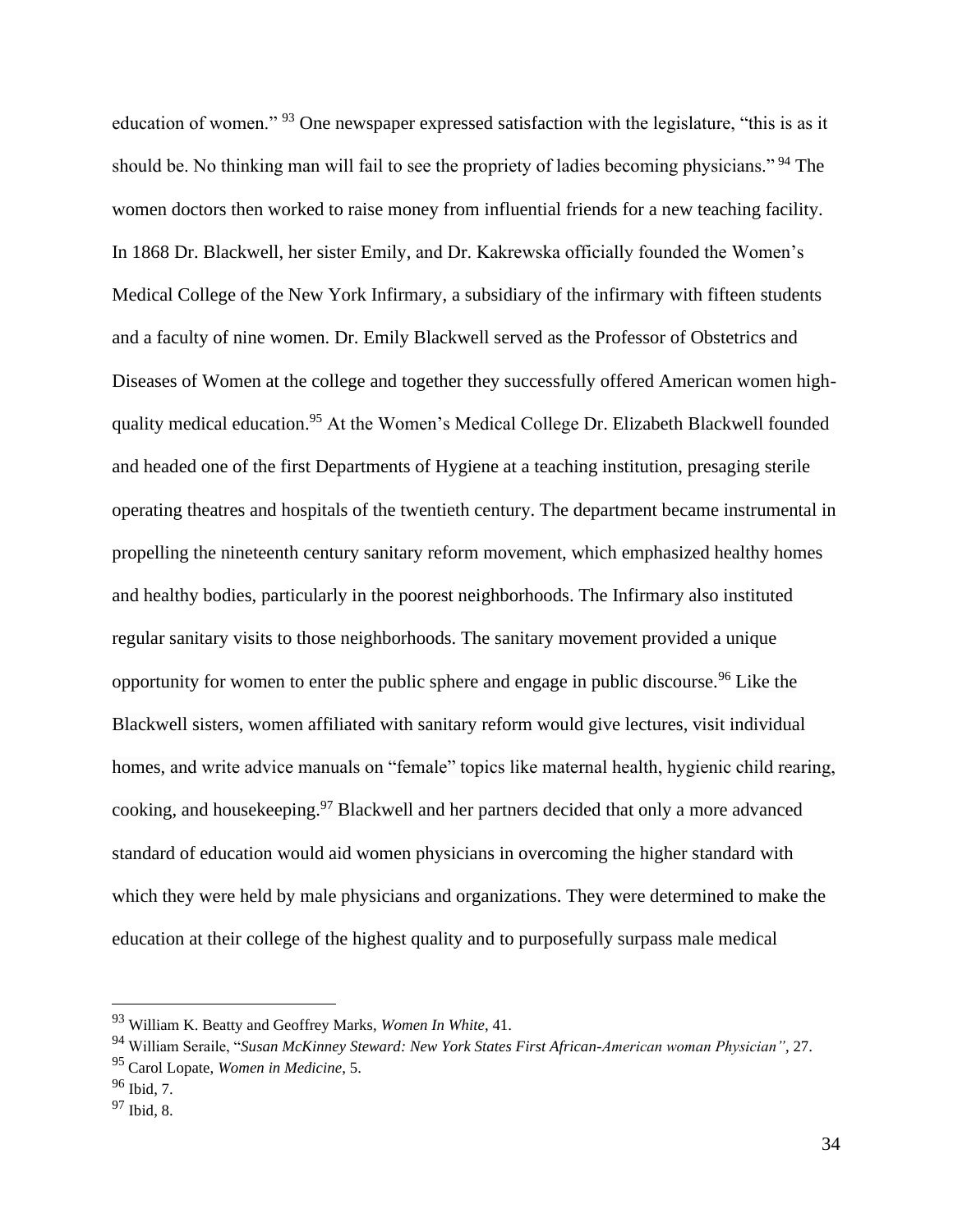institutions with more stringent admission requirements than many medical schools at the time. Blackwell had been determined to return to England, and she did so in 1869, a year after the College's opening. She left the charge of both New York projects to her sister and Dr. Zakrewska.

Throughout her later life, Dr. Blackwell focused on methods to remove the obstacles for women within the field of medicine. She became even more interested in health and moral chastity and wrote several books on how to stay healthy through such disciplines as diet and exercise. She spent the remaining 40 years of her life in her homeland, Great Britain.<sup>98</sup> Dr. Blackwell's life and actions were fundamental to women entering the field of medicine in the nineteenth century. She understood that convincing men of women's competence in professions would mean turning men's insecurities and negative societal norms into advantages for women as well as encouraging women to define themselves. Dr. Blackwell successfully sought to delineate the new wave of nineteenth century feminism through opportunities for women in all professions and, through her shining example as a professional woman, she led the way for many more women to not only enter medicine but also to enter professional employment.

#### Pioneering Women: Dr. Susan Smith McKinney Steward (1847-1918)

For black women, in the mid-nineteenth century the struggle to become a doctor was both distinctive and analogous to that of white women. The first generation of black women to become physicians were able to overcome racial and gender barriers aided by access to training in all-female institutions run by women like Dr. Blackwell. By 1870 the United States census counted 525 trained women doctors in the United States, more than the rest of the world

<sup>98 &</sup>quot;That Girl There Is A Doctor In Medicine," U.S. National Library of Medicine, Accessed February 23, 2021, [https://www.nlm.nih.gov/exhibition/blackwell/career.html.](https://www.nlm.nih.gov/exhibition/blackwell/career.html)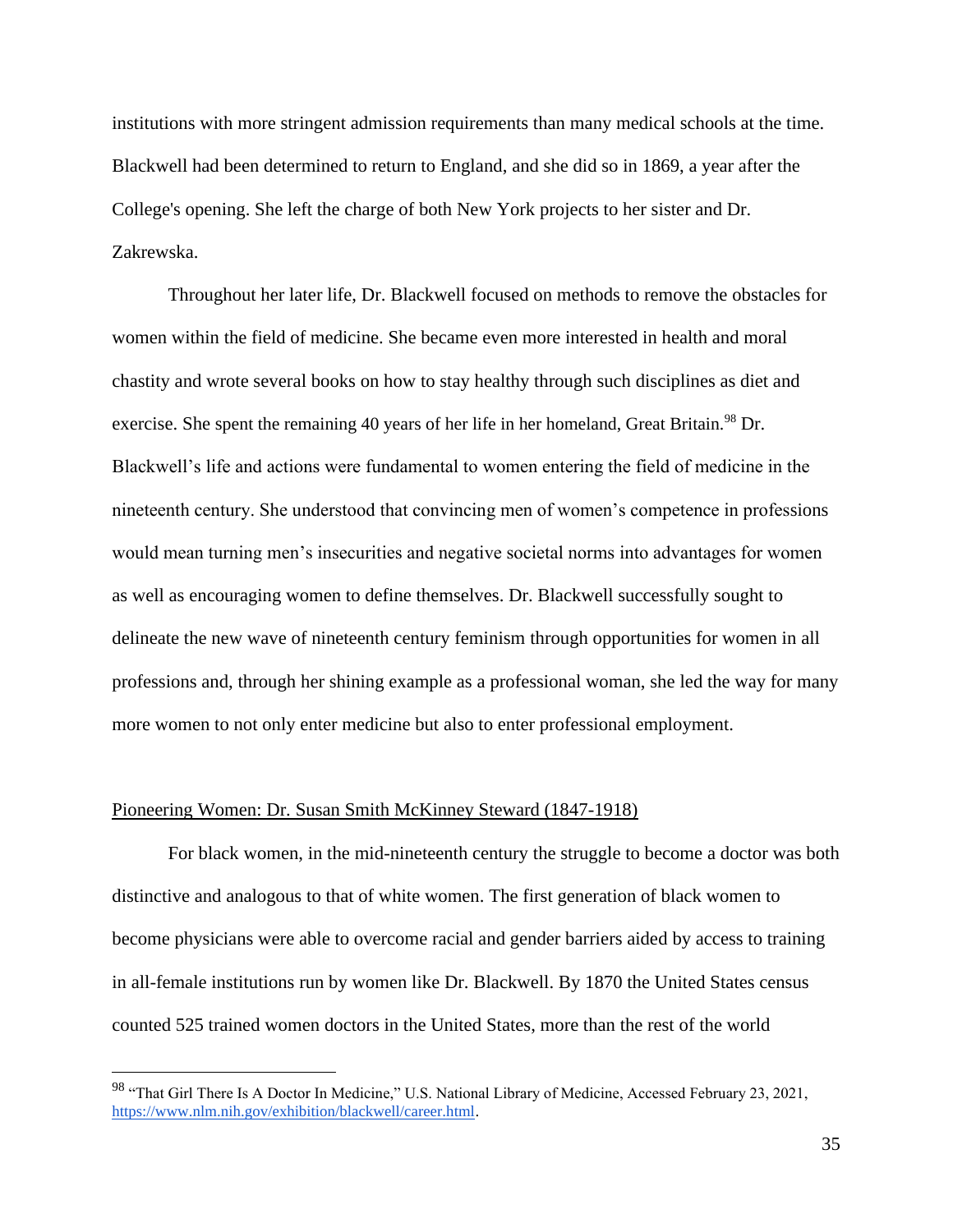combined, but only three of them were black women.<sup>99</sup> Most medical schools and teaching hospitals that trained white women physicians rarely admitted women of color. Black women not only faced gender discrimination but also racial discrimination. Racial and gender barriers differed from state to state making them difficult to navigate. Like Dr. Blackwell, activist black women endeavored to free black women from the private sphere of femininity by arguing that women's contributions to society were crucial for a more prosperous America. Black women's activism was rooted in the abolitionist movements, where they learned to advocate for themselves and for other women.

The very first black woman to become a doctor in the United States was Dr. Rebecca Lee Crumpler, who graduated in 1864 from the New England Female Medical College.<sup>100</sup> There is very little that has survived to tell Dr. Crumpler's story. Oddly, another doctress, Dr. Rebecca Cole, was formerly credited with being the first black woman doctor probably due to the lack of proper records about the first women doctors. The record became corrected with a modern focus on women's history, but it plainly demonstrates the incredible necessity to fortify women's historical archives. Dr. Crumpler secured her place in history with her book of medical advice for women and children, *Book of Medical Discourse,* published in 1883. Crumpler was born in 1831 in Delaware and grew up helping an aunt who unofficially took care of the sick. By 1852 she had moved to Charlestown, Massachusetts, and began working as a nurse for the next eight years. Since there was no school for nursing until 1872, Dr. Crumpler received no formal training in nursing but the male physicians who employed her must have recognized her skill as

<sup>99</sup> Fee E, Brown TM, Lazarus J, Theerman P. Medical education for women, 1870. *Am J Public Health*. 2002;92(3):363. doi:10.2105/ajph.92.3.363.

<sup>&</sup>lt;sup>100</sup> "Changing the Face of Medicine | Rebecca Lee Crumpler." U.S. National Library of Medicine. National Institutes of Health, June 3, 2015. https://cfmedicine.nlm.nih.gov/physicians/biography\_73.html.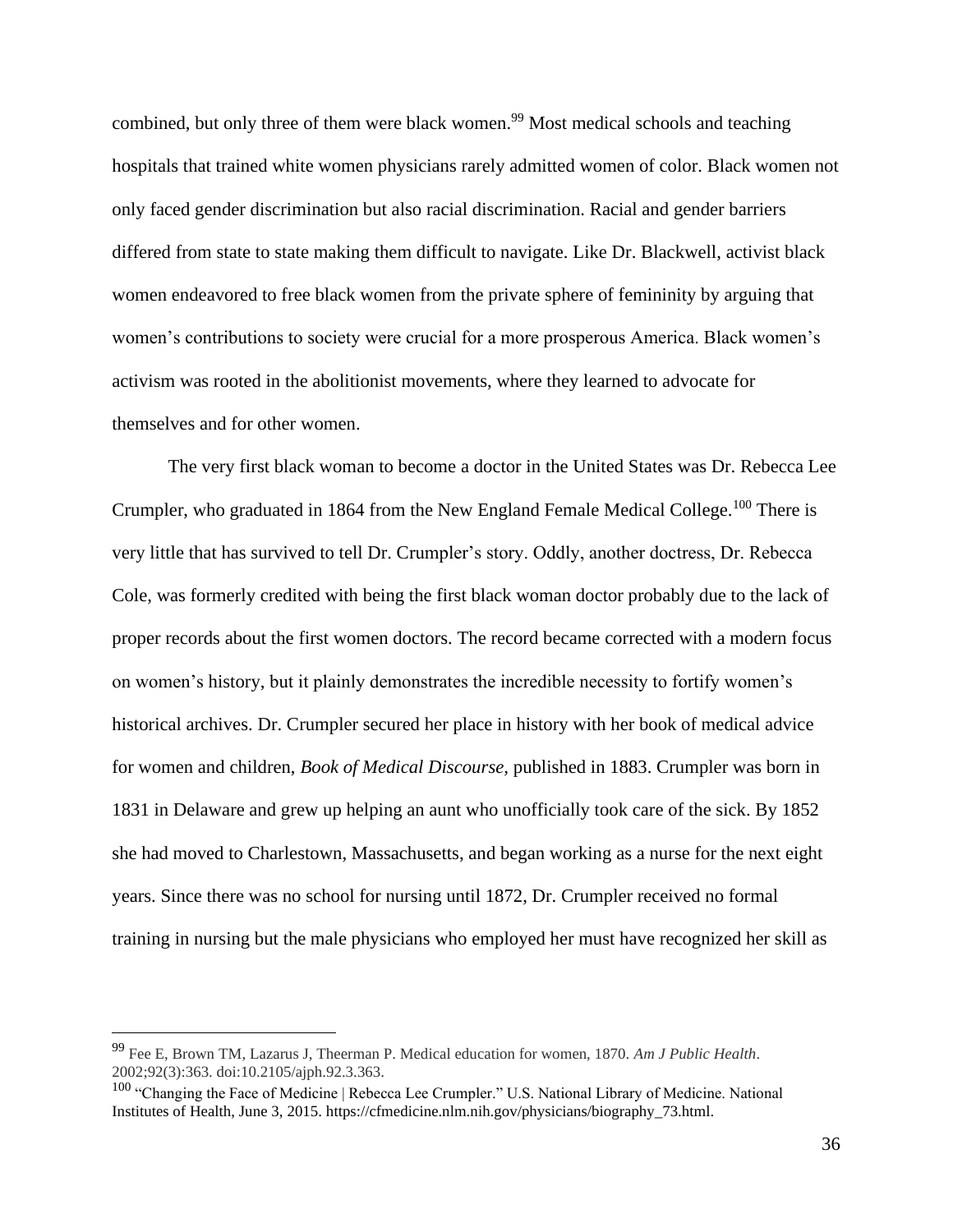they wrote her glowing letters of recommendation for medical schools. She humbly enumerates her career path in a brief summary in her *Book of Medical Discourse*:

It may be well to state here that, having been reared by a kind aunt in Pennsylvania, whose usefulness with the sick was continually sought, I early conceived a liking for, and sought every opportunity to relieve the sufferings of others. Later in life I devoted my time, when best I could, to nursing as a business, serving under different doctors for a period of eight years (from 1852 to 1860); From these doctors I received letters commending me to the faculty of the New England Female Medical College, whence, four years afterward, I received the degree of doctress of medicine.

Dr. Crumpler became the only African American woman to graduate from the New England Female Medical College.<sup>101</sup>

Dr. Blackwell's Women's Medical College of the New York Infirmary was one of the few hospitals that hired and trained women of color in New York. The second black woman to become a physician in the nation was Rebecca Cole, who was a staff member at the Dr. Blackwell's infirmary. Dr. Rebecca J. Cole graduated from the Women's Medical College of Pennsylvania in 1867, an all-female institution supervised by Ann Preston, the first female dean at the school.<sup>102</sup> Although Dr. Cole practiced medicine for 50 years, few records survive about her. She was born in Philadelphia, Pennsylvania, where she attended the Institute for Colored Youth, graduating in 1863. Her medical thesis at the Woman's Medical College of Pennsylvania was titled *The Eye and Its Appendages*. <sup>103</sup> After she graduated Dr. Cole went to work at Dr. Blackwell's New York Infirmary to gain clinical experience. In Dr. Blackwell's autobiography she credits Dr. Cole as her inspiration to establish "sanitary visitors" to blighted neighborhoods:

In addition to the usual departments of hospital and dispensary practice, which included the visiting of poor patients at their own homes, we established a sanitary visitor. This post was filled by one of our assistant physicians, whose special duty it was to give simple, practical instruction to poor mothers on the management of infants and the

<sup>&</sup>lt;sup>101</sup>Changing the Face of Medicine | Rebecca Lee Crumpler." U.S. National Library of Medicine. National Institutes of Health, June 3, 2015. https://cfmedicine.nlm.nih.gov/physicians/biography\_73.html.  $102$  Ibid.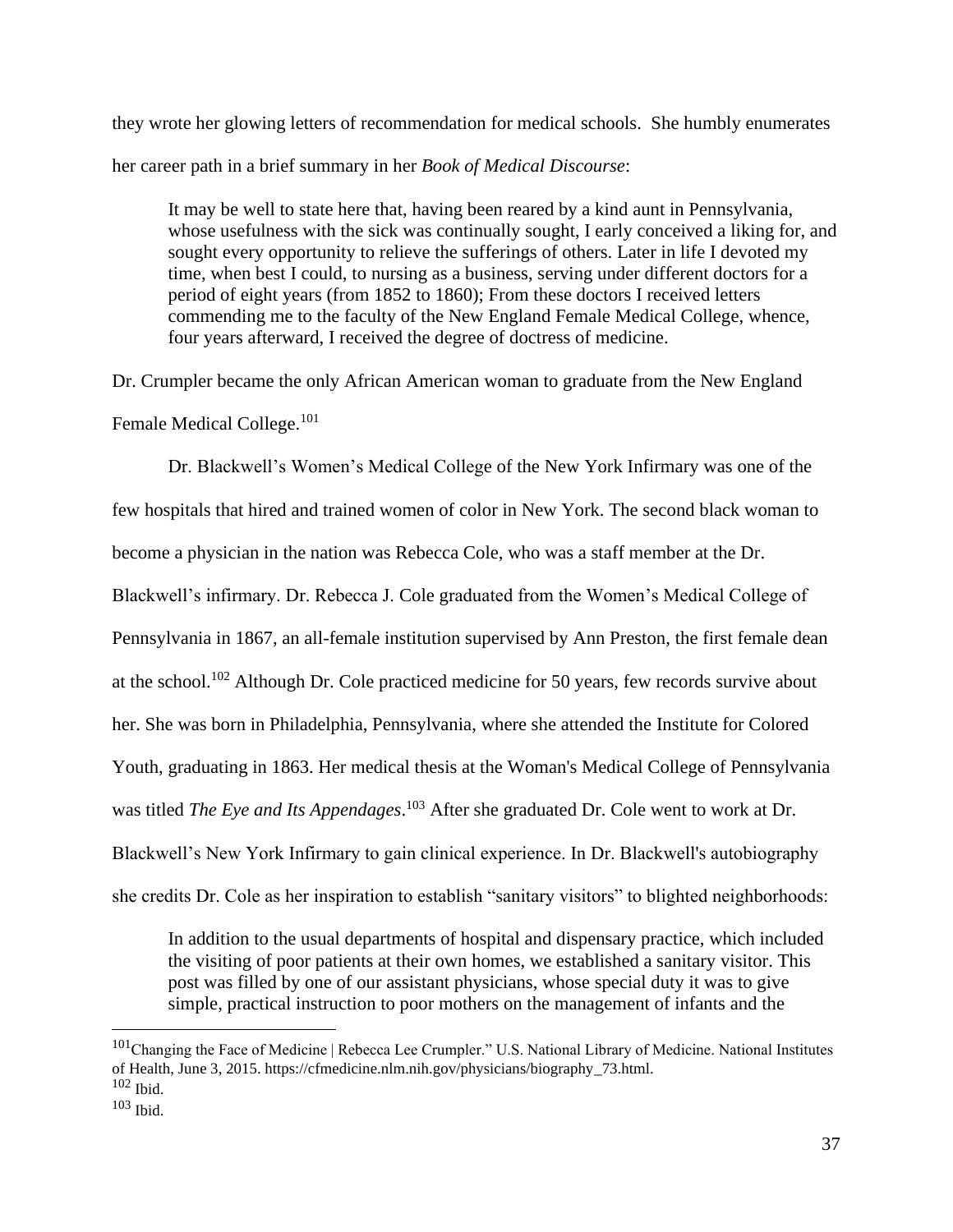preservation of the health of their families. An intelligent young coloured physician, Dr. Cole, who was one of our resident assistants, carried on this work with tact and care. Experience of its results serve to show that the establishment of such a department would be a valuable addition to every hospital.<sup>104</sup>

The first black woman to become a physician in New York State and third in the nation, was Dr. Susan Smith McKinney Steward, who started practicing medicine in 1870.<sup>105</sup> Susan Marie Smith was born in 1847 in Brooklyn's Weeksville village, the same year that a twenty-six year old Blackwell was applying to medical colleges. Weeksville was a bastion for middle class black families in Brooklyn. By the time the Revolutionary War began, most of Central Brooklyn belonged to the Bedford branch of the Lefferts family, who were among the largest landowners and slaveholders in Kings County. Finally, with much effort by black and white abolitionists, slavery was abolished in New York State in 1827. In the 1830s, soon after slavery was abolished, New York became the center of interracial abolitionist agitation in the North. New York also became one of the first states to allow black men to vote when, in 1821, the New York State legislature decreed that black men could vote if they owned property worth more than \$250. Unfortunately, the vast majority of black New Yorkers did not own property and, by 1835, out of more than forty-five thousand black residents only sixty-eight African Americans were registered to vote in the state. Most of the 14,000 black people in New York City were workingclass, and settled in the Fifth, Sixth, and Eighth wards.<sup>106</sup> An active, black middle-class pushed for African American rights in the city, setting up free black schools, literary societies, newspapers, and orphanages. John Lefferts began selling off parcels of his estate, starting with the 8th Ward and as far eastward as one could go and still be in Brooklyn.<sup>107</sup> Henry C.

<sup>104</sup> Ibid.

<sup>105</sup>William Seraile, "*Susan McKinney Steward: New York States First African-American woman Physician"*, 35. <sup>106</sup> Ibid, 27.

<sup>107</sup> Ibid, 29.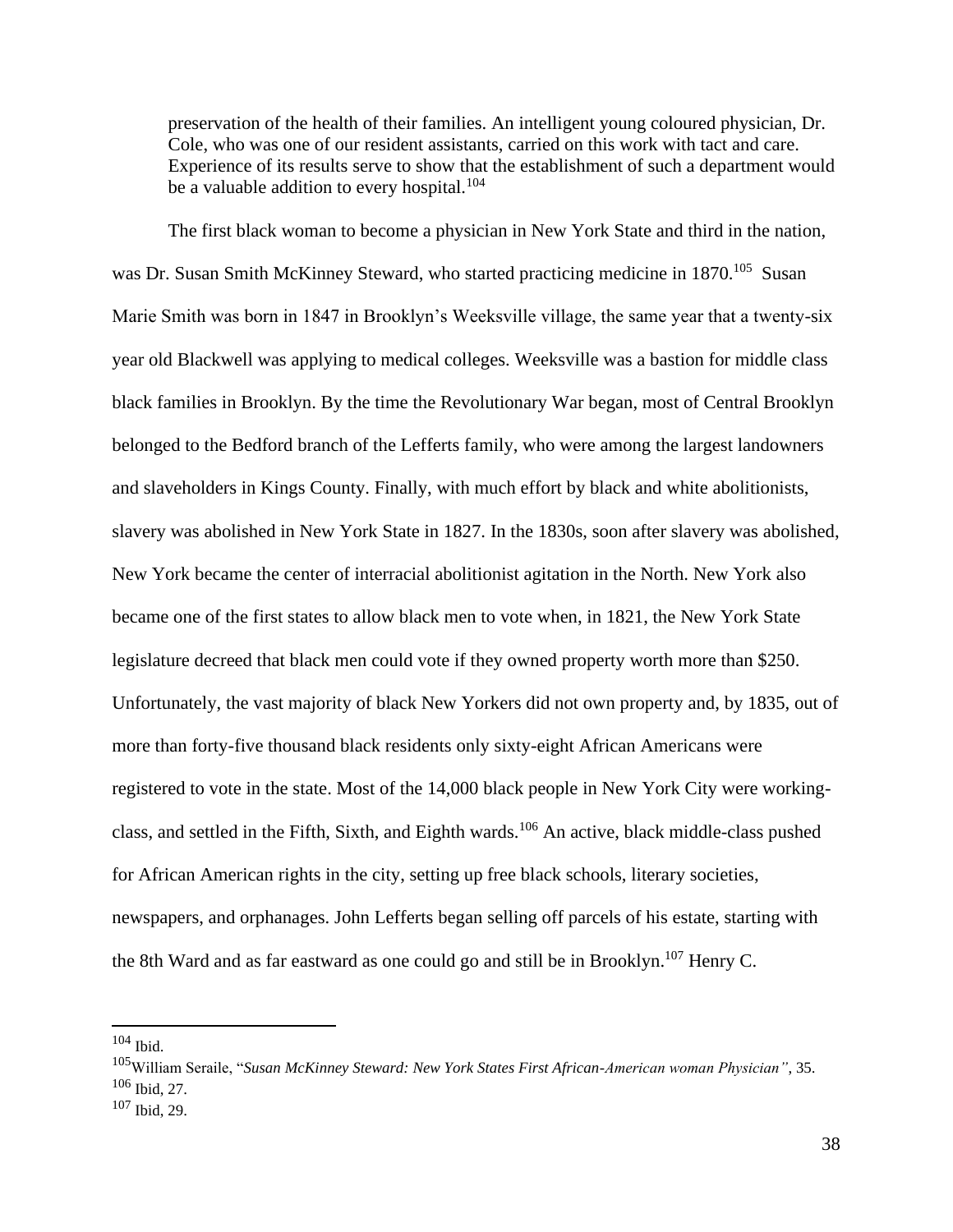Thompson, a leader in the African American abolitionist movement, purchased thirty-two lots from the Lefferts holdings. He sold those lots to other African Americans including two bought by longshoreman James Weeks, who then started a community that would become the affluent black village of Weeksville. By the 1850s, as Susan grew up, Weeksville was a thriving free black municipality, full of opportunity and hope. The town grew into a successful community of more than 500 people, boasting more opportunity for homeownership, employment, and success for its black residents than any other part of Brooklyn.<sup>108</sup> Weeksville had its own churches, schools, businesses, a cemetery, and its own newspaper called *The Freedman's Torchlight*. Susan's parents, Sylvanus and Anne S. Smith, had ten children; Susan was their seventh. Sylvanus Smith was a respected businessman with a profitable company driving and selling hogs.<sup>109</sup> As a child Susan, having been born into an affluent family, was given organ lessons taught by some of the best music teachers in Brooklyn. Susan was passionate about music and an accomplished organ player and she taught organ in the Brooklyn public school system before she became a physician.

 Black women like Dr. Smith, who wanted to enter the field of medicine, needed to come from mostly middle or upper-middle class families; they also needed a man, usually a father or husband, who were in the medical field and could give them access. Often women doctors would become partners in family practices, allowing them to administer medicine freely.<sup>110</sup> There is scant information in the archives as to why Susan Smith chose the medical profession as a career; her father was not a physician, but he held progressive ideas. Being raised in a progressive household would have nurtured and encouraged Smith's ambitions. Smith's parents

<sup>108</sup> William Seraile, *"Susan McKinney Steward: New York States First African-American woman Physician",* 31. <sup>109</sup> Ibid, 37.

<sup>110</sup> Carol Lopate, *Women in Medicine*, 9.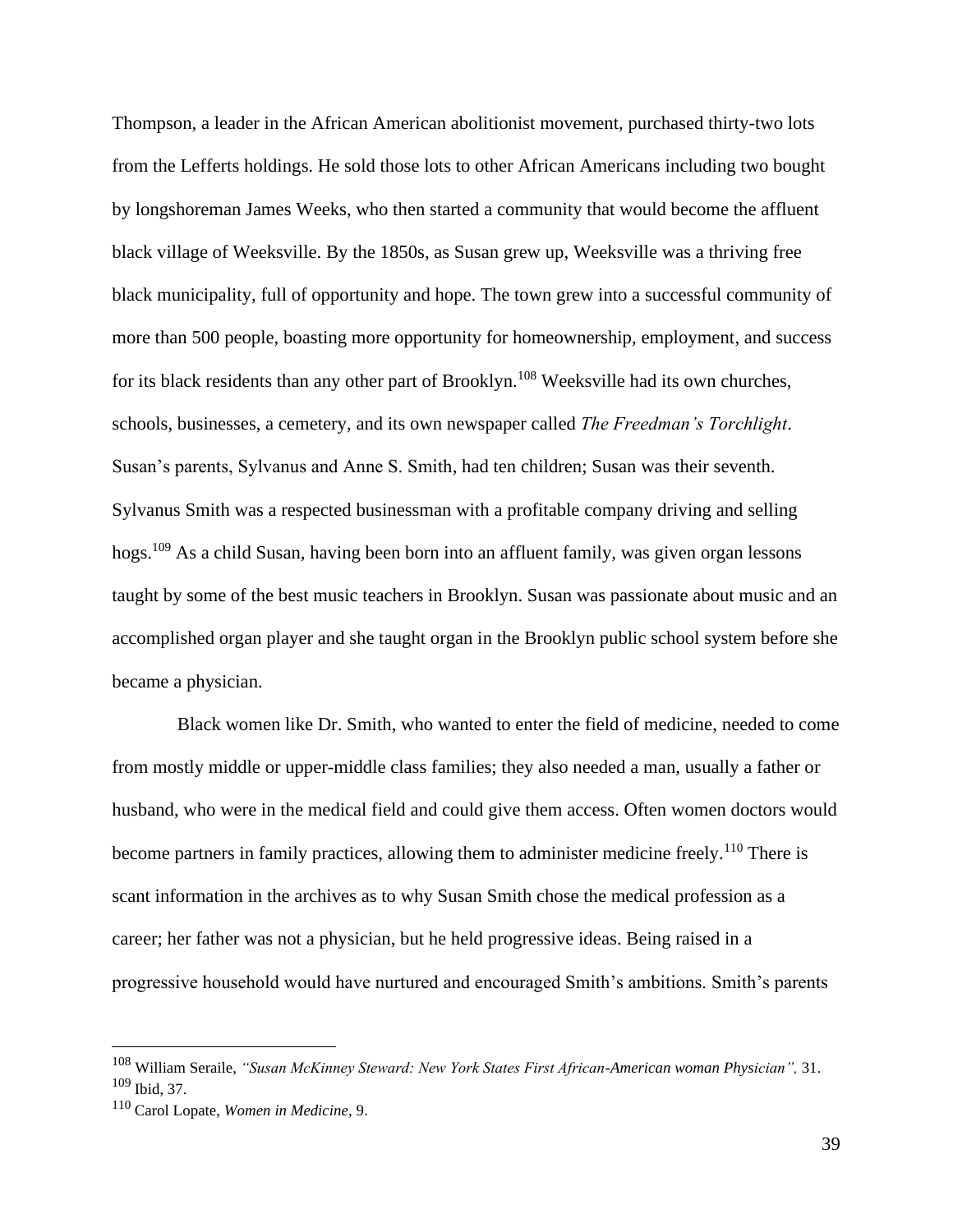had provided a good education, exposing her to the potential in opportunities for educated women. Evidently they raised unconventional progressive daughters since Dr. Smith's older sister, Sarah, earned a prestigious position as a vice principal in Manhattan and Brooklyn. Although women exceedingly outnumbered men in non-administrative positions in nineteenth century public education, few women achieved executive status. Perhaps the death of her two brothers during the Civil War prompted a desire to heal people. She lived through the 1866 New York City cholera epidemic, where approximately 1,200 people lost their lives. A nineteen-yearold Susan would have experienced the public celebration of the so-called heroic male physicians who had determined a cause and cure for the devastating 1833 cholera epidemic. Having applied their knowledge to the 1866 endemic, they prevented approximately 2,300 deaths.<sup>111</sup> The archives did not chart the road Dr. Smith took to applying to medical school, but the more documented post-graduate part of her life is an interesting and more detailed history of nineteenth century black women in New York.

In 1867, after the end of the American Civil War, Susan Smith was accepted into the New York Medical College for Women. The College was a progressive school founded by Dr. Clemence Sophia Lozier, a wealthy physician and abolitionist. Dr. Lozier became infamous when she opened her residence to black refugees during the 1863 New York draft riots.<sup>112</sup> In 1860, prior to opening her school, Dr. Lozier joined the ranks of Dr. Blackwell and began a lecture series on anatomy, physiology, and hygiene, topics that were practically non-existent in women's education. As her lectures grew in popularity and more and more women were turned away from medical schools, Dr. Lozier decided there was a need for medical schools for women

<sup>111</sup> Ibid, 32.

<sup>112</sup> Esther Pohl Lovejoy, *Women Doctors of the World*, 212.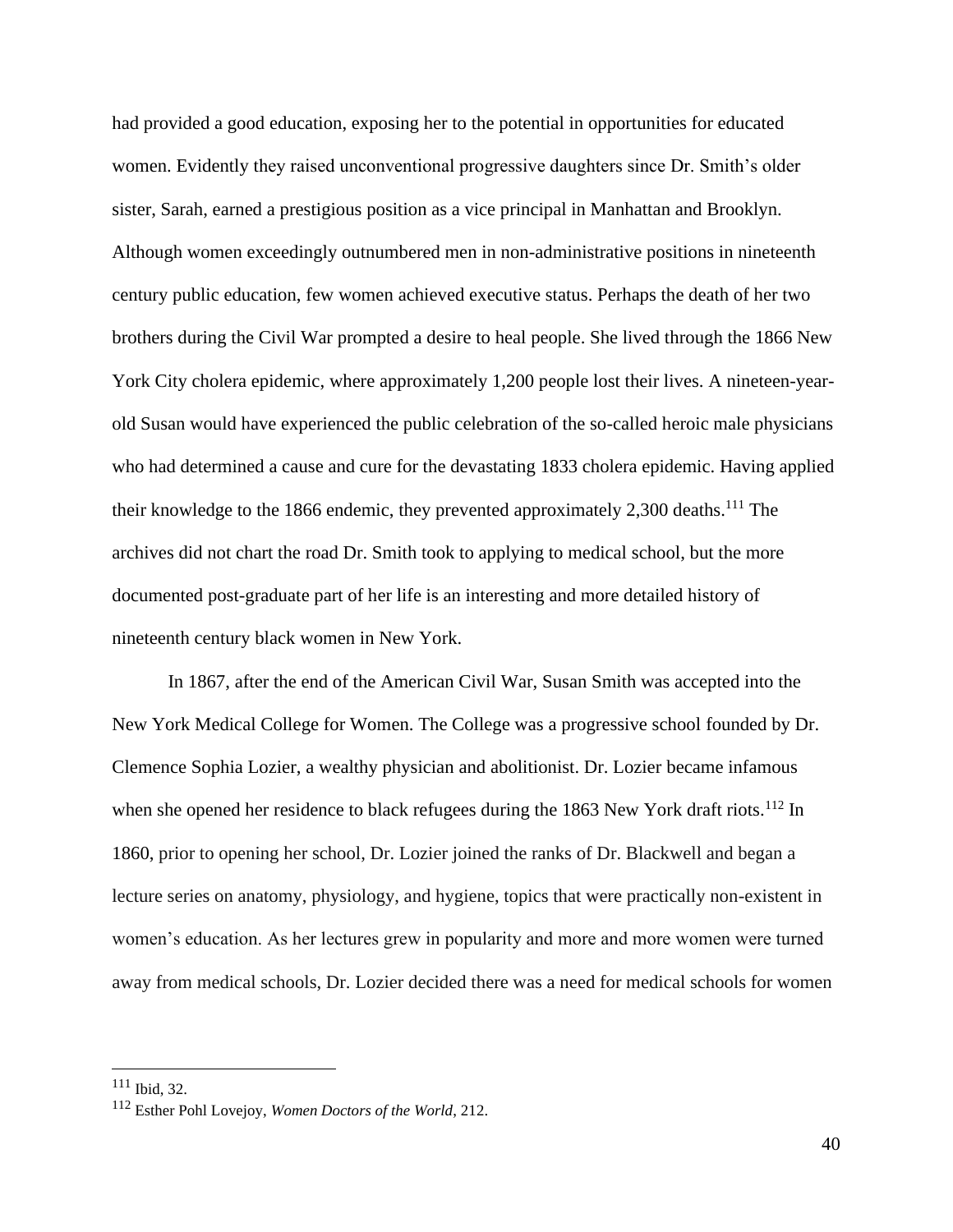only. In early 1863, with a little help from her friend Elizabeth Cady Stanton, Dr. Lozier persuaded the New York State legislature to grant a charter for The New York Medical College for Women.<sup>113</sup> The College officially opened its doors in November of 1863, and was located in downtown Manhattan only a few blocks away from Dr. Blackwell's infirmary and where, five years later, Dr. Blackwell would establish her teaching college.<sup>114</sup> At the opening of the college, there were seven female students and a faculty of eight doctors, four men and four women.<sup>115</sup> Both Dr. Blackwell's and Dr. Lozier's schools were exclusively for women students, but while Dr. Blackwell made an effort to hire mostly female faculty, Dr. Lozier's college employed some male doctors.

Considering Dr. Lozier's passionate abolitionist background, it is not surprising that in 1867 Susan Smith was admitted to New York Medical College without any protest from either students or faculty. The College had stringent, challenging entrance requirements; in addition to being at least eighteen years old, the women were required to present an "approved certificate of good moral character".<sup>116</sup> Additionally, the women had to demonstrate "a good English education; a knowledge of elementary botany, and of chemistry and have been under instruction of a respectable practitioner of medicine."<sup>117</sup> The College's lack of funds and facilities for medical training sometimes forced the women students to do their clinical work at Bellevue Hospital, where a state of the art amphitheater for surgical and clinical teaching had opened in

<sup>113</sup> "Clemence Sophia Harned Lozier, M.D. (1813-1888),"New York Medical College, accessed February 21, 2021,

<sup>114</sup> William Seraile, "*Susan McKinney Steward: New York States First African-American woman Physician",* 29. <sup>115</sup> "Clemence Sophia Harned Lozier, M.D. (1813-1888)," New York Medical College, accessed February 21, 2021, https://www.nymc.edu/about-nymc/history/college-for-women/clemence-sophia-harned-lozier/  $116$  Ibid.

<sup>117</sup> William Seraile, *"Susan McKinney Steward: New York States First African-American woman Physician"*, 27- 40.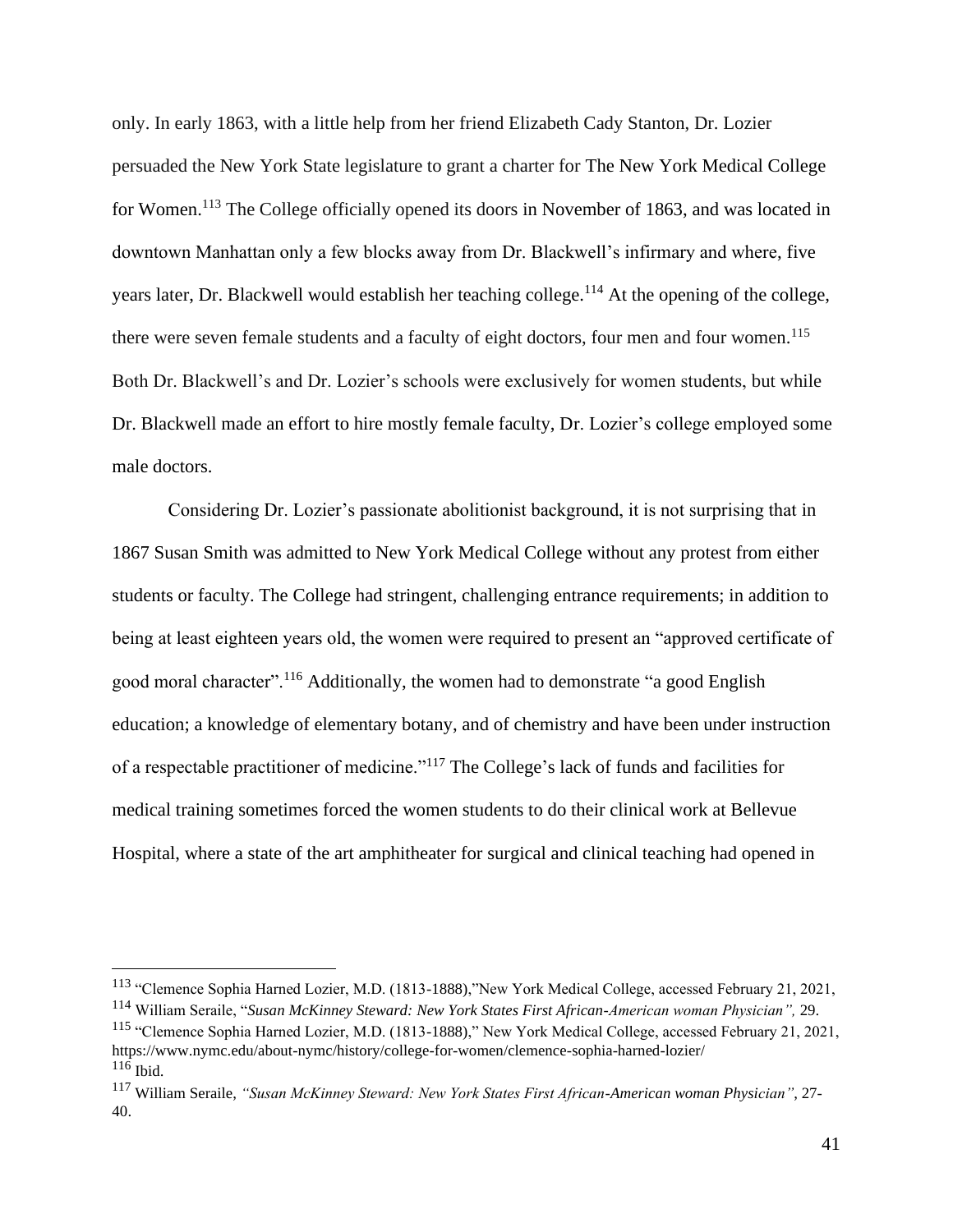1849.<sup>118</sup> In the late 1780s Bellevue was accredited with the all-male Columbia University College of Physicians and Surgeons faculty. While Dr. Smith and her other sisters in medicine studied at the Bellevue Hospital the atmosphere was often tense as hostile male students did not hide their distaste for female doctors. The *Brooklyn Daily Eagle*, in 1870, reported that the male students at Bellevue "greeted (the ladies from the Medical College) with hisses, indecent language, paper balls, and other missiles."<sup>119</sup> The unsurprising negative reaction to women medical students stemmed from the prevailing belief among many nineteenth century men that medical education "unsexed" women.<sup>120</sup> However, since female doctors had increased their numbers and been more normalized by exposure to the general public, both *The Daily Eagle* and *The New York Times* condemned the unruly students for abusing the women students.<sup>121</sup> An editorial in *The Times* argued that women could be more than boarding house keepers and teachers, "everyone knew that women were better physicians than men because of their patience, understanding, and better hygiene." <sup>122</sup> Sometime after Dr. Blackwell had graduated, most medical schools had extended the course of study to three years, adding medical specialties to the curriculum. Dr. Smith was a diligent student during her three-year term at the Medical College, working as a teacher in Manhattan public schools to help pay her way.<sup>123</sup>

By the time Dr. Smith graduated in the summer of 1870, her classmates and faculty were so impressed by her hard work and academic excellence that they nominated her to be the class

<sup>&</sup>lt;sup>118</sup> "History of Bellevue Hospital" Bellevue Hospital, accessed January 2021,

https://www.bellevuehospital.com/history#:~:text=The%20Bellevue%20Hospital%20has%20been,The%20Bellevue %20Hospital%20was%20dedicated.

<sup>119</sup> *The Brooklyn Daily Eagle* (Brooklyn, NY), August, 15, 1870.

<sup>120</sup> William Seraile, *"Susan McKinney Steward: New York States First African-American woman Physician",* 29. <sup>121</sup> Steward, *"Women In Medicine",* 16. Ironically, in 1873, Bellevue Hospital embarked on the nation's first nursing school based on Florence Nightingale's principles of nursing.

<sup>122</sup> Editorial, *The New York Times* (New York, NY), 1870.

<sup>123</sup> William Seraile, *"Susan McKinney Steward: New York States First African-American woman Physician"*, 31.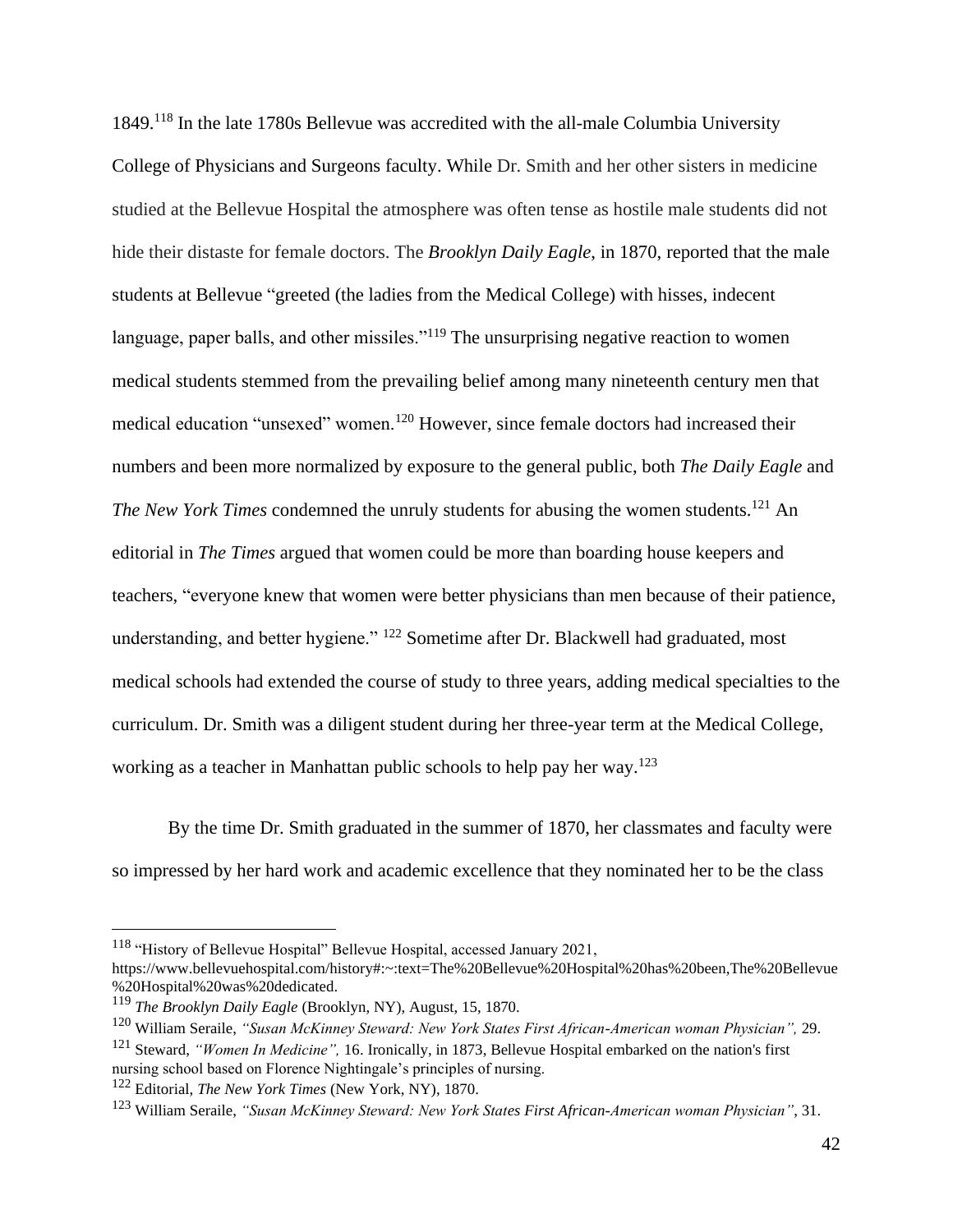valedictorian. In nineteenth-century America, race consciousness was ubiquitous; accordingly, the newspapers mostly remarked on her light skin as advantageous, substantiating America's complicated color class system. Both the *New York Tribune* and *The New York Times* announced that the Women's Medical College was holding its commencement at the YMCA, but neither mentioned that an African American woman was among the five female graduates or that she was the class valedictorian. Considering that one New York paper wrote inaccurately that Susan was "the first colored female graduate doctoress in America, or perhaps the world…", it is startling to modern eyes that this big news would have produced only a few newspaper articles with less than a paragraph of coverage and none printed her valedictorian speech.<sup>124</sup> In contrast, the *Brooklyn Daily Eagle* reported in its "City News and Gossip" section that "the degree of M.D. was conferred upon Miss Susan M. Smith (colored) of Brooklyn. Miss Smith delivered the valedictory." *The Courier*, a New York City daily broadsheet, provided a more detailed description of her graduation. Unfortunately, as with most women at the time, they touted her appearance as her main achievement. *The Courier* described her as "3/4 white, with good features, charming black eyes, and soft, black, wavy ringlets."<sup>125</sup> The reporter was struck by her "modest attire," and "noted the fact as a good sign of the improvement of the African race."<sup>126</sup> She was described by *The Brooklyn Daily Eagle* as "looking nearly white".<sup>127</sup> "Miss Smith," the paper went on, "belongs to the colored aristocracy in Brooklyn and is a member of the Episcopal church."<sup>128</sup> Given the public's adverse view of the poor, it is likely that a woman with no connections would not have been readily accepted as a competent physician. As most hopeful

<sup>124</sup> Ibid, 31.

 $125$  Ibid, 31.

<sup>126</sup> *The Brooklyn Daily Eagle* (Brooklyn, NY), Sept. 23, 1870.

 $127$  Ibid.

<sup>128</sup> William Seraile,*"Susan McKinney Steward: New York States First African-American woman Physician"*, 32.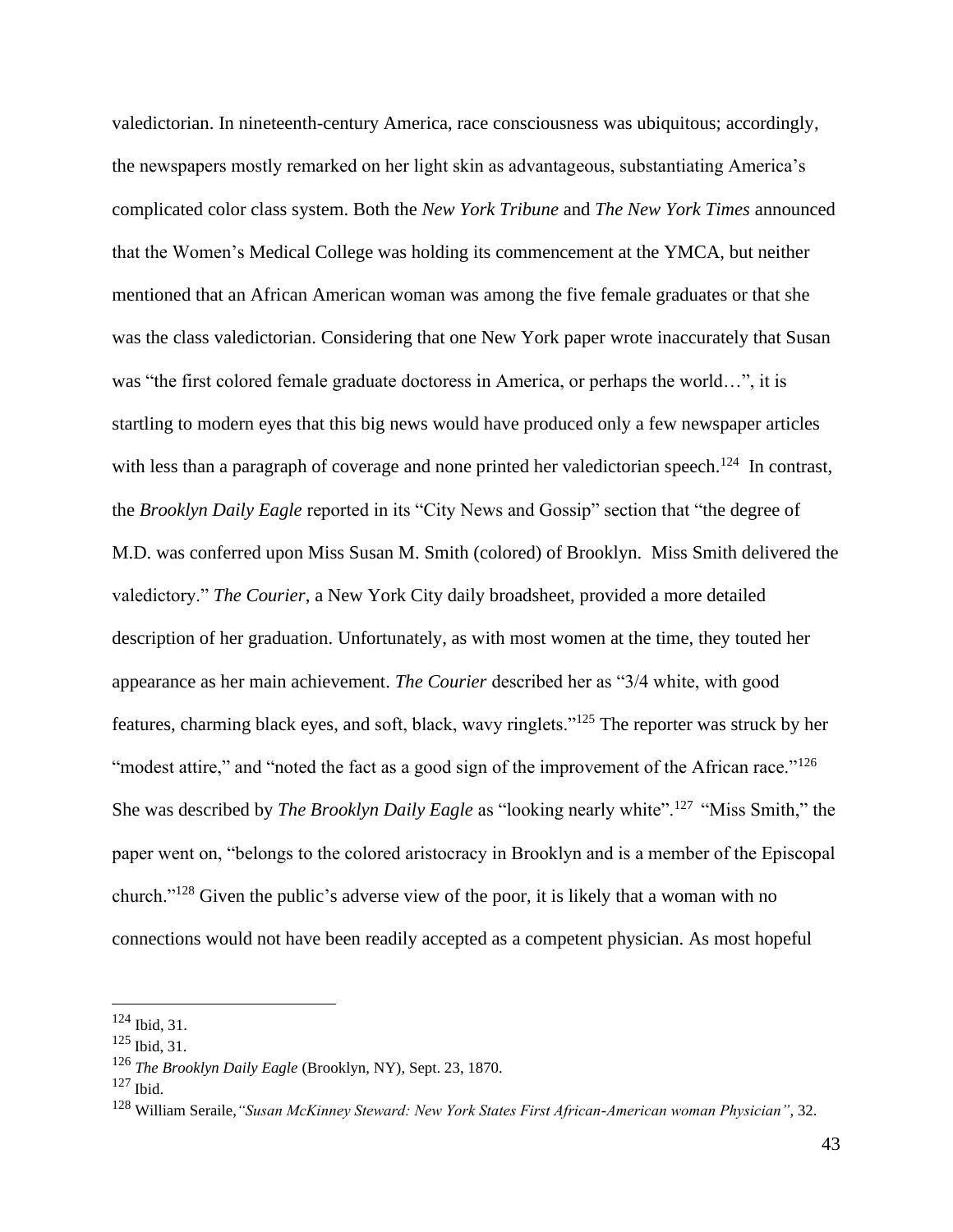women needed affluent connections to become doctors, Smith and Blackwell were both characterized in the press by their well-regarded family ties. However, their common upper-class status is where their similar press coverage ends, and racism begins. Although Dr. Blackwell was sometimes denounced as a "bad woman" for defying her gender role, she was never defined by her appearance. She was described in the press as having a "bold, independent and courageous" personality, a blaring contrast to the prejudicial focus on Dr. Smith's skin color and the racist classification of ¾ white. <sup>129</sup> Most African American periodicals that may have covered Dr. Smith's graduation no longer exist, and the few that exist are only partially transcribed. It is difficult to be certain, due to lack of sufficient archives, if the now defunct local African American newspapers like *The Christian Recorder* or *Fredrick Douglas Paper* would have printed her valedictorian speech and celebrated her achievements. Although Dr. Smith's narrative is difficult to cull out of the archives, one incident chronicled in a reference book of important black women exemplifies her steely resolve. At her graduation from the Women's College, Dr. Smith had been waiting in the basement to deliver her valedictorian speech when uncomfortable faculty members at the Women's College approached her and asked her to abandon her public valedictory speech. She politely refused their request and explained that she would not be leaving the premises until she was allowed to take the stage. The faculty relented and she took the stage and gave her speech.<sup>130</sup>

By the late nineteenth century, most American men accepted women doctors as capable to treat other women but were unwilling to allow them to treat themselves. A growing voice of editors and male physicians slowly began to try to persuade both male and female patients of the

<sup>129</sup> Esther Pohl Lovejoy, *Women Doctors of the World,* 201.

<sup>130</sup> Joyce Appleby; Eileen Chang; Neva Goodwin. *Encyclopedia of Women in American History*, (Routledge: DeCapo Press, 1998), 455.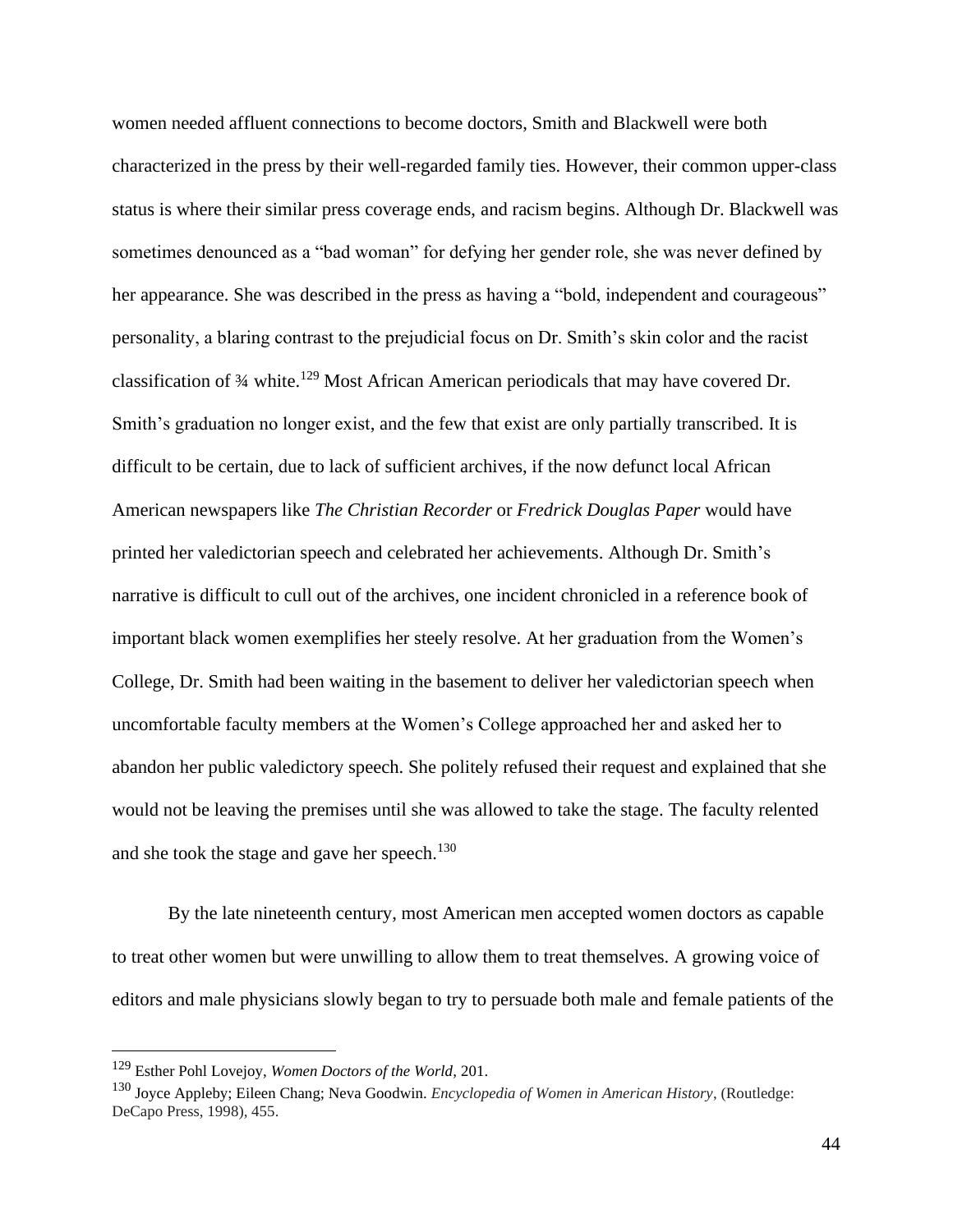merit of women physicians, asserting that women were particularly hygienic and capable. *The New York Times* editorialized in April of 1870 that, "profound and difficult cases in medical science will be entrusted to her (a woman doctor), we have no doubts." A male physician, Dr. A.K. Gardner, argued persuasively in a weekly magazine that his preference was for women physicians who "smell of rose and ihlang-ihlang" as opposed to the "odious cigar and whiskey smell of male physicians."<sup>131</sup> For Dr. Smith, as a black woman, it would have been difficult to find an established medical practice that would hire her as a physician, but the tide was turning in the American psyche and being treated by a female doctor was suddenly in vogue. Dr. Smith opened a private practice located in her home in Weeksville and registered her private practice in the 1871/1872 Brooklyn directory. Possibly she perceived that opening her own practice was the best way to overcome racist and sexist impediments. By example and perseverance, Dr. Smith was able to successfully fight against the negative consensus that women physicians were manly and impractical, and she slowly gained women patients.<sup>132</sup> Friends and family became patrons with growing confidence in her skill. Many of her patients, recognizing her capability and reliability, remained loyal for the rest of their lives.<sup>133</sup> Dr. Smith's excellent reputation and success, and favorable press coverage, brought her white patients as well as black patients, an extraordinary achievement in nineteenth century America. Her practice grew rapidly over two decades, among "the high, the low, the rich and the poor".<sup>134</sup> Dr. Smith became a popular, prosperous, family physician making her a wealthy black woman. She was also highly respected by other physicians and in 1891 *The Brooklyn Daily Times* included her as one of five physicians

<sup>131</sup> A.K. Gardner, "Women Doctors," *Frank Leslie's Illustrated Weekly*, April 16,1870, 3.

<sup>132</sup> Carol Lopate, *Women in Medicine*, 34.

<sup>133</sup> Hallie Q. Brown, *Homespun Heroines and Other Women of Distinction, 1859-1949.* (Xenia, Ohio: Aldine Publishing Company, 1926), 162.

<sup>134</sup> Ibid, 162.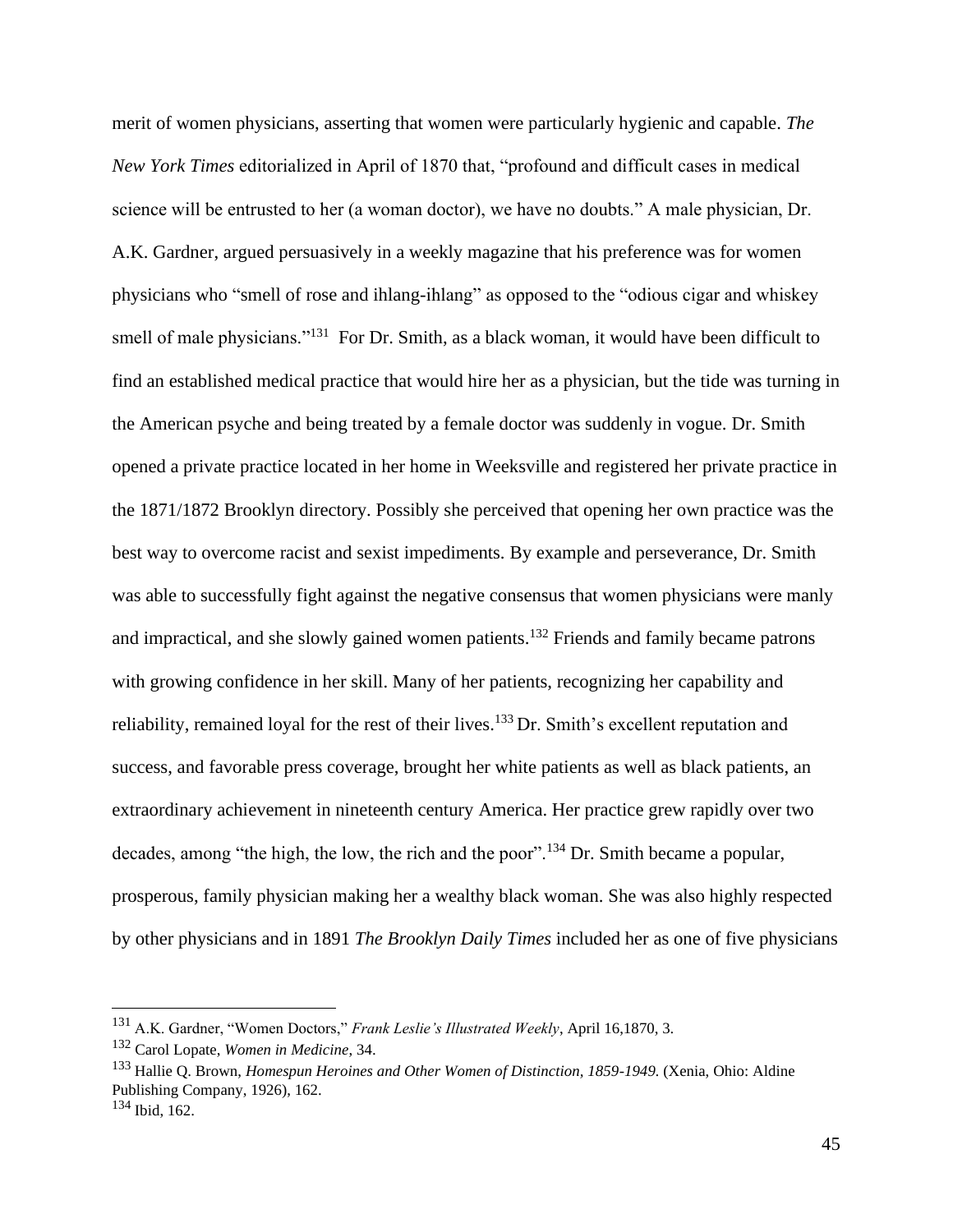they profiled in their survey of the city's best women physicians.<sup>135</sup> One participant referred to her as, "the most successful practitioner of medicine of her sex and race in the United States". Dr. Smith's surprising success indicates the historical importance of women's agency to understand American societal shifts in nineteenth century American.

Dr. Smith was among the few women physicians in the nineteenth century who was married and raised a family; in fact, she married twice. Standing in stark contrast to the prevailing myths that career women would wreck the American family, both Dr. Smith's husbands accepted and supported her profession, and in fact profited from her success. Her husband's support would have surprised Dr. Blackwell who found very little understanding from male suitors. Doubtless racial economic constraints on American black men would have made them more accepting of wives working. Since the time they were brought to America as enslaved people, black women worked unpaid alongside black men, perhaps conditioning black men to be more accepting of working women. For American white men, it was a lot more difficult to accept or support women working outside the home for wages. Dr. Smith married her first husband William G. McKinney, a clergyman from South Carolina, on July  $12<sup>th</sup>$ , 1871, just after she completed her medical training. William McKinney, who was 17 years his wife's senior, was a moderately wealthy man who, according to the 1875 census, owned his own home in Weeksville worth \$6000.<sup>136</sup> The house accommodated not only Dr. Smith, her husband, and her two children, but in addition housed five of Susan's relatives and served as the location for Dr. Smith's private practice.<sup>137</sup> Dr. Smith, a homeopathic doctor, prevailed over discrimination, built

<sup>137</sup> "Susan Smith McKinney Steward," accessed October 12, 2020,

<sup>135</sup> "New York City's Best Women Physicians," *The Brooklyn Daily Times* (Brooklyn, NY), 1891.

<sup>136</sup> "Weeksville," accessed June 23, 2020, https://www.weeksvillesociety.org/.

https://www.bklynlibrary.org/blog/2018/01/25/susan-smith-mckinney.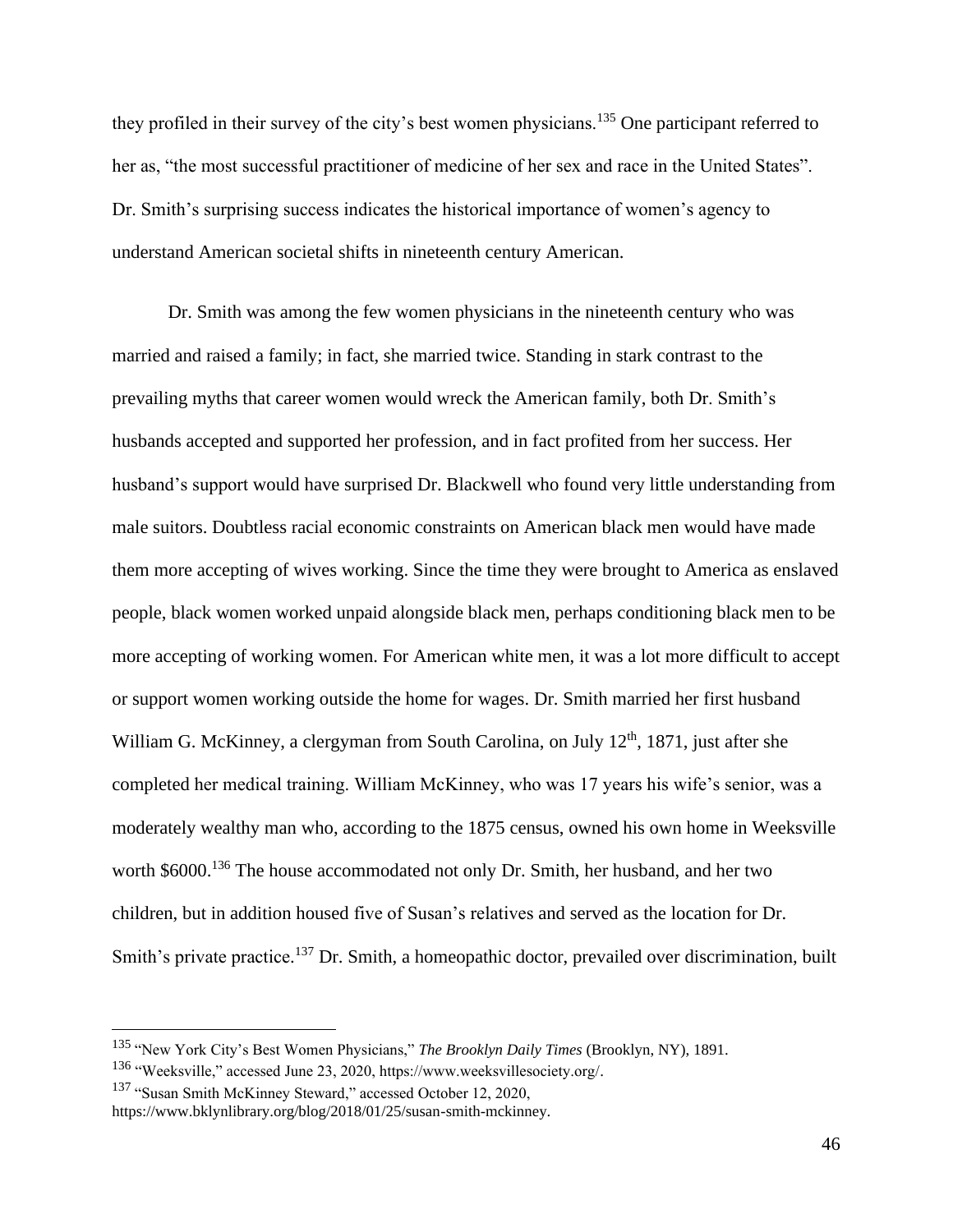her career, and she became known for her effectiveness in treating malnourished children, a disease that non-homeopathic doctors were unwilling or unable to cure. In 1881, Dr. Smith organized and helped found the Brooklyn Woman's Homeopathic Hospital and Dispensary in downtown Brooklyn, where she also performed surgery.<sup>138</sup> In addition, Dr. Smith wrote and presented formal papers and occasionally lectured before the general public about medical subjects. Social activism played a large role in her public life. She was concerned with education, missionary work, female suffrage, and temperance. In 1890, Mr. McKinney was paralyzed by a stroke and was unable to work regularly. Remarkably for a black woman in the nineteenth century, the prosperous Dr. Smith was able to support herself and her immediate and extended family.<sup>139</sup> Dr. Smith was a reluctant public speaker but keenly understood the need for career driven black women to show themselves in public and advocate for human rights. In early 1891 the *Brooklyn Literary Union* hosted a women's night; Dr. Smith was among several women who spoke. She addressed the audience with humility, "I deem it an honor to be one of the stars of this galaxy, although one of the remote stars because of my timidity and inability to shine as a public speaker."<sup>140</sup>

Dr. Smith actively raised funds for universal suffrage. She hoped, like many middle-class black people at the time, that universal suffrage was the key to building equity in America. In 1893 Dr. Smith established the Women's Loyal Union, an anti-lynching/pro-suffrage organization, where she often held fundraisers with her sister.<sup>141</sup> Although in her early life Dr. Blackwell, like Dr. Smith, cared deeply about abolitionism and women's suffrage, once Dr.

<sup>138</sup> William Seraile, *"Susan McKinney Steward: New York States First African-American woman Physician"*, 34. <sup>139</sup> Ibid, 33.

<sup>140</sup> "Brooklyn Literary Union Hosts Women's Night," *The Brooklyn Daily Eagle* (Brooklyn, NY), 1891. 141 Ibid.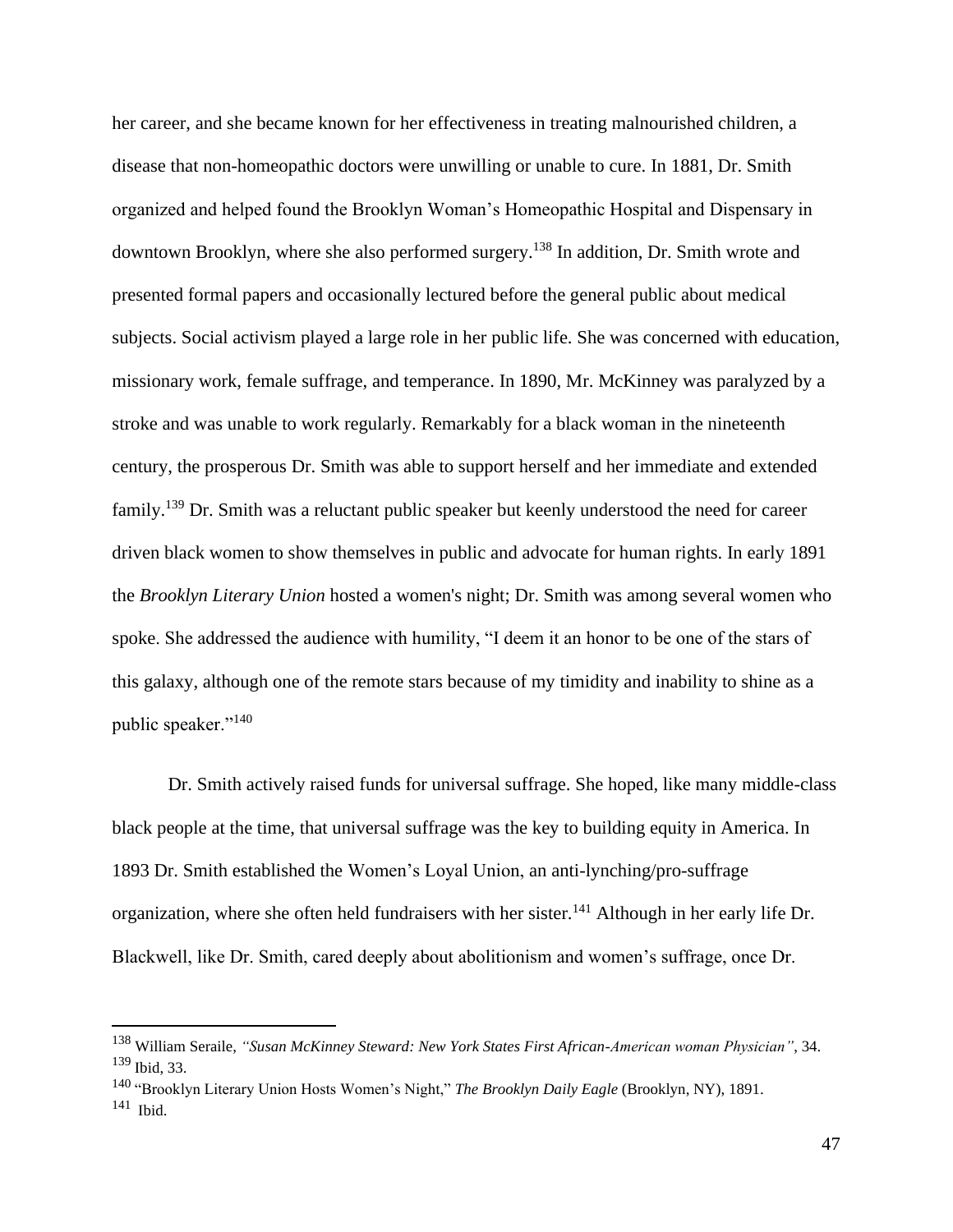Blackwell became a doctor her privilege as a white woman allowed her to shift her focus to the promotion of medicinal sanitation, instead, and fighting to highlight women's critical role in the medical fields. Dr. Smith did not share that privilege and, not unlike most black women of the nineteenth century, she was absorbed with white violence against black people and universal suffrage. Dr. Smith and her sister, Sarah Smith, hosted an assortment of fundraisers for The Women's Loyal Union that included sales of local Brooklyn African American Art, in order to raise money to "oppose the lynching and burning of black men in the South Land."<sup>142</sup> Her fundraisers also supported anti-lynching campaigns and women's suffrage.

In 1894 Dr. Smith was widowed. Soon after, in 1896, Dr. Smith's eighty-one-year-old mother died and Dr. Smith remarried Rev. Theophilus Gould Steward, the Chaplain of the Twenty-Fifth United States Colored Infantry. We do not know the degree to which Chaplain Steward supported his wife's career, but perhaps it was a harbinger of the time that he barely mentions his successful wife in his lengthy autobiography called *Fifty Years in the Gospel Ministry*. Chaplain Steward, who was a passionate orator and ordained minister, traveled extensively holding sermons throughout the United States accompanied by Dr. Smith. After returning to New York in approximately 1894, Dr. Smith became a member of the Kings County Homeopathic Medical Society. By 1896 she was awarded an uncommon honor for a black woman - a permanent membership in New York State Homeopathic Medical Society, pointing to the state's growing liberal attitude towards women physicians.<sup>143</sup> They traveled extensively in the United States, Mexico, and Haiti, and to Europe. Eventually, in 1906 the Stewards' settled in

<sup>142</sup> "Woman's Loyal Union Fundraising," *The Brooklyn Daily Eagle* (Brooklyn, NY), 1891.

<sup>143</sup> William Seraile, *"Susan McKinney Steward: New York States First African-American woman Physician"*, 42.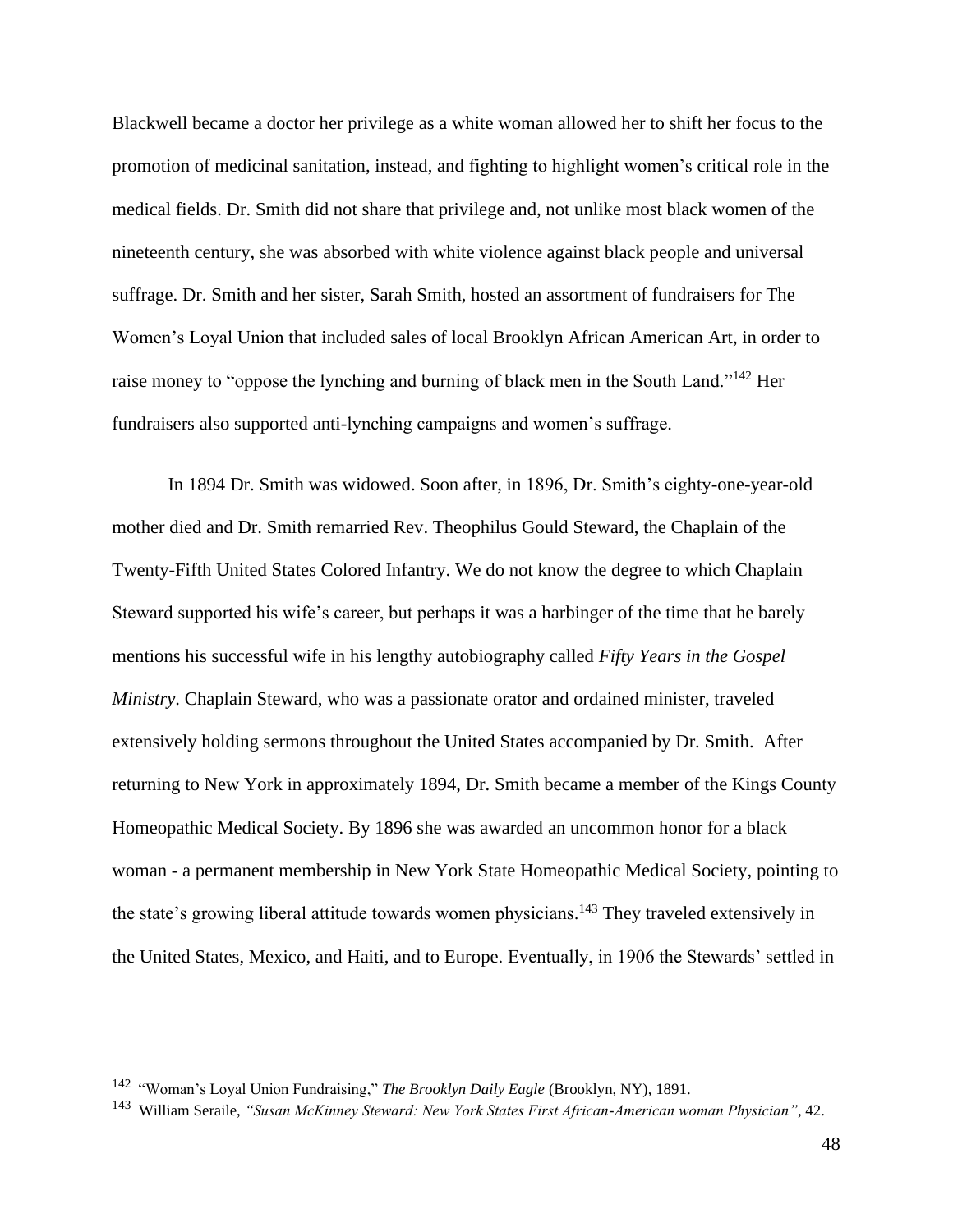Ohio and garnered faculty positions at Wilberforce University, the first private HBCU in America, where Dr. Smith became a resident physician teaching health and nutrition.<sup>144</sup>

Dr. Smith, like the Blackwells, lived a comfortable middle-class life and significantly they were both agents of their own success at a time when average American women were being discouraged from work, and male institutions were engaged in undermining any progress for career women. Dr. Smith's life and career, notably, is important in facilitating an end to the negative stereotypes about black people that have permeated American society, for instance, the false narrative of "all black people were poor and uneducated". Especially later in their lives, both women felt it important to display and promote the benefits of women in medicine through their own example and lectures. Instead of talks on medicinal breakthroughs or health which would be the standard physician topics, both women focused on the benefits of women doctors and the recruitment of more women into the field. Dr. Blackwell's unusual autobiography, for instance, is titled *Pioneer Work In Opening The Medical Profession to Women,* a completely egoless autobiography about her entrance into medicine, which she wrote to motivate future aspiring women doctors to achieve the same goal. The only speech of Dr. Smith's, which is documented in the Brooklyn historical archives, promotes women doctors by advertising women in medicine throughout history. On August 6, 1914, Dr. Smith, having been an active participant in the Colored Women's Club movement for most of her life, presented a paper titled *Women in Medicine* before the National Association of Colored Women's Clubs in Wilberforce, Ohio. The Colored Women's Clubs became a social movement in which black and white women demonstrated that women had a moral obligation to change public policy. 145 Dr. Smith's speech

<sup>144</sup> "Susan Smith McKinney Steward, M.D., '1870 (1847-1918)," New York Medical College, accessed June 11, 2020, https://www.nymc.edu/about-nymc/history/college-for-women/susan-smith-mckinney-steward/.

<sup>145</sup> Joyce Appleby; Eileen Chang; Neva Goodwin. *Encyclopedia of Women in American History*, 455.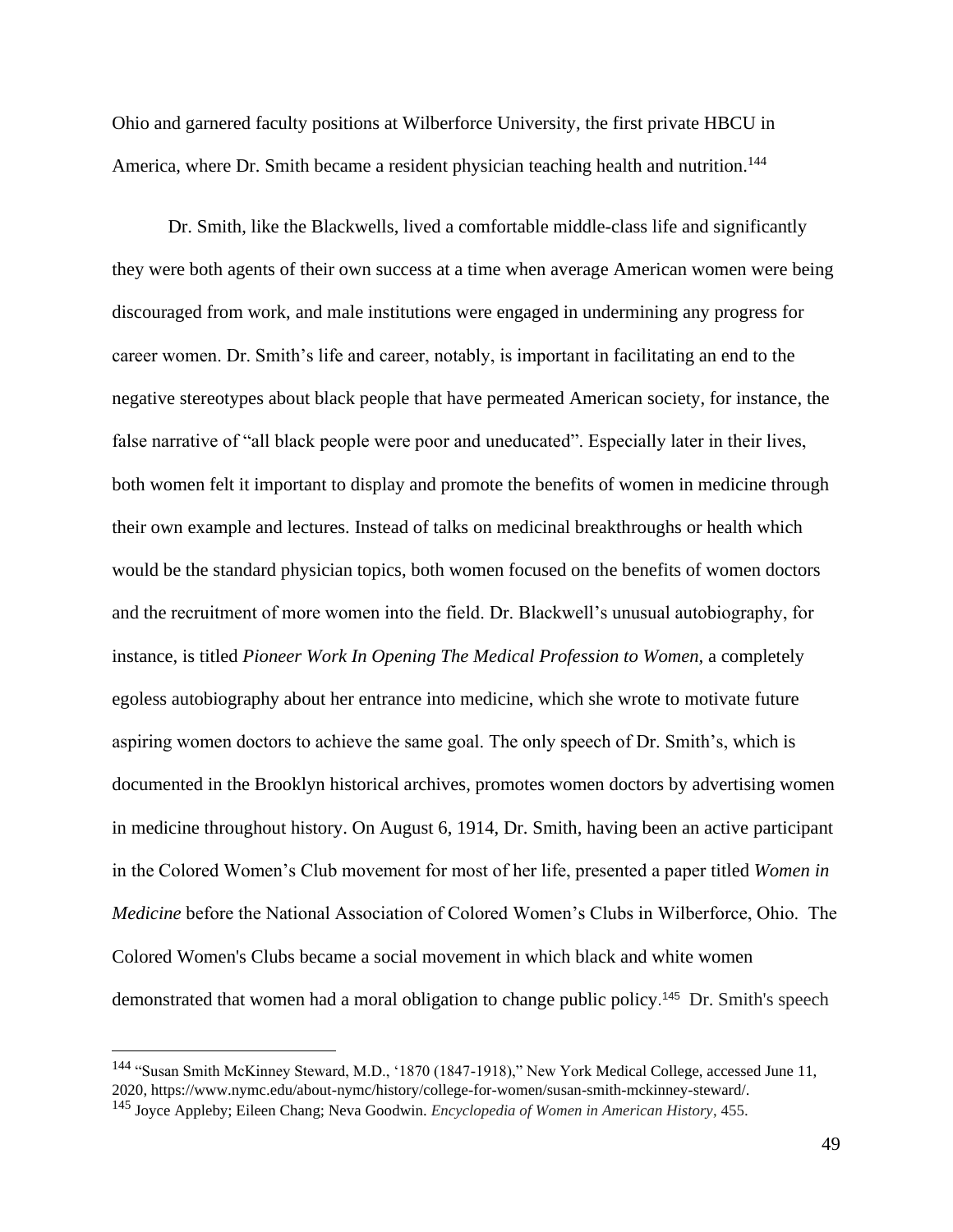examined women physicians from Biblical times to the eve of World War I accentuating the importance of women's history and pointing out "that women have made a record for themselves in medicine is a fact; they have made a record well worthy of being handed down in history."<sup>146</sup> She also argued that there was no longer a need to maintain the few female-only schools that were left in the country. Instead, she concluded "the great need…is equality of opportunity in hospital service." She believed that this would be accomplished if more women were accepted as interns in hospitals.<sup>147</sup> As more medical schools became coeducational, women like Dr. Smith greeted these changes as progress and decided that separate schools were no longer needed. Their enthusiastic optimism helped to close many separate female medical colleges in New York. But this period of sunniness was not to last. A backlash against women practitioners grew as the medical community became more competitive and professional societies strengthened their adversity to women. This opposition will be reviewed in the conclusion.

Dr. Smith's speech is short and "written for the inspiration of women, especially those inclined to the study and practice of medicine."<sup>148</sup> She effectively uses history to substantiate women's place in medicine and to urge women to join the workforce. Dr. Smith, who was 71 years old and had provided medical service for forty-eight years, died suddenly on March 7, 1918. Hallie Q. Brown, a close friend and associate at Wilberforce, eulogized her this way:

She was great in the estimation of those who knew her capacity, her ability, her real worth. She was not a spectacular woman. She was modest. A woman absolutely selfreliant, honest to herself and to her friends. She acted upon her own judgement and when she had made up her mind that a thing was right and ought to be done, SHE DID IT. She was one of those generous natures that love peace, order and harmony. But she could

<sup>146</sup> Steward, *Women In Medicine*, 5.

<sup>147</sup> Ibid, 23.

<sup>148</sup> Ibid, 23.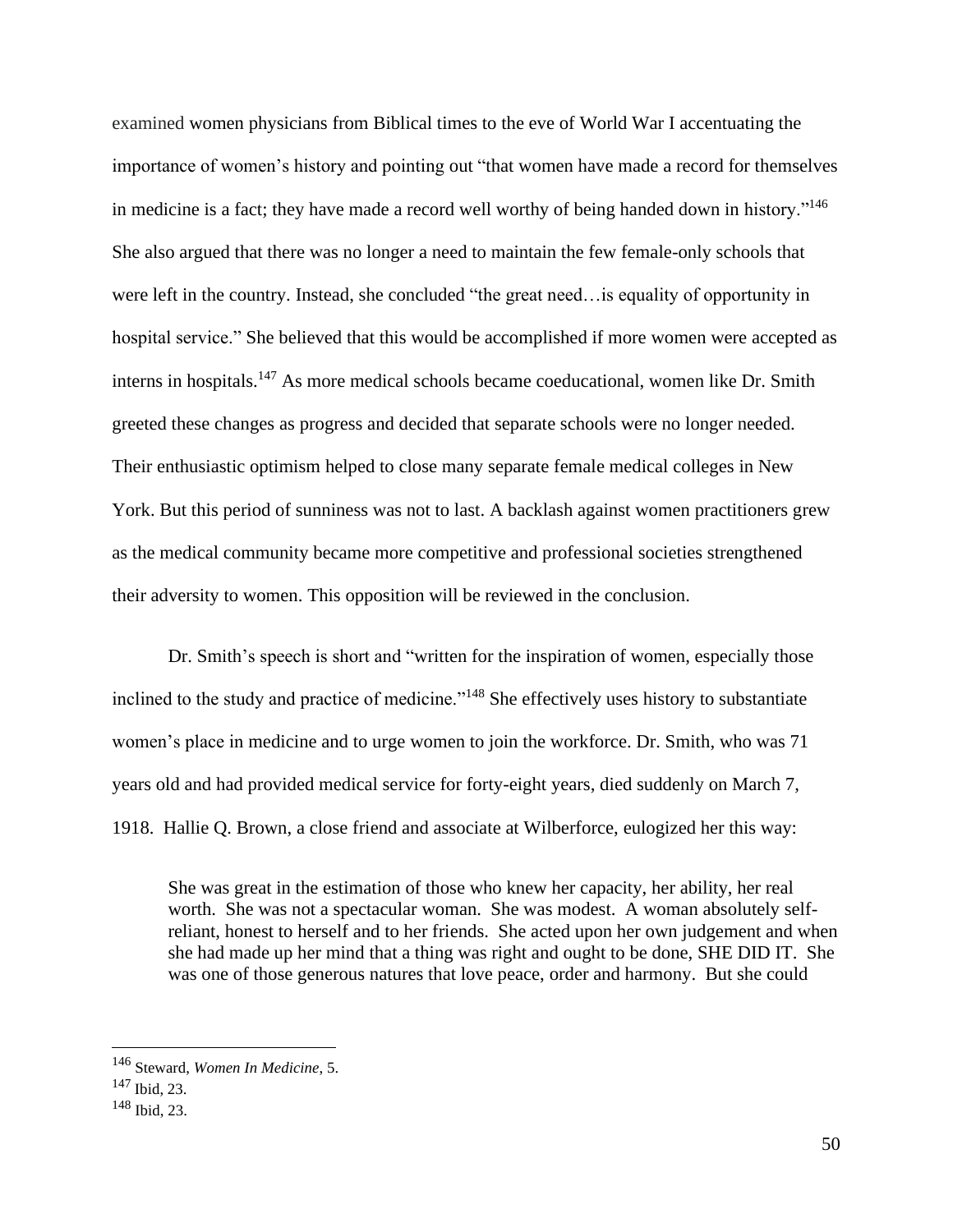strike, and strike hard, in what she believed to be a righteous cause. With her it was justice on the one side, and injustice on the other. $149$ 

The study of career black women in the nineteenth century is essential in understanding their motivation. Scholarship on black lives shows that they lived comparatively normal, enriching lives before the 1920s, until Jim Crow and the Lost Cause manipulated American society with hatred and false narratives into believing black people were less valuable than white people.

#### Patients and Pathways

The patients of this first generation of women doctors were, in large part, women and children. Generally, around the mid-nineteenth century when women like Dr. Blackwell and Dr. Rebecca Cole were administering to the poor in New York City, most of the women patients welcomed female doctors. Within a few years, women of the upper classes began to utilize popular women doctors as well. Upper-class American women, brimming with Victorian modesty, suffered ailments for years rather than turn to a male physician. As it became known that high-quality women doctors were available, at long last affluent women began to utilize women doctors and seriously treat their medical ailments. Many of these new women doctors endeavored to control their careers by electing only to treat women and children. Dr. Elizabeth Garrett, England's first women doctor, once replied to a man who had asked if she would treat him for gout, "Dear Sir, Gout is very much in my line, gentlemen are not."<sup>150</sup> Although diversity in patients may have been prosaic in nineteenth century New York City, Dr. Smith's upper-class

<sup>&</sup>lt;sup>149</sup> Hallie Q. Brown, *Homespun Heroines and Other Women of Distinction, 1859-1949, 166.* 

<sup>150</sup> Mary St. J. Fancourt, *They Dared to be Doctors: Elizabeth Blackwell & Elizabeth Garrett Anderson*, ix.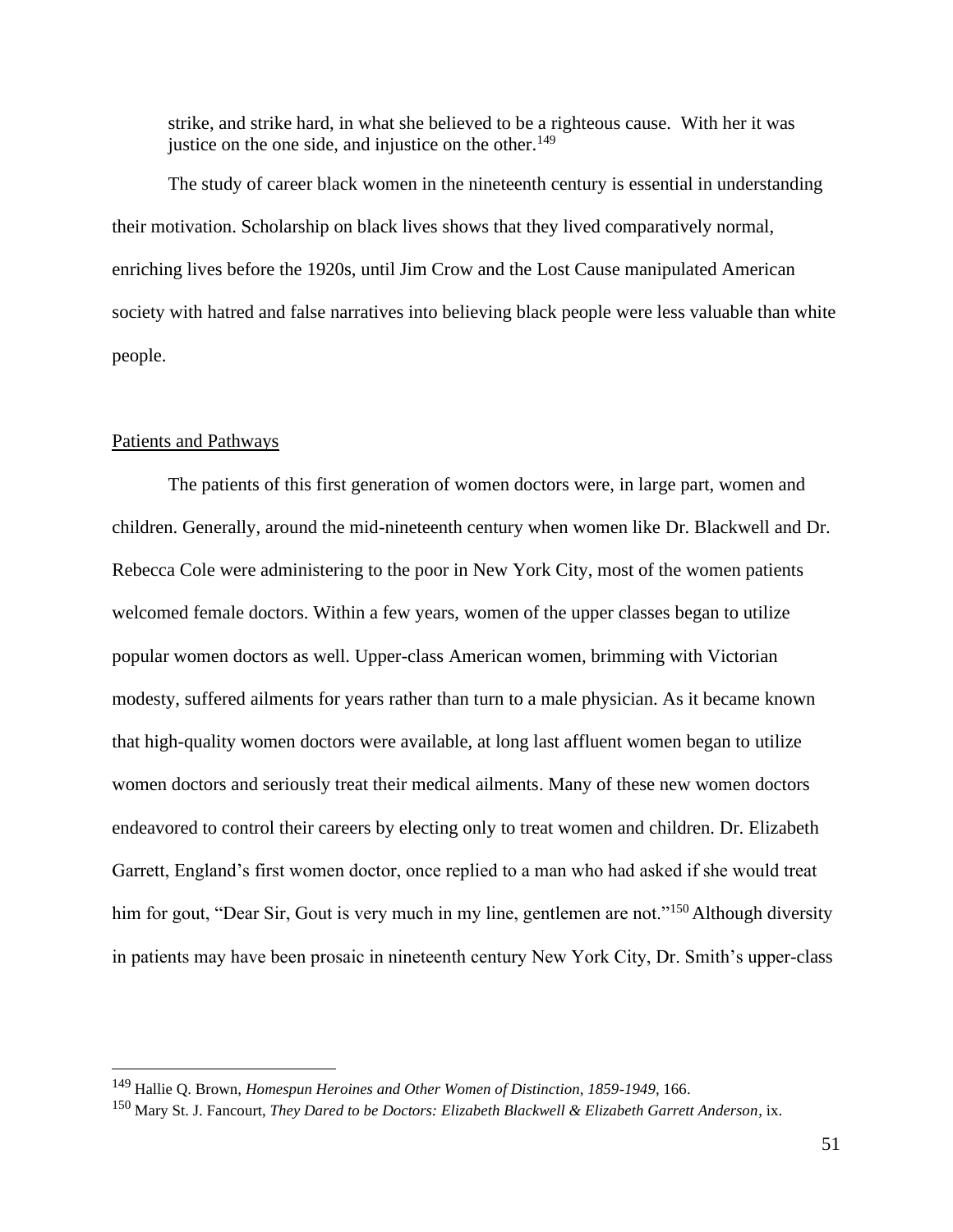status and success could have contributed to her acceptance by the white upper classes and her remarkable treatment of both black and white, women and men.

An important common misconception about women physicians was the deleterious effects it may have on marriage and the American family in general. White male critics adopted this misconception and were successful in convincing a large part of America that if women were doctors, they could not be wives and mothers. Dr. Blackwell consciously avoided grappling with these questions, as she chose not to marry. Far from thinking women physicians would negatively impact marriage, Dr. Blackwell feared marriage undermined the few rights that women had and could leave women destitute. Dr. Smith may not have had that much of a choice to avoid matrimony since, among the nineteenth century upper class black community, racist policies and discrimination meant less income for black people compared to whites, essentially requiring black people to marry and attain a two-income family.

White male critics and journalists wrote of a doomed American society where women physicians had no choice but to spend less time at home raising children, resulting in their heathen offspring damaging America beyond repair.<sup>151</sup> The leadership at various women's colleges attempted to counteract these common delusions by completing an analysis based on questionnaires of actual women doctors. Notably, one of the first of these studies was conducted in 1879 by a Boston physician named Dr. James R. Chadwick and involved students attending the Blackwell's Women's Medical College of the New York Infirmary during its first nine years. Of the fifty-three graduates, four had gone abroad as missionaries and sixteen were physicians "living-in" at hospitals or women's colleges such as Vassar and Mount Holyoke. Four held positions in hospitals and seven had gone on to pursue their studies in European universities. Dr.

52

<sup>151</sup> Carol Lopate, *Women in Medicine*, 22.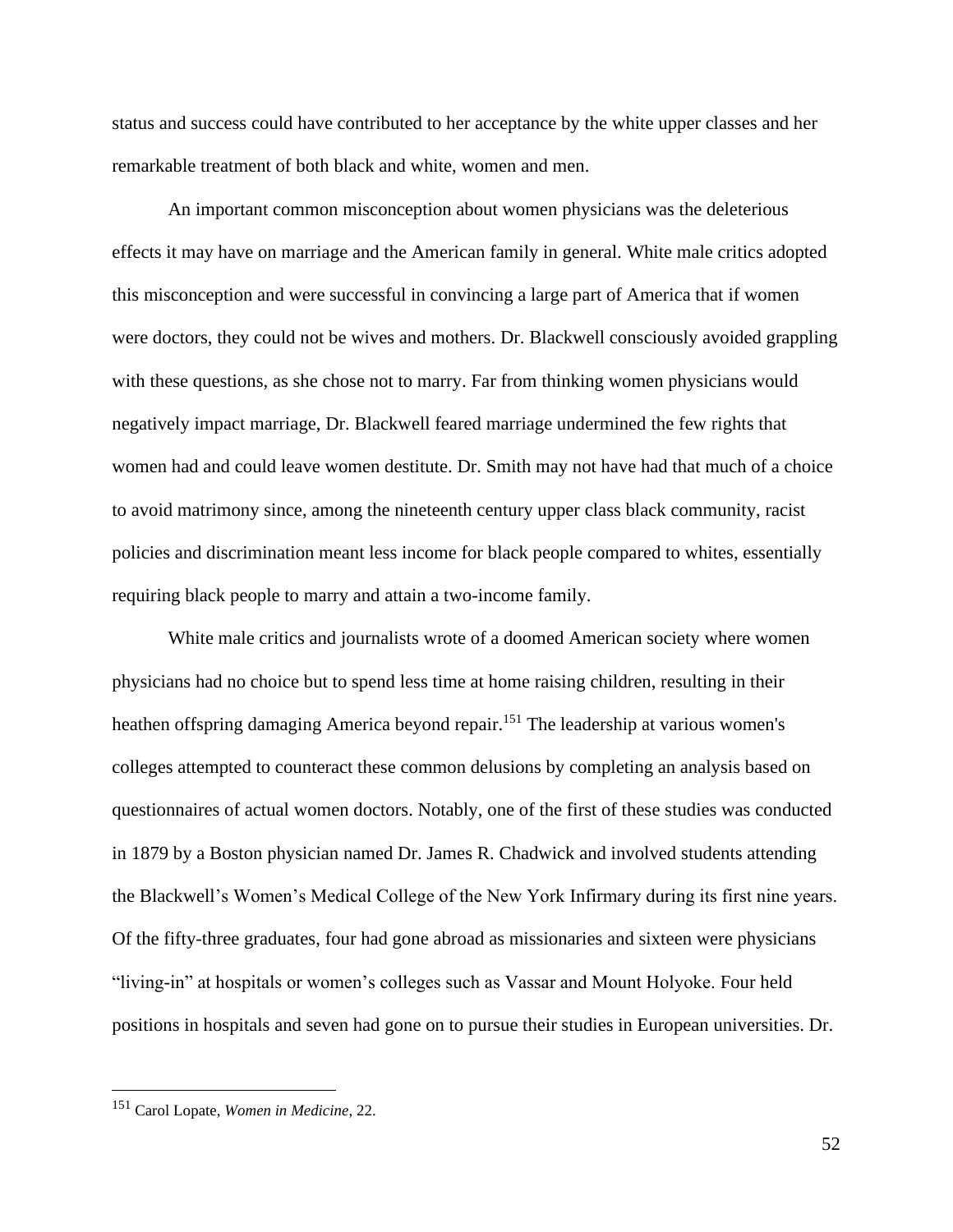Chadwick found that only sixteen percent were married, five of those were the wives of physicians and had gone into practice with their husbands. Three of the women were daughters of physicians who practiced with their fathers.<sup>152</sup> Most of the women in the study successfully went on to practice medicine in some way. The analysis generated a generally positive view of women physicians but implied that private practices for women were unattainable unless a male family member ran the practice. The study also showed the success of family practices, with women doctors establishing women physicians' ability to raise a family and work cohesively with other male family members. Chadwick's research indicated the adversity women physicians faced when attempting to open their own private practices. This dilemma was exacerbated by an "overproduction" of physicians, which tended to keep women in group practices or in salaried positions at hospitals, clinics, and universities.<sup>153</sup> Dr. Smith, however, not only married twice and had three children and likely faced numerous racist impediments, but successfully instituted a private practice that treated a diverse population of patients.

Distinctive from most of her peers in Chadwick's study, Dr. Smith achieved success without the help of her father or husband, substantiating her position as a self-starting, successful pioneering married woman. In another study two years later in 1881, Professor Rachel Bodley, Professor of Chemistry and the third dean of the Women's College of Pennsylvania, sent questionnaires to the two-hundred and forty-four living women graduates of the school. Pennsylvania established a number of popular women-only medical colleges in the nineteenth century enabling Bodley to question a much larger group than the Chadwick study. Bodley asked them the nature of their work, their social and financial status, and "last but by no means least,

<sup>152</sup> James R. Chadwick, *The Study and Practice of Medicine by Women* (New York: A.S. Barnes, 1879), 74.

<sup>153</sup> Abraham Flexner, *Medical Education in the United States and Canada.* Carnegie Foundation for the Advancement of Teaching, Bulletin no.4 (1910): 14.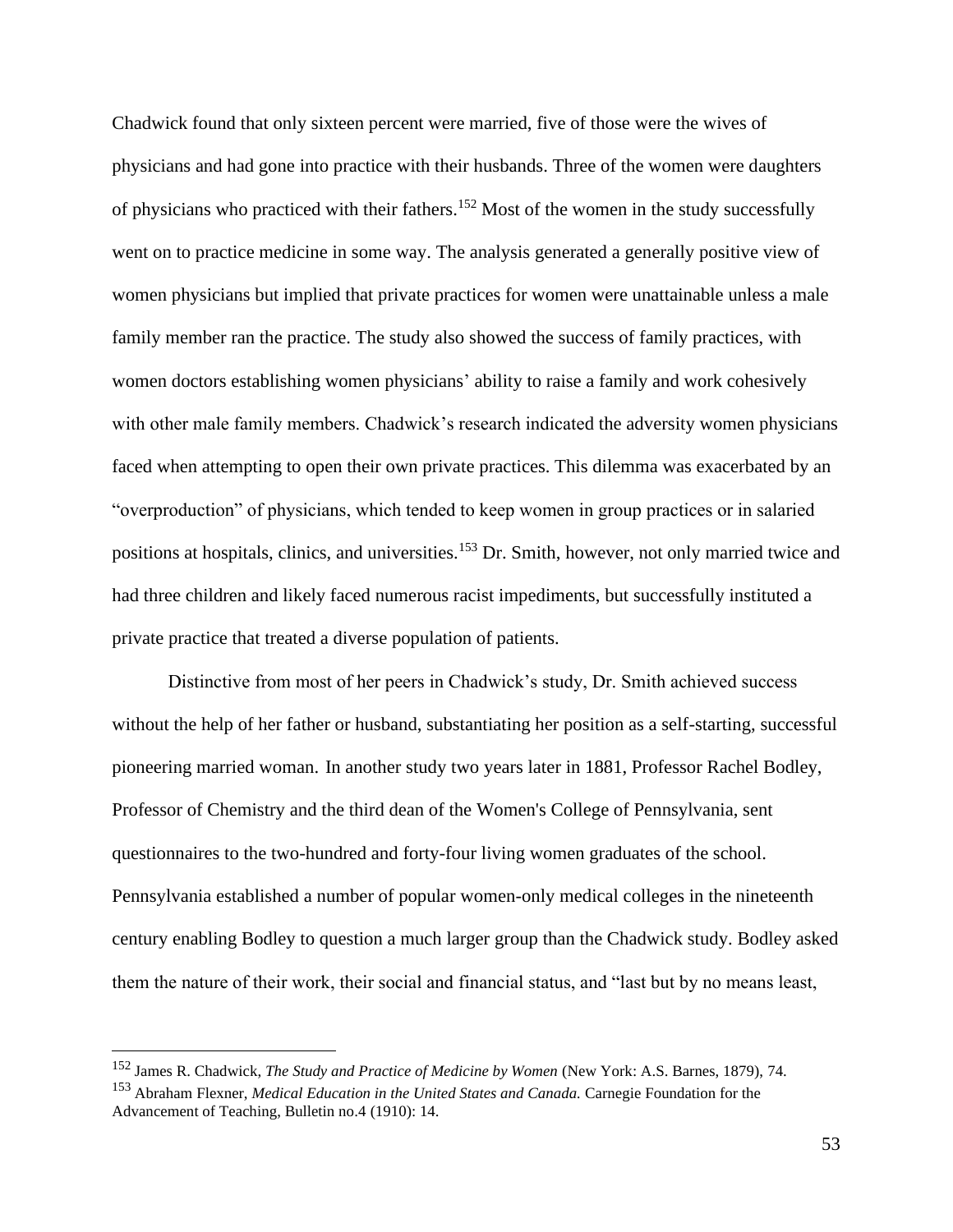the influence of the study of medicine upon a woman's holiest relations, as wife and mother."<sup>154</sup> Of the one-hundred and eighty-nine respondents, Bodley found employed in active practices. This study's finding of the larger number of women in private practices, roughly eighty-seven percent, challenged Chadwick's findings just two years before. Bodley's more thorough questionnaire concluded that one-hundred and nine of them - or fifty-seven percent - focused on medicine specifically for women (Chadwick did not focus on what specialty they practiced), illuminating again Dr. Smith's unique career where she treated both men and women. The income of the women doctors ranged from under one thousand dollars to as much as fifteen thousand to twenty thousand dollars annually. Dean Bodley hoped, particularly, to dispel the persistent view that women doctors were more unlikely to remain married. Of the fifty-two married women Bodley questioned, roughly eighty-six percent of them believed practicing medicine was favorable to matrimony. Only one physician said medicine would prove unfavorable to marriage and only three stated that medicine prevented them from marriage. Interestingly, there is also evidence in Dean Bodley's study that unwed women physicians were actively redefining themselves by "striking out from the line the words 'wife and mother'" on the questionnaire. 155

The results of the second part of Bodley's study clarified that many married women physicians prospered in their chosen career. Bodley states, "the second particular which attracts our attention is the small number of women who have failed to devote themselves to the practice of medicine after graduating...Marriage has not interfered with their work, as theoretically it might be supposed to do".<sup>156</sup> Bodley's study disavows domestic destruction that would occur

<sup>154</sup> Rachel Bodley, "The College Story." in *History of Women's College,* edited by GF Alsop (Philadelphia, PA: J.B. Lippincott Co., 1950), 127.

<sup>155</sup> Ibid, 128.

<sup>156</sup> Ibid, 133.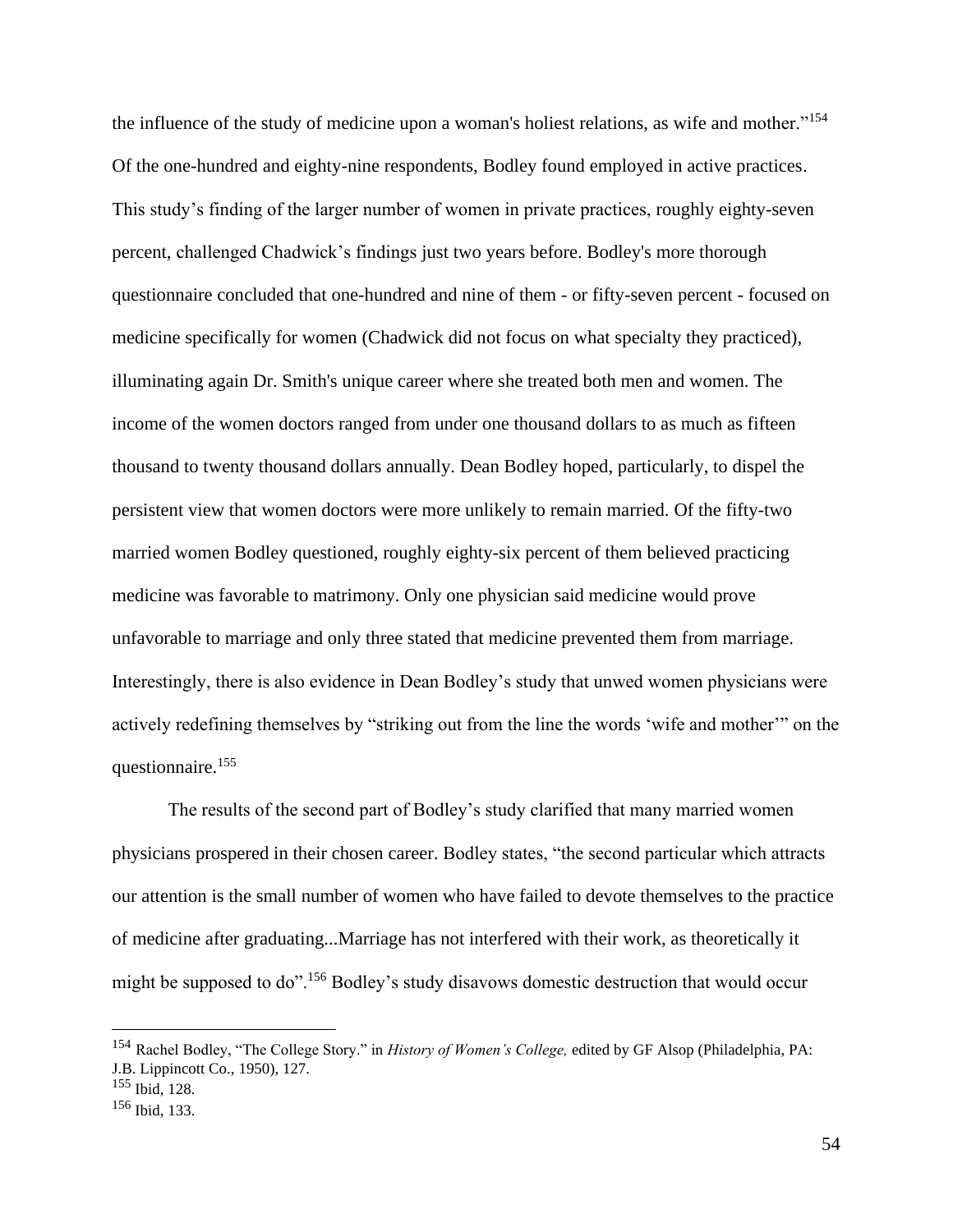when women entered the workforce. In fact, she concludes that "many have achieved brilliant successes since assuming the duties and responsibilities of married life".<sup>157</sup> Women like Dean Bodley and Dr. Blackwell and Dr. Smith were required to prove themselves again and again, using disparate criteria and careful language to argue their case for women in the field. Dr. Smith, since she was a successful married woman, proved women's capability to prosper within marriage. Studies like Chadwick's and Bodley's help historians view and analyze the true impediments to working women, rather than a narrative manufactured by men for their own political or personal advantage.

Notwithstanding that these two pioneer physicians had distinct personalities, it is historically meaningful to examine the attributes and sentiments they had in common that facilitated their climb over such mountainous hurdles. Interestingly they shared similar early home lives. Both were members of large, boisterous, religious families. Both had enterprising fathers who were attentive to their education and development. They each had a firm sense of their mission and would not be intimidated by their opponents. They always, however, battled with dignity striving to bring together supporters and win over opponents. Their entire contention was that women could be virtuous and responsible when working outside the home or women's sphere. They possessed the capacity and clarity to build on what was good in America rather than fixating on society's problems. These qualities they possessed were what it took to succeed.

#### Conclusion

In the decades since the late nineteenth century, American women physicians have made notable progress but have also suffered many setbacks. As women's only colleges closed or

<sup>157</sup> Ibid, 134.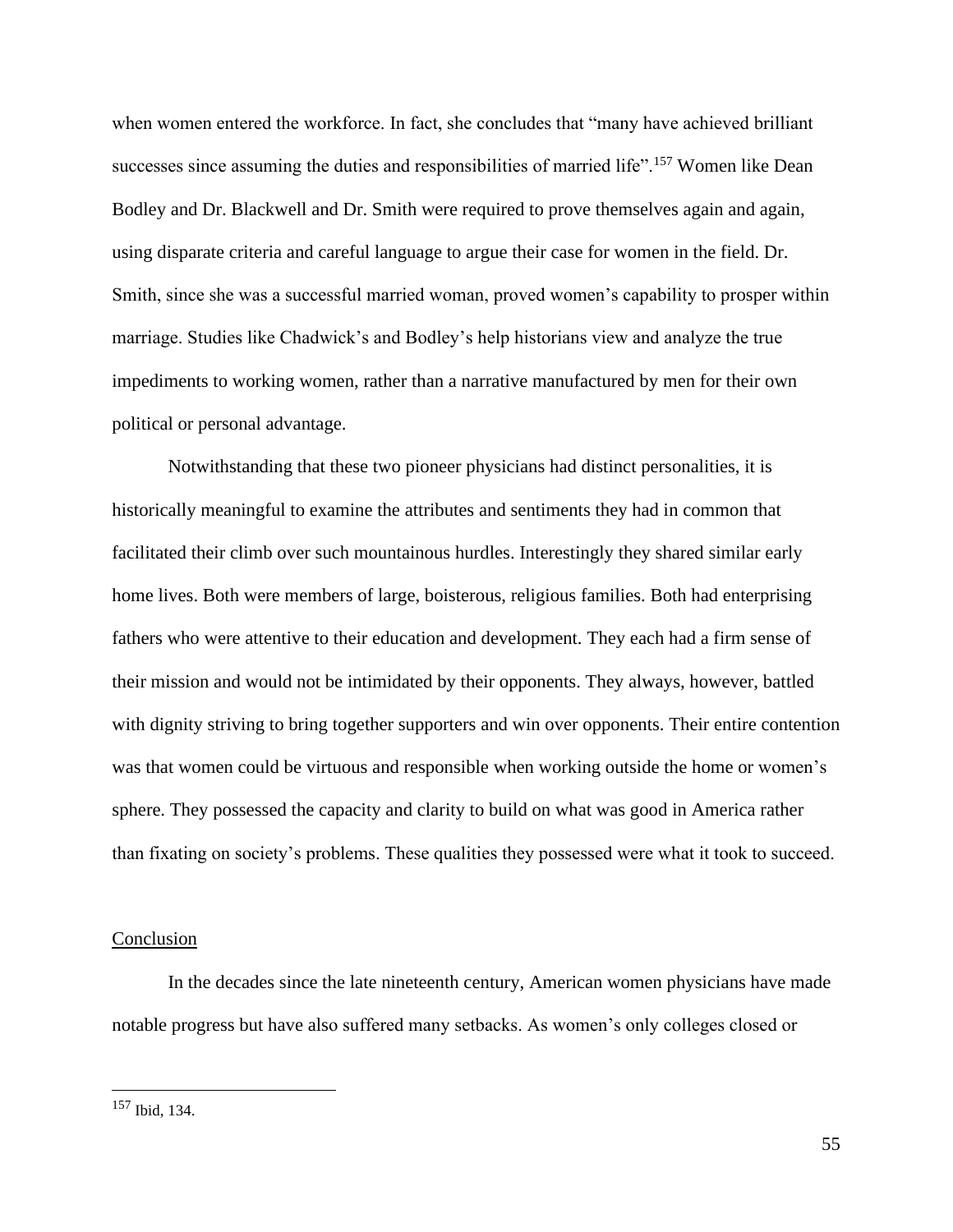integrated into co-educational programs, women faculty found themselves unemployed or placed into informal positions with degrading restrictions.<sup>158</sup> An institutional backlash after 1900, with educational reforms and stricter state licensing rules, caused a decline in women practitioners in the twentieth century. Many co-educational schools stopped admitting women, resulting in a large drop in the number of women graduating medical school. In 1905 four percent of all medical graduates were women but, in contrast, women made up only two point six percent of graduates in 1915. Many of these displaced women doctors threw themselves into progressive reform movements and public health campaigns.<sup>159</sup> The number of women doctors continued to ebb and flow but as late as 1955 less than five percent of medical graduates were women. Male institutions were able to foster false narratives to discourage women from medicine and, ignorant of the first pioneering women and their history, the women had no ammunition to reverse it. The successful backlash pushed women out of the medical field and back into the home, producing a new generation of women who wanted change. By the 1970s, women activists successfully pushed for educational reforms, and heightened awareness of sexual discrimination paved the way for more women to enroll in medical school. Between 1970 and 1975, women's numbers in medical schools tripled. By the 1990s 40% of medical students and 18% of practicing physicians were women.<sup>160</sup> Women activists in the 1970s re-ignited an important awareness of women's past feminism by harkening back to pioneering women, although without comprehensive historical archives for their reference, they did not necessarily learn from their mistakes or build on their achievements.

<sup>&</sup>lt;sup>158</sup> "Science and Its Times: Understanding the Social Significance of Scientific Discovery. Encyclopedia.com. 17 Jun. 2021." Encyclopedia.com. Encyclopedia.com, July 10, 2021.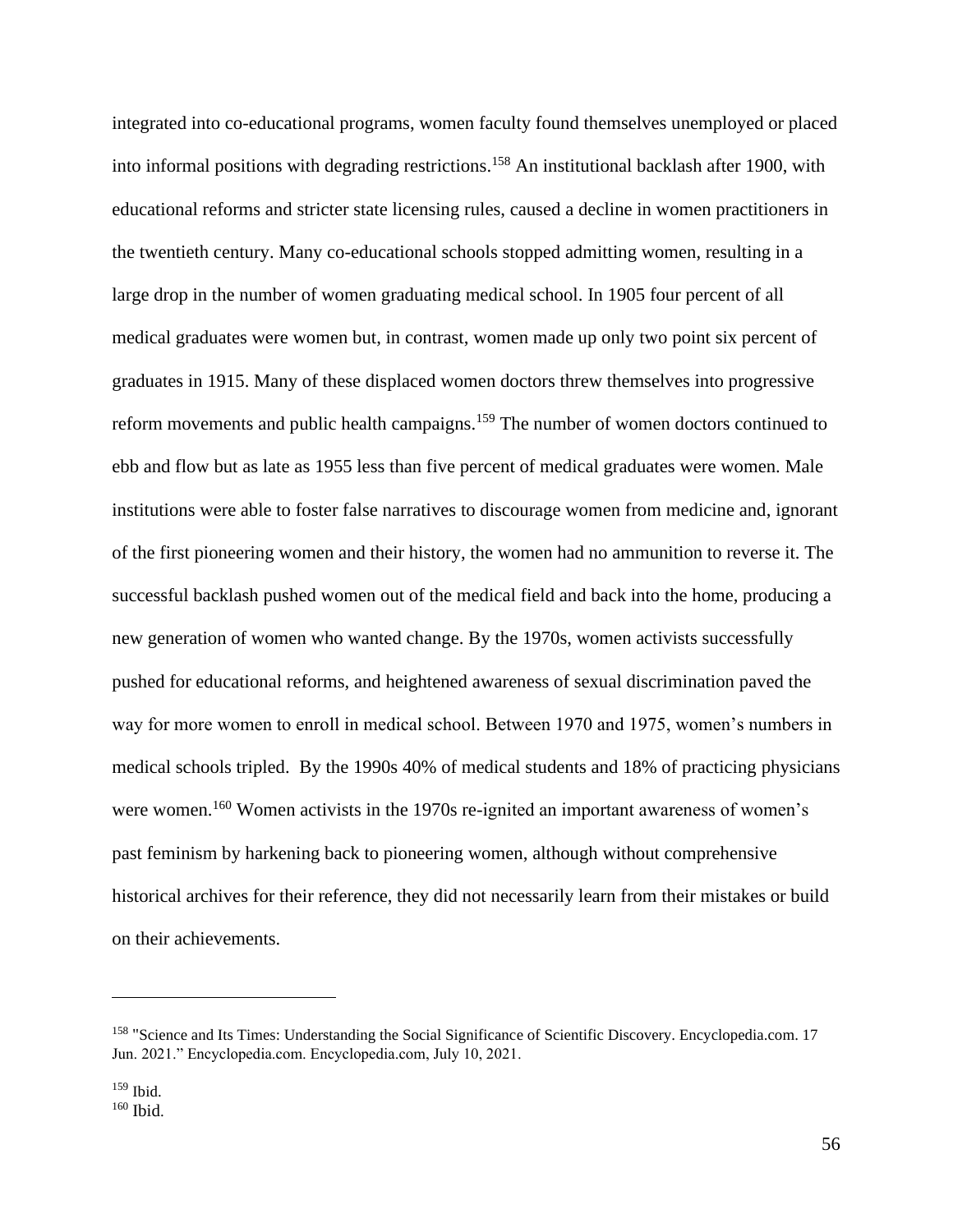Examining Dr. Blackwell and Dr. Smith's lives permitted a thorough analysis of the professionalization of women in nineteenth century America and their paths to success. This study could act as an important corrective to ideological debates about women in medicine by its examination of actual medicinal practices. Perhaps more importantly this study recovers some of American women's medical history to counter the literary stereotypes of women doctors in the nineteenth century as incompetent, bad women who undermined American families. Dr. Blackwell and Dr. Smith's history indicates that women are not a monolithic group but instead are a litany of different styles, classes, and opinions. Dr. Smith, having studied women's history, understood that she needed to link herself to the history of the first pioneering white doctor and to praise Dr. Blackwell's accolades that aided her entry into the medical field. The privilege that white women enjoyed allowed them to focus on inroads for women in medicine alongside whitemen, but black women physicians had to overcome not only gender but race discrimination. Blackwell and Smith were able to utilize the wave of feminism in the nineteenth century and equate women's rights to opening opportunities for women so they could define their own destinies. The lack of archival material for women in general directly affects successful historical studies. Thankfully, the archives did give us Dr. Emily Blackwell's recollection of the integrity and spirit it took to overcome the seemingly insurmountable hurdles of those early pioneer days:

No one who was not alive sixty years ago can realize the iron wall hemming in every side of any young woman who wished to earn her own living or to do anything outside the narrowest conventional grooves. Such a woman was simply crushed. Those who were of a character not to be crushed without resistance had to fight for their lives, and their fight broke the way through for others to follow.<sup>161</sup>

<sup>161</sup> Mary St. J. Fancourt, *They Dared to be Doctors: Elizabeth Blackwell & Elizabeth Garrett Anderson,* 145.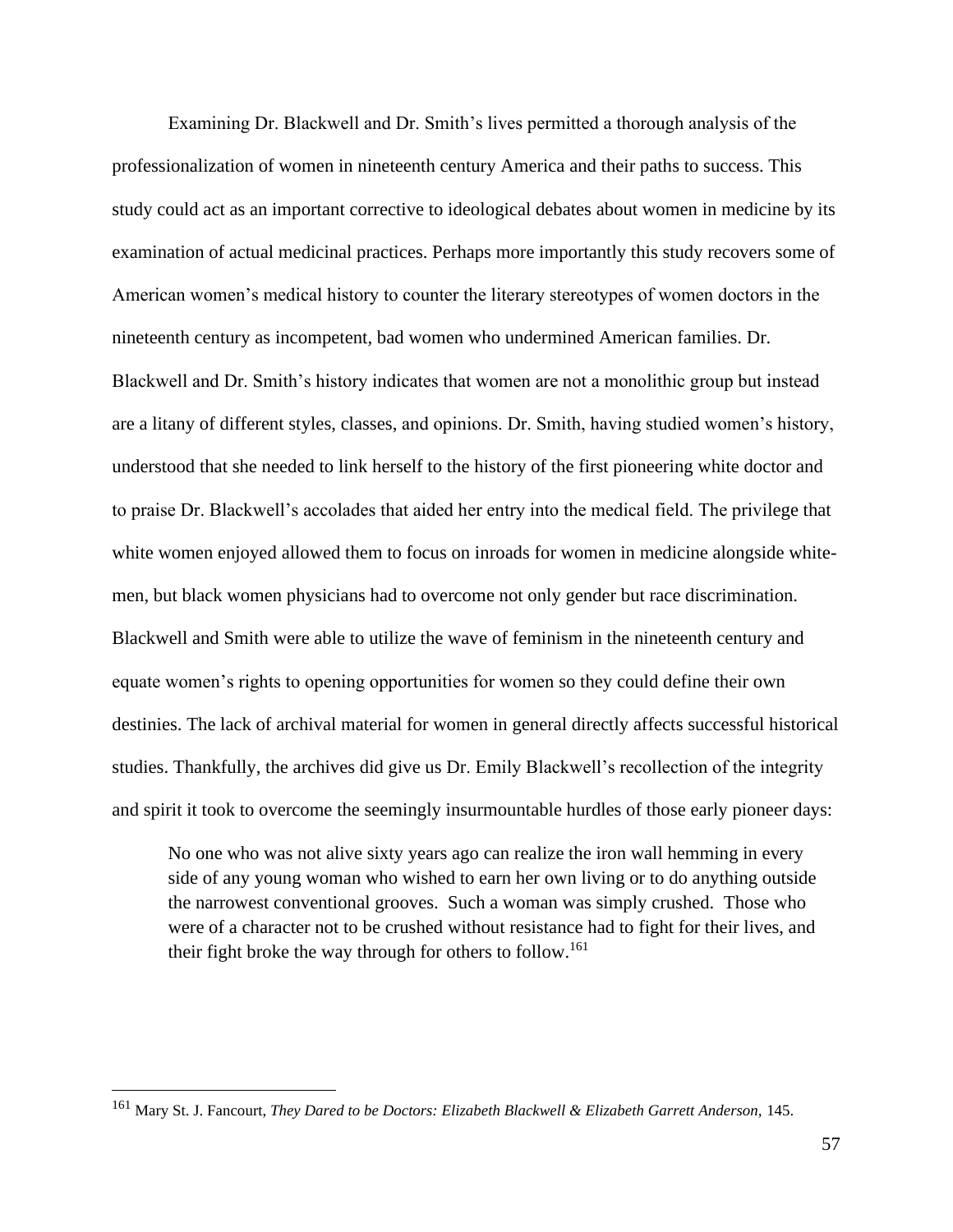## Works Cited:

#### Primary Sources:

Blackwell, Alice Stone. *Lucy Stone: Pioneer of Women's Rights.* Boston: Little Brown And Company, 1930.

Blackwell, Elizabeth. 2002. "Early Pioneers: Letters from Elizabeth Blackwell." In *This Side of Doctoring: Reflections from Women in Medicine,* edited by Eliza Lo Chin, 12-14. London: Sage Publications.

Blackwell, Elizabeth. *Lectures on the Laws of Life, with Special Reference to the Physical Education of Girls.* London: Sampson Low, Son & Marston. National Library of Medicine, 1871.

Blackwell, Elizabeth. *Pioneer Work in Opening the Medical Profession to Women.* London and New York: J.M. Dent & Sons Ltd and E.P. Dutton & Co. 1914.

*The Brooklyn Daily Eagle.* August 15, 1870.

"Brooklyn Literary Union Hosts Women's Night," *The Brooklyn Daily Eagle*, 1891.

Editorial, *The New York Times*, 1870.

Inspiringquotes.us. "Quotes." Inspiring Quotes. Accessed July 10, 2021. https://www.inspiringquotes.us/author/3368-elizabeth-blackwell.

"New York City's Best Women Physicians," *The Brooklyn Daily Times*, 1891.

Steward, Maria S. *Women In Medicine: A Paper Read Before the National Association of Colored Women's Clubs at Wilberforce, Ohio, August 6, 1914.* Ohio: [www.ForgottenBooks.com,](http://www.forgottenbooks.com/) 1914.

Trow's New York City Directory. United States: J. F. Trow., 1872.

"Woman's Loyal Union Fundraising," *The Brooklyn Daily Eagle*, 1891.

Secondary Sources:

Appleby, Joyce; Chang, Eileen; Goodwin. *Encyclopedia of Women in American History*. Routledge: DeCapo Press, 1998.

Aslop, Gulielma Fell. *History of the Women's Medical College.* Philadelphia: J.B. Lippincott, 1950.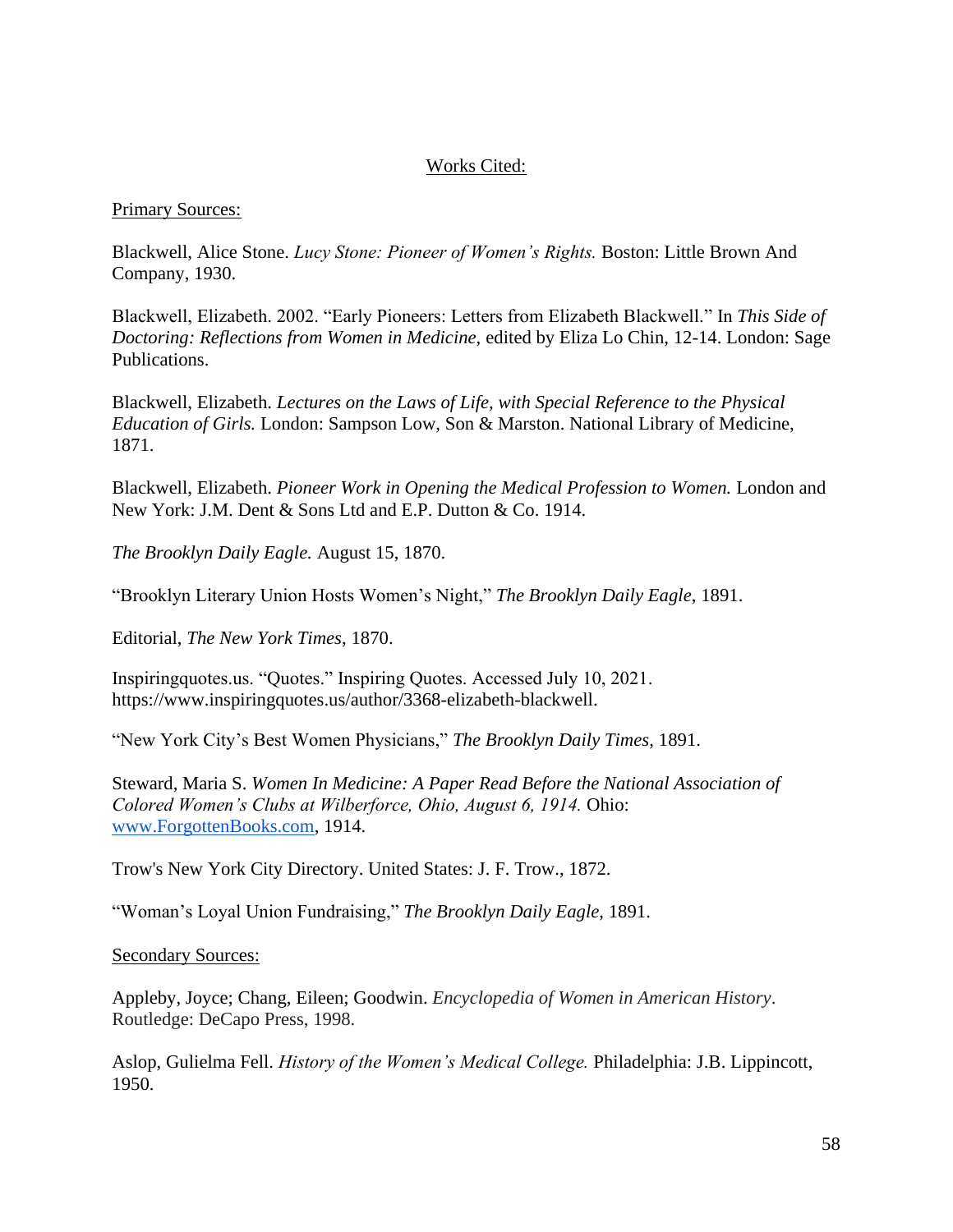Blake, John B. "Women and Medicine In Ante-bellum America." *Bulletin of the History of Medicine* 39, no. 2 (1965): 99-123. Accessed March 22, 2021. [http://www.jstor.org/stable/44449845.](http://www.jstor.org/stable/44449845)

Bodley, Rachel Bodley. "The College Story," in *History of Women's College,* edited by GF Alsop. Philadelphia, PA: J.B. Lippincott Co., 1950.

Boyd, Julia. *The Excellent Doctor Blackwell: The Life of The First Woman Physician*. London: Thistle Publishing, 2013.

Brown, Hallie Q. *Homespun Heroines and Other Women of Distinction, 1859-1949.* Xenia, Ohio: Aldine Publishing Company, 1926.

Chadwick, James R. *The Study and Practice of Medicine by Women.* New York: A.S. Barnes, 1879.

"Clemence Sophia Harned Lozier, M.D. (1813-1888)," New York Medical College. Accessed February 21, 2021. [https://www.nymc.edu/about-nymc/history/college-for-women/clemence](https://www.nymc.edu/about-nymc/history/college-for-women/clemence-sophia-harned-lozier/)[sophia-harned-lozier/.](https://www.nymc.edu/about-nymc/history/college-for-women/clemence-sophia-harned-lozier/)

Collier-Thomas, Bettye and Bracey, John. 1997. "African American Women in the First Generation of Woman Suffragists: 1850-1869." In *African American Women and the Struggle for the Vote,* edited by Ann Gordon, 13-35. Massachusetts: University of Massachusetts Press.

Faderman, Lillian. *To Believe in Women: What Lesbians Have Done For America - A History.*  New York: Houghton Mifflin Co., 1999. Gardner, A.K. "Women Doctors," *Frank Leslie's Illustrated Weekly*, April 16, 1870.

Fee E, Brown TM, Lazarus J, Theerman P. Medical education for women, 1870. *Am J Public Health*. 2002; 92(3):363. doi:10.2105/ajph.92.3.363

Flexner, Abraham Flexner. *Medical Education in the United States and Canada.* Carnegie Foundation for the Advancement of Teaching, Bulletin no.4 (1910): 14.

Fuller, Margaret. *Woman in the Nineteenth Century*. New York: Greeley & McElrath, 1968.

Gerber, Linda. *Women of the Republic: Intellect and Ideology in Revolutionary America.* Chapel Hill: University of North Carolina Press, 1980.

Hays, Elinor Rice. *Those Extraordinary Blackwells: The Story of a Journey To A Better World*. New York: Harcourt, Brace, & World Inc., 1967.

"History of Bellevue Hospital". Bellevue Hospital. Accessed January 2021. [https://www.bellevuehospital.com/history#:~:text=The%20Bellevue%20Hospital%20has%20bee](https://www.bellevuehospital.com/history#:~:text=The%20Bellevue%20Hospital%20has%20been,The%20Bellevue%20Hospital%20was%20dedicated) [n,The%20Bellevue%20Hospital%20was%20dedicated.](https://www.bellevuehospital.com/history#:~:text=The%20Bellevue%20Hospital%20has%20been,The%20Bellevue%20Hospital%20was%20dedicated)

Lopate, Carol. *Women in Medicine*. Baltimore, Maryland: John Hopkins Press, 1968.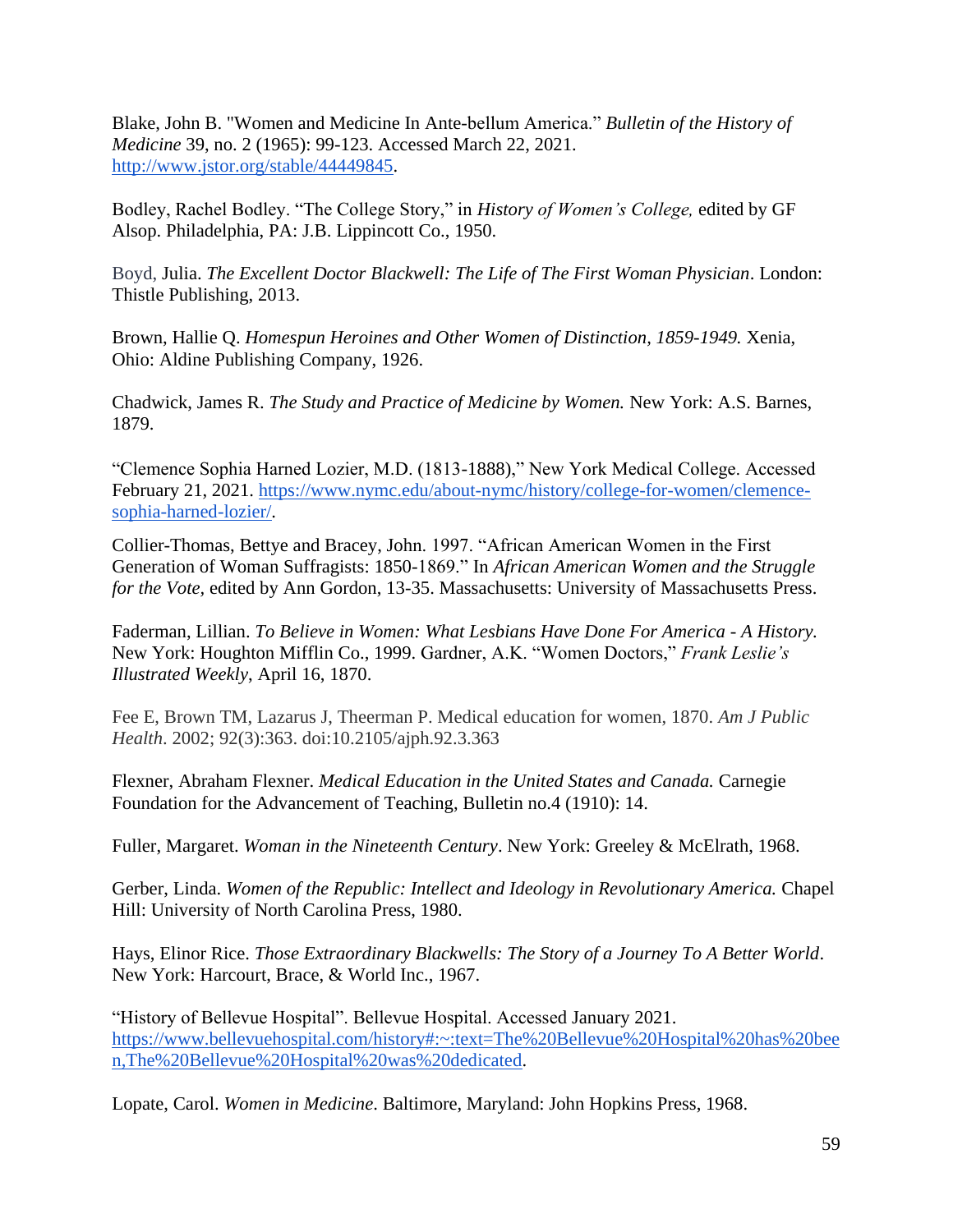Lovejoy, Esther Pohl. *Women Doctors of the World*. United Kingdom: Macmillan, 1957.

Marks, Geoffrey and Beatty, William K. *Women In White.* New York: Charles Scribner's Sons, 1972.

Mead, Kate Campbell Hurd, *Medical Women of America: a short history of the pioneer medical women of America and a few of their colleagues in England* (New York: Froben Press, 1933).

Medievalists.net. *"The School at Salerno: Origin of the European Medical University."*  Medievalists.net, January 5, 2012. https://www.medievalists.net/2012/01/the-school-at-salernoorigin-of-the-european-medical-university/.

Michaels, Debra, editor. "Biography: Elizabeth Blackwell". Accessed July 10, 2021. http://www.womenshistory.org/education-resources/biographies/elizabeth-blackwell.

Moldow, Gloria. *Women Doctors in Gilded-Age Washington: Race, Gender, and Professionalism*. Urbana and Chicago: University of Illinois Press, 1987.

Morantz, Regina Markell. "Women In The Medical Profession: Why Were There So Few?" *Reviews in American History* 6, no. 2 (1978): 163-70. Accessed May 11, 2021. doi:10.2307/2701292

"Science and Its Times: Understanding the Social Significance of Scientific Discovery. Encyclopedia.com. 17 Jun. 2021." Encyclopedia.com, July 10, 2021. https://www.encyclopedia.com/science/encyclopedias-almanacs-transcripts-and-maps/medicaleducation-women-during-nineteenth-century.

Schwartz, Marie Jenkins. *Birthing A Slave: Motherhood and Medicine in the Antebellum South.* Cambridge, Massachusetts: Harvard University, 2006.

Seraile, William. "Susan McKinney Steward: New York States First African-American woman Physician." *Afro-Americans in N.Y. Life & History* (1985): 27-40.

St. J. Fancourt, Mary. *They Dared to be Doctors: Elizabeth Blackwell & Elizabeth Garrett Anderson.* London: Longman's Green and Co LTD, 1965.

"Susan Smith McKinney Steward." Brooklyn Library. Accessed October 12, 2020. [https://www.bklynlibrary.org/blog/2018/01/25/susan-smith-mckinney.](https://www.bklynlibrary.org/blog/2018/01/25/susan-smith-mckinney)

"Susan Smith McKinney Steward, M.D. '1870 (1847-1918)," New York Medical College. Accessed June 11, 2020. [https://www.nymc.edu/about-nymc/history/college-for-women/susan](https://www.nymc.edu/about-nymc/history/college-for-women/susan-smith-mckinney-steward/)[smith-mckinney-steward/.](https://www.nymc.edu/about-nymc/history/college-for-women/susan-smith-mckinney-steward/)

Tetrault, Lisa. *The Myth of Seneca Falls: Memory and the Women's Suffrage Movement, 1848- 1898.* Chapel Hill: University of North Carolina Press, 2004.